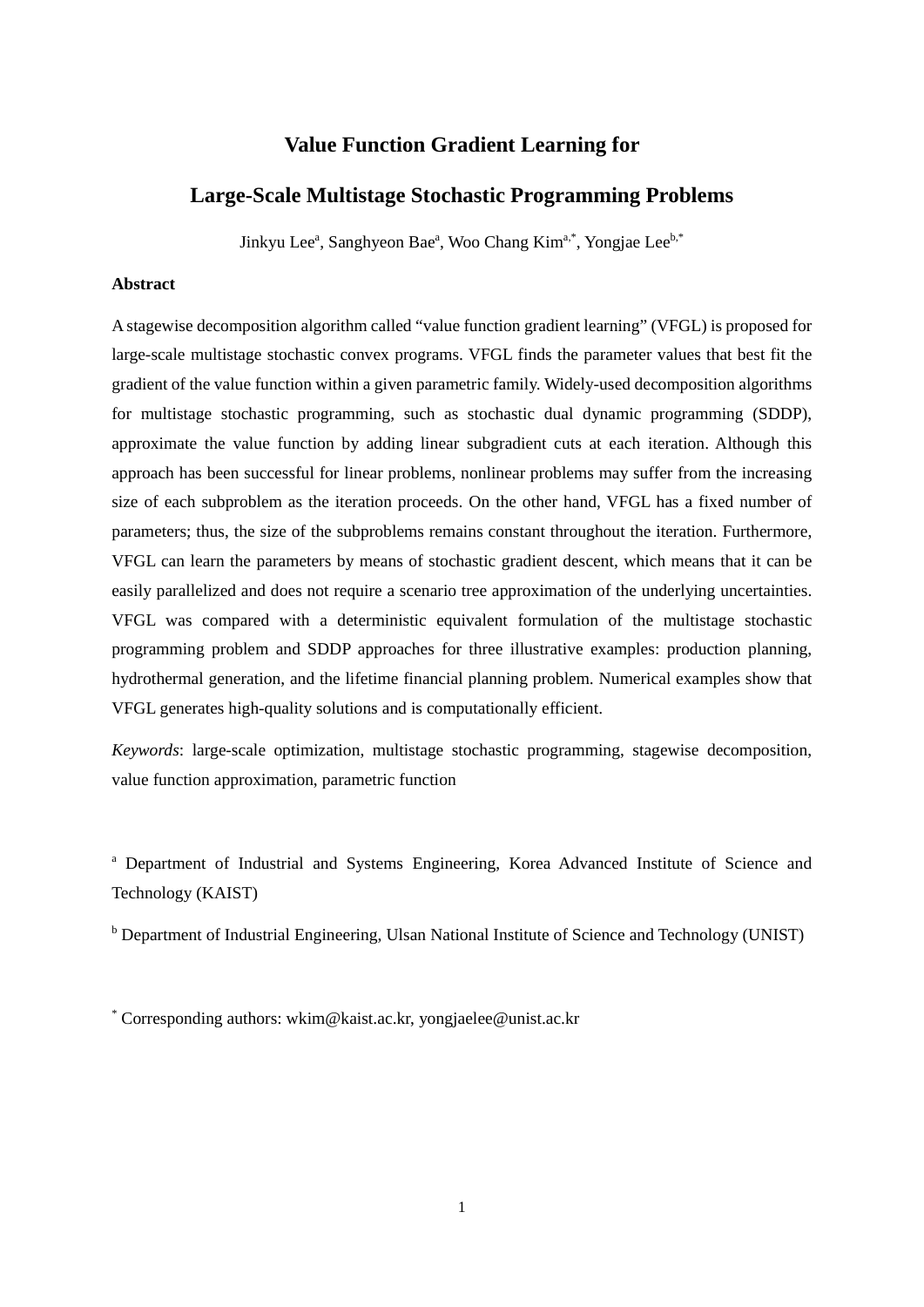#### **1. Introduction**

Multistage stochastic programming (MSP) problems arise in a broad range of areas where decisions should be made under uncertain environments. Such optimization problems include capacity expansion planning, asset liability management, and hydropower production planning (Shiina & Birge, 2003; Cariño et al., 1994; Fleten & Kristoffersen, 2008). The stochastic process, which models the uncertain environment, is generally approximated by a set of finite scenarios, which is called a "scenario tree." Then, the problem can be replaced by a single large deterministic equivalent problem. However, the deterministic equivalent problem often becomes computationally intractable because the number of scenarios grows exponentially with respect to the number of stages. This "curse of dimensionality" is a critical issue for MSP problems with long-term planning horizons.

In this study, a novel stagewise decomposition algorithm called "value function gradient learning" (VFGL) is proposed. It approximates value functions as parametric convex functions and learns parameters that closely approximate the gradient of the true value functions. To be more specific, the proposed algorithm minimizes the stagewise estimation error of the gradient of the approximated value function based on stochastic gradient descent to find the best parameters within a given parametric form. We show under mild regularity conditions that the approximated solution converges to the optimal solution. Furthermore, we introduce a metric called KKT deviation to measure the suitability of the given parametrization. In our numerical examples, we show that VFGL can efficiently find good quality solutions with the appropriate parameterization of the value function.

There are three unique characteristics of VFGL compared with the traditional stagewise decomposition method. First, VFGL approximates the value function using a fixed parametric functional form. The main advantage of this value function approximation approach is that the size of the subproblems remains constant for every iteration. However, the piecewise linear approximation of the value function results in an increasing size of the subproblems in every iteration because of the increasing number of linear cuts. This makes VFGL computationally suitable for stochastic programs that require many iterations for the value function approximation.

Second, VFGL directly samples a random process from its distribution without the scenario tree approximation. A scenario tree approximation of the distribution of continuous random variables is a nontrivial task. There are many reports in which various scenario tree generation algorithms are discussed (Pflug, 2001; Gülpınar et. al., 2004; Heitsch & Römisch, 2009). However, they are rather heuristic, and the choice of the scenario tree generation algorithm for a particular problem is an openended question. Therefore, MSP problems are often solved multiple timesunder various scenario trees to check the distributional approximation error indirectly. VFGL, by contrast, is free of this issue. However, VFGL might involve the extra step of verifying the suitability of the chosen parametric form of the value function for a specific problem.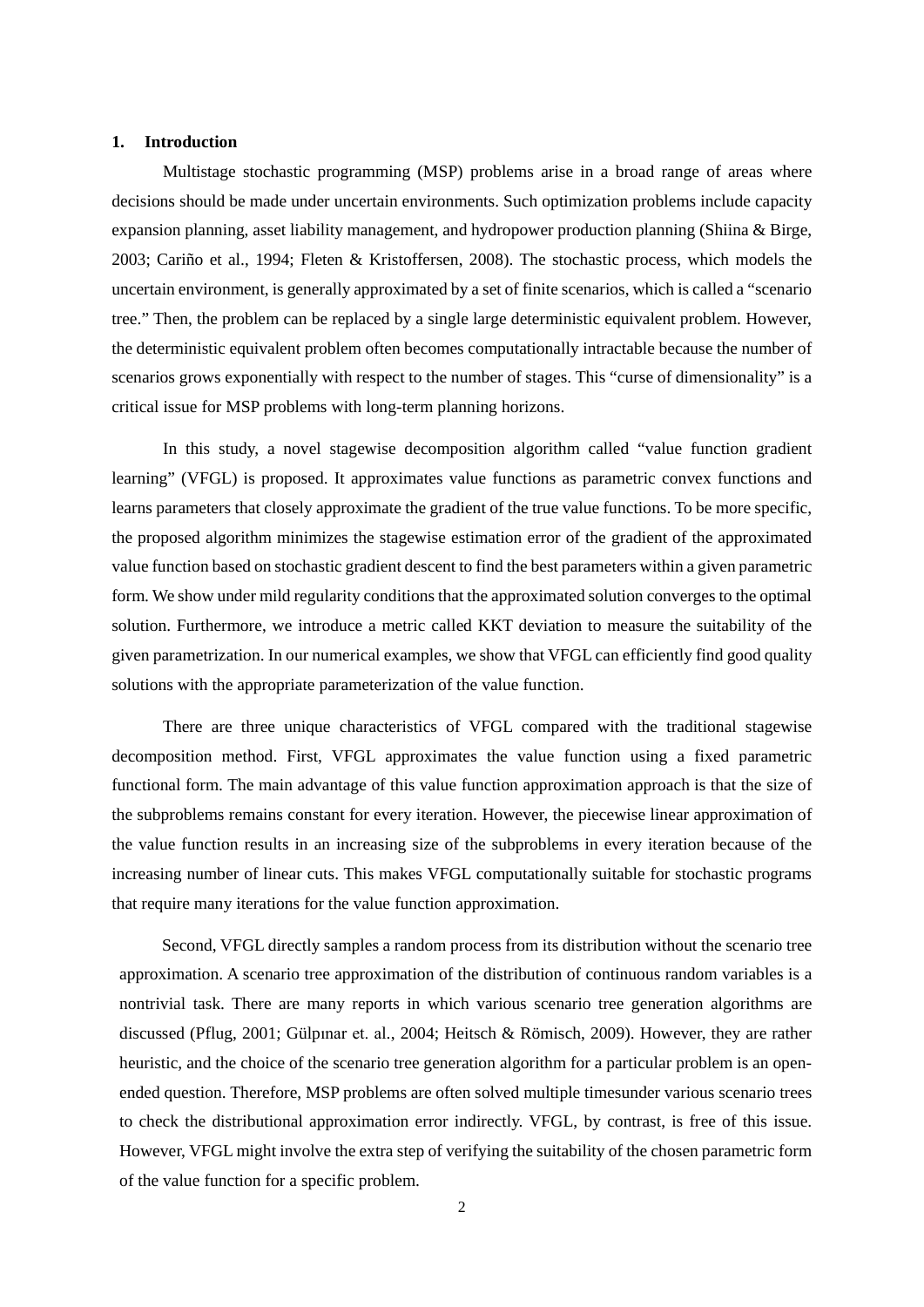Finally, VFGL is an online learning algorithm that learns the parameters online during the exploration of feasible paths. A parallel computation is easy for VFGL because forward explorations can be computed in parallel. An iteration of SDDP involves a forward pass that samples stagewise trial solutions and backward pass that solves all possible stagewise subproblems in a reverse stagewise order. However, an iteration of VFGL involves only forward simulation to sample stagewise trial solutions and update the value function by adjusting parameters in a stagewise order. Therefore, each iteration of VFGL tends to be much faster than that of the traditional stagewise decomposition algorithms. However, one drawback of online learning is that the value function update information is passed on to only the prior stage. Therefore, the number of iterations should be greater than the number of stages so that the final stage information is passed onto the first-stage value function

Three illustrative examples are provided to compare the MSP, SDDP, and VFGL approaches: production optimization, a hydrothermal scheduling problem, and a discretized lifetime portfolio optimization problem. The numerical experiment clearly shows the numerical potential of VFGL compared with SDDP, which is considered a state-of-the-art stagewise decomposition algorithm. The numerical study further shows that the parametric value function form can be recycled to a limited extent for the perturbation problem depending on the problem and perturbation. The performance evaluation of VFGL includes a comparison of various parametric value function forms, where the usefulness of KKT deviation is illustrated.

The remainder of this article is organized as follows. Section 2 reviews literatures on decomposition methods for large-scale stochastic programs. In Section 3, the considered problem is mathematically defined, and the VFGL is derived. Three illustrative examples are shown in Section 4. The conclusions are provided in Section 5.

#### **2. Literature review**

Sequential decision making under uncertainty encompasses a broad range of problems where we need to make an optimal sequence of decisions over a period in an uncertain environment. It is often termed as stochastic optimization and it is studied in a variety of forms depending on the problem context, problem setting, and solution modelling. Powell (2019) classifies diverse studies of stochastic optimization into fifteen categories in terms of key modeling characteristics including problem statement regarding optimality, state variable, interaction between uncertainty and decision variables, system dynamics modelling, and objective functions. Along with the comprehensive review for each category of studies, Powell provides a unified framework for a general stochastic optimization.

One of the major aspects that differentiates sequential stochastic optimization approaches is the way of handling time. For example, stochastic control assumes continuous time environments and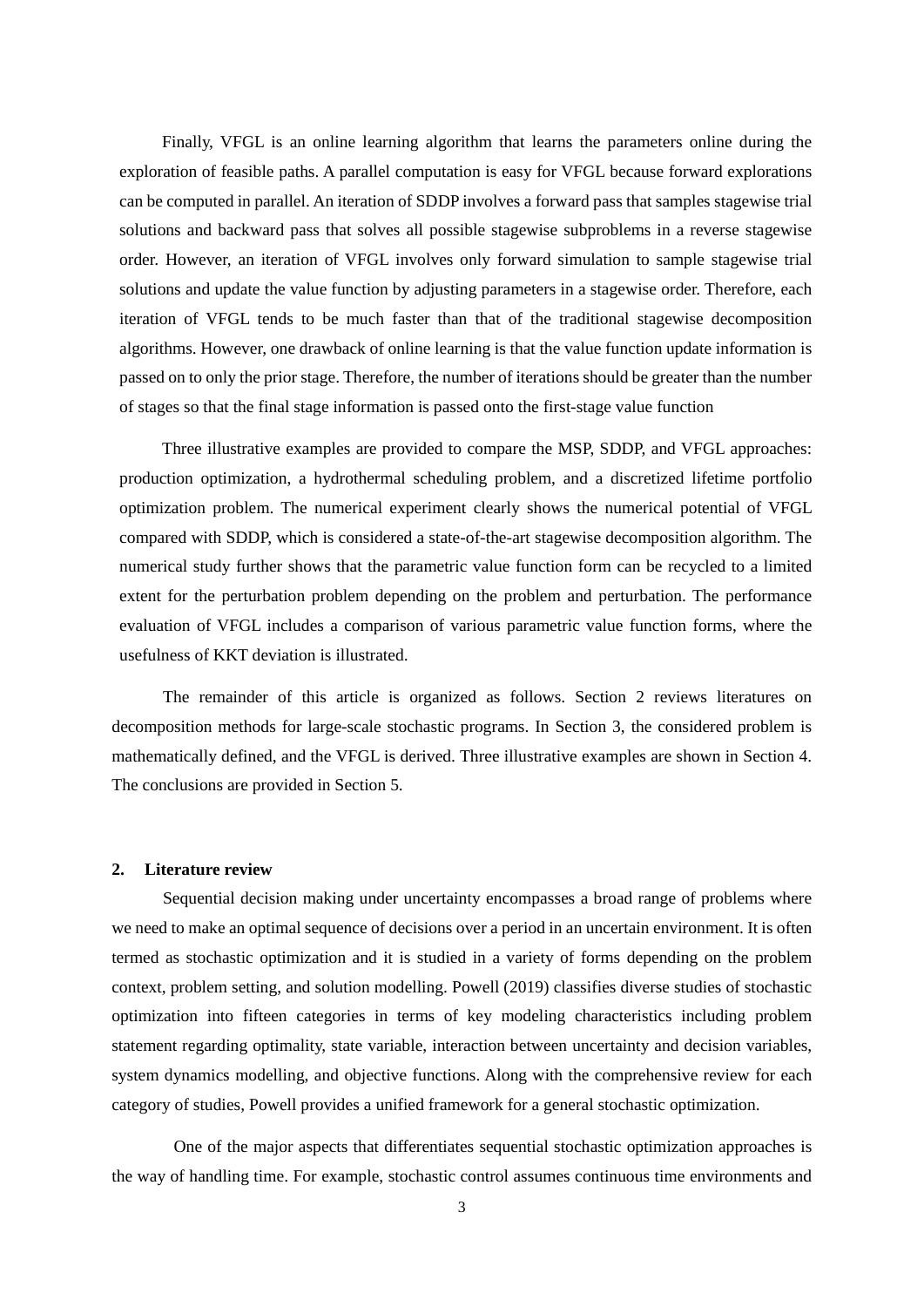aims to find an analytical optimal policy by assuming specific mathematical models for the underlying stochastic processes that governs. The seminal work of Merton (1969) on intertemporal portfolio choice would be the prime example. It laid the foundation of the intertemporal capital asset pricing model (Merton, 1973), which enabled numerous researchers to study the relationship between households' income, consumption, and investment (e.g. Mankiw and Zeldes, 1991; Lucas, 1994; Krueger and Perri, 2006). Also, stochastic control has been widely applied to inventory management (e.g., Ivanov and Sokolov, 2013) and supply chain management (e.g., Protopappa-Sieke, and Seifert, 2010) problems . However, models under continuous time setting is often limited in incorporating complex uncertainty models and realistic decision variable constraints, because analytical solutions exist only under restrictive regularity conditions. Therefore, an application of continuous time models would be difficult when the problem environments are complex.

On the other hand, there are studies like Markov decision process (MDP), multi-stage stochastic programming (MSP), and reinforcement learning (RL) that discretize the time to have a finite or countable time transitions. Thus, these approaches often enjoy flexibility in modelling compared to continuoustime models. According to Powell (2019), there are two major streams of discrete time models. First is from the operations research community. They started from deterministic optimization, which is extended to MDP in order to handle large-scale problems. Second is the RL from computer science community that directly developed from MDP models.

Now we look into these two approaches within the discrete-time setting in more detail and discuss exactly where the proposed algorithm (VFGL) is located among existing models.

The MSP framework deals with an optimization of sequential linear/convex/nonconvex programming problems where parameters of each programming depend on the realization of random variables and decisions from the prior stage(s). It has been widely adopted across various fields from finance (Mulvey and Gordon, 2000), energy (Wallace and Fleten, 2013) to production optimization (Guan and Philpott, 2011). MSP problems are solved by deriving the deterministic equivalent by constructing a finite scenario tree that approximates the evolution of underlying stochastic process. However, the deterministic equivalent problem often becomes computationally intractable, because the number of scenarios grows exponentially with respect to the number of stages and/or the number of nodes per stage. This "curse of dimensionality" is a critical issue for MSP problems with long-term planning horizons.

Various decomposition-based algorithms have been proposed for solving large-scale stochastic programs. The two branches of the decomposition approach are: 1) scenario and 2) stagewise decompositions.

First, the scenario decomposition methods decompose stochastic programs in a scenario-wise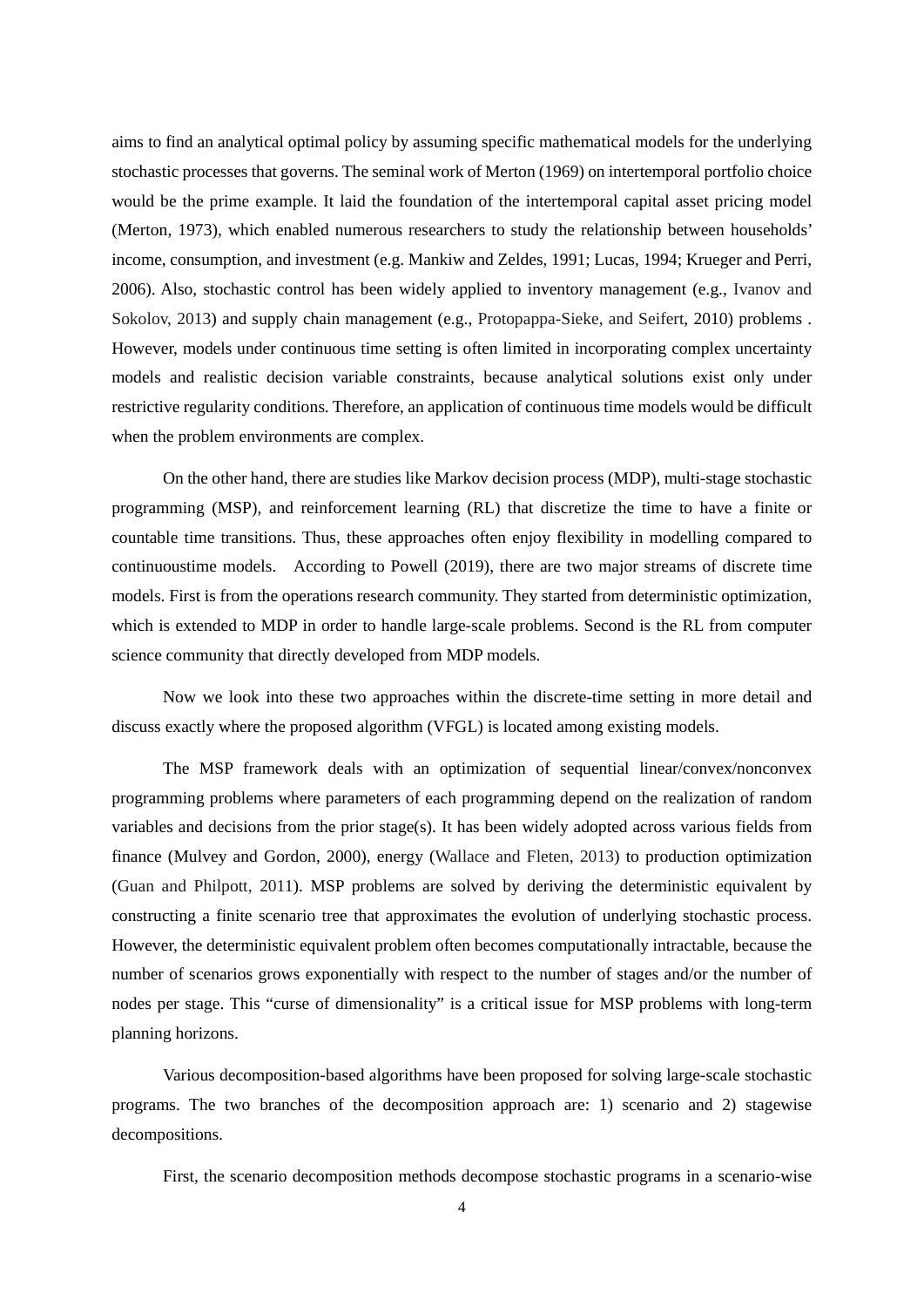manner by relaxing the nonanticipativity constraints, which prevent the use of information unavailable at the time. The two most popular examples are the dual decomposition algorithm (Carøe & Schultz, 1999) and progressive hedging algorithm (Rockafellar & Wets, 1991), which have been widely applied to solve various large-scale stochastic programs (Triki et al., 2005; Berga et al., 2014; Fadda et al., 2019). A dual decomposition algorithm is proposed to solve linear two-stage (or multistage) stochastic integer programming problems. It relaxes the nonanticipativity constraints to derive the Lagrangian dual problem and employs a branch-and-bound method to obtain the optimal solution using the lower bound information obtained from the dual problem. By contrast, the progressive hedging algorithm introduces modified scenario-wise subproblems by relaxing the nonanticipativity constraints through an augmented Lagrangian function that incorporates a multiplier term and quadratic penalty terms. The algorithm iteratively adjusts the solutions to find implementable and admissible solutions that satisfy the nonanticipativity constraints and lie within the scenario-wise feasible region. Rockafellar and Wets (1991) showed that the progressive hedging algorithm converges to the optimal value for convex optimization problems. For nonconvex cases, although convergence is not guaranteed, the algorithm is shown to produce quality solutions (Watson et al., 2011). However, scenario decomposition algorithms should visit all scenarios during every iteration; otherwise, the solutions may violate the nonanticipativity constraints. Therefore, the scenario decomposition approach may be inappropriate for MSP problems with extremely large scenario trees.

Second, the stagewise decomposition algorithms break down the stochastic program into stagewise subproblems and find solutions by sequentially solving the decomposed subproblems. The objective function of each subproblem incorporates a special function called a "value function" (often referred to as a "recourse function" or a "cost-to-go function"), which reflects the future consequences of an immediate decision. As a sampling-based variant of a nested Benders decomposition, the stochastic dual dynamic programming (SDDP) algorithm was introduced by Pereira and Pinto (1991). SDDP iterates between the forward and backward passes. In a forward pass, the algorithm samples a bundle of scenarios to obtain feasible policies, whereas in a backward pass, the value functions are improved by constructing subgradient cuts around each of the stagewise solutions of the feasible policies. The convergence of SDDP was shown for risk-neutral multi-stage stochastic linear programs by Chen et al. (1999) and Philpott et al. (2008) and for risk-averse multi-stage stochastic linear programs by Guigues et al. (2012). Recent studies applied SDDP to multistage stochastic convex programs and investigated its convergence for risk-neutral and risk-averse cases (Girardeau et al., 2015; Guigues, 2016). However, as one of the major drawbacks of SDDP, the size of the stagewise subproblems increases as the algorithm proceeds because the number of subgradient cuts for the subproblems increases with each iteration.

The stage-wise decomposition approach can be regarded as addressing MSP problems under the MDP context. That is, it tries to find an optimal policy under Markovian state transitions, and this would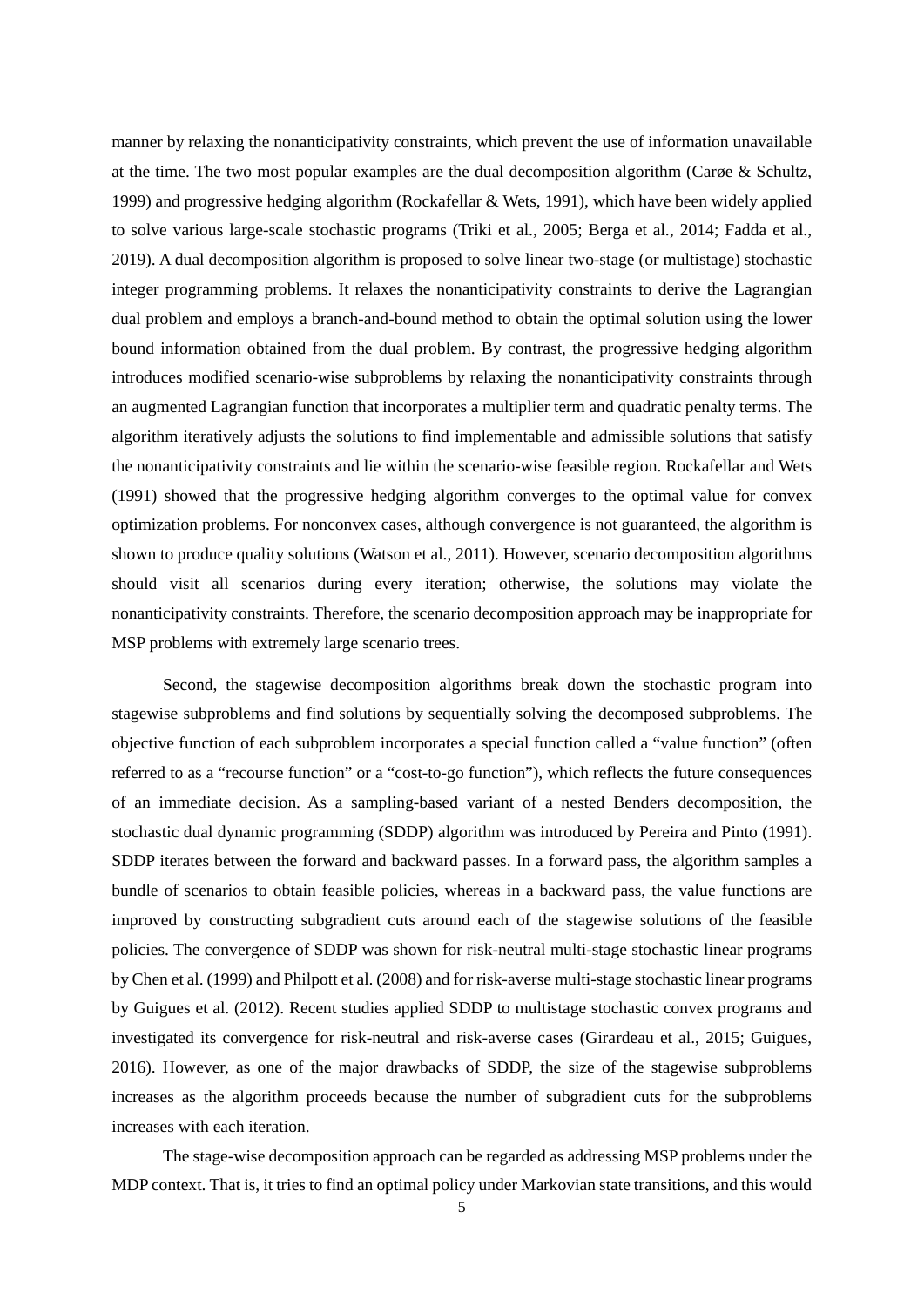allow the algorithms to much reduce computational costs. However, state transitions in scenario trees of MSP are often not Markovian, because transitions in scenario tree can depend on the historical state path. We may define the state history as an additional state variable to enforce the Markov property, but this would make the problem too complicated. Therefore, the stage-wise decomposition approach incorporates Markovian state transitions into MSP by employing scenario lattices instead of scenario trees. That is, for any node, its transition probability distribution is shared among all nodes in the same stage, which is called the stage-wise independence assumption. With the stage-wise assumption, a value function can be shared among nodes with in the stage as well, and thus, we need to approximate only a small number of value functions.

On the other hand, reinforcement learning (RL) algorithms have recently gained significant attention with scalable computational efficiency and showing great performances as a solution to MDP problems. RL algorithms take data driven approach to the problem by finding optimal policy with countless trial and error under the simulated environment. In particular, many RL algorithms fix the parametric form of value/policy function and learn the parameters that minimize the loss function with trial and error to find optimal policy. A superb computational efficiency of RL algorithms often comes from the parametric approximation of value/policy functions, which are suitable for learning from large simulated data sets (Geist and Pietquin, 2013; Mnih et al., 2013; Mnih et al., 2016). Along with the blooming development of deep learning models, some RL models have shown impressive performances that even go beyond the human-level, such as Go, Atari or other video games, and even in medical applications. While RL algorithms have various advantages such as model-free assumption, computational efficiency, and performance, they still have difficulties in handling continuous action spaces with complex state-dependent restrictions.

To sum up, even if we cast an MSP problem into an MDP problem using the stage-wise decomposition approach, there are clear differences in problem setting of MSP and RL. First, MSP considers continuous action spaces that are constrained by linear equality and convex inequalities. Furthermore, these constraints are dependent on the current state. Therefore, policy computation and exploration process of RL would not perform well. Second, immediate reward structure and state transition dynamics are known in MSP. These characteristics make MSP to be directly solvable using optimization solvers, not having to follow the trial-and-error of RL.

The purpose of VFGL is to find optimal policies of large-scale MSP problems. We tackle the problem with a stage-wise decomposition approach. Then, the main focus is on approximating value functions efficiently. While the SDDP approximates value functions using piece-wise linear functions, VFGL approximate value functions with parametric function like RL algorithms. However, the parameter learning process of VFGL is very different from RL algorithms. RL algorithms sample costs/rewards based on trial-and-error and parameters are updated from those signals. On the other hand,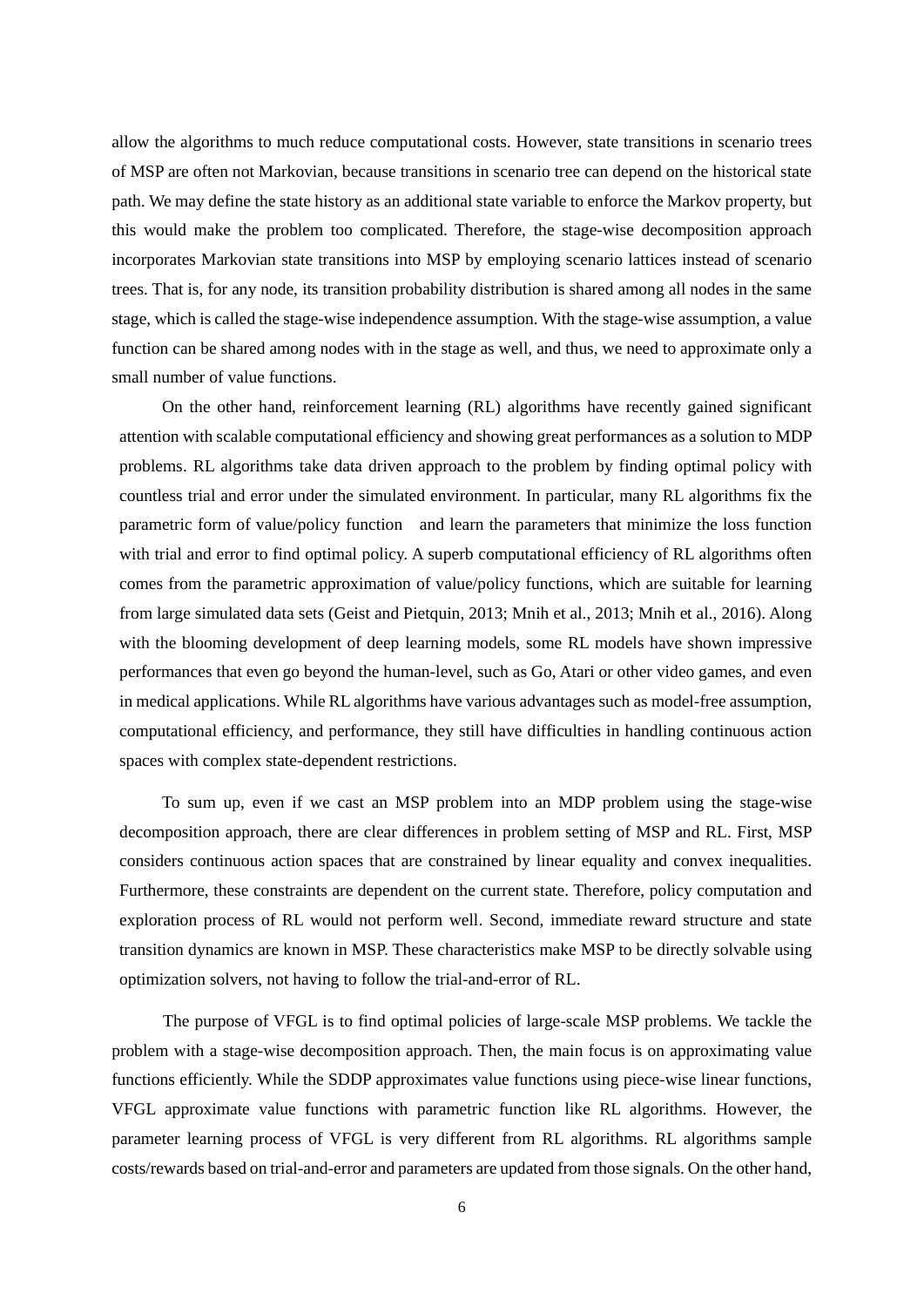VFGL too samples actions based on simulation, but it learns the parameters using the stage-wise gradient information of true value functions by fully exploiting the duality theory in optimization. To summarize, VFGL deals with the MSP problems considered in the operation research community using a stage-wise decomposition approach to handle large-scale problems. While the value function is approximated under stage-wise independent environment analogous to other conventional stage-wise decomposition algorithms, VFGL employ parametric value function approximation like RL algorithms. However, the parameter learning process is based on the duality theory like SDDP algorithms.

## **3. Value function gradient learning**

In this section, we present the value function gradient learning (VFGL) algorithm, which is a new stagewise decomposition algorithm for large-scale multistage stochastic programming problems. First, we define the problem setting for stagewise decomposition algorithms (including VFGL and SDDP) in Section 3.1. In Section 3.2, we describe the main idea of VFGL and why it will work. Section 3.3 details the learning procedure of the optimal parameters based on a stochastic gradient descent. Finally, we discuss how to choose the appropriate parameterization in Section 3.4.

#### **3.1. Problem setting**

A sequence of decision-making over multiple periods is considered, where the relevant stochastic process is gradually realized. There is a stochastic process  $\xi_{|T|} = (\xi_1, ..., \xi_T)$ , with  $\xi_1$ deterministic, and a decision process  $x_{[T]} = (x_1, ..., x_T)$ , where  $x_t \in \mathbb{R}^{n_t}$  in which  $n_t$  is the number of dimensions of the decision variable at stage t. It is further assumed that each  $\xi_t$  has a finite moment. Each decision was made using only the information available at that time. In particular, the following sequence of decisions and observations is assumed (Shapiro et al., 2009):

$$
decision(x_1) \rightsquigarrow observation(\xi_2) \rightsquigarrow decision(x_2) \dots \rightsquigarrow observation(\xi_T) \rightsquigarrow decision(x_T)
$$

Here, the decision process  $x_t$  is  $\mathcal{F}_t$  -measurable, where  $\mathcal{F}_t$  is the sigma algebra generated by a stochastic process  $(\xi_1, ..., \xi_t)$ . A *T*-stage stochastic program in nested form is formulated as follows:

$$
\min_{x_1 \in \mathcal{X}_1} f_1(x_1) + \mathbb{E} \left[ \min_{x_2 \in \mathcal{X}_2(x_1, \xi_2)} f_2(x_2, \xi_2) + \mathbb{E}_{|\xi_{[2]}} \left[ \dots + \mathbb{E}_{|\xi_{[T-1]}} \left[ \min_{x_T \in \mathcal{X}_T(x_{T-1}, \xi_T)} f_T(x_T, \xi_T) \right] \right] \right]
$$
(1)

where  $\mathbb{E}_{\cdot|\xi_{[t]}}$  is a conditional expectation operator with respect to  $\xi_{[t]}$ , the history of the data process up to stage t. For  $t = 1$ ,  $f_1(x_1)$  is a deterministic objective function that is convex in  $x_1$ , and  $\chi_1 =$  ${x_1: g_{1,i}(x_1) \le -h_{1,i}, i = 1, ..., p_1 \text{ and } l_{1,i}(x_1) = b_{1,i}, j = 1, ..., q_1}$  is defined by a deterministic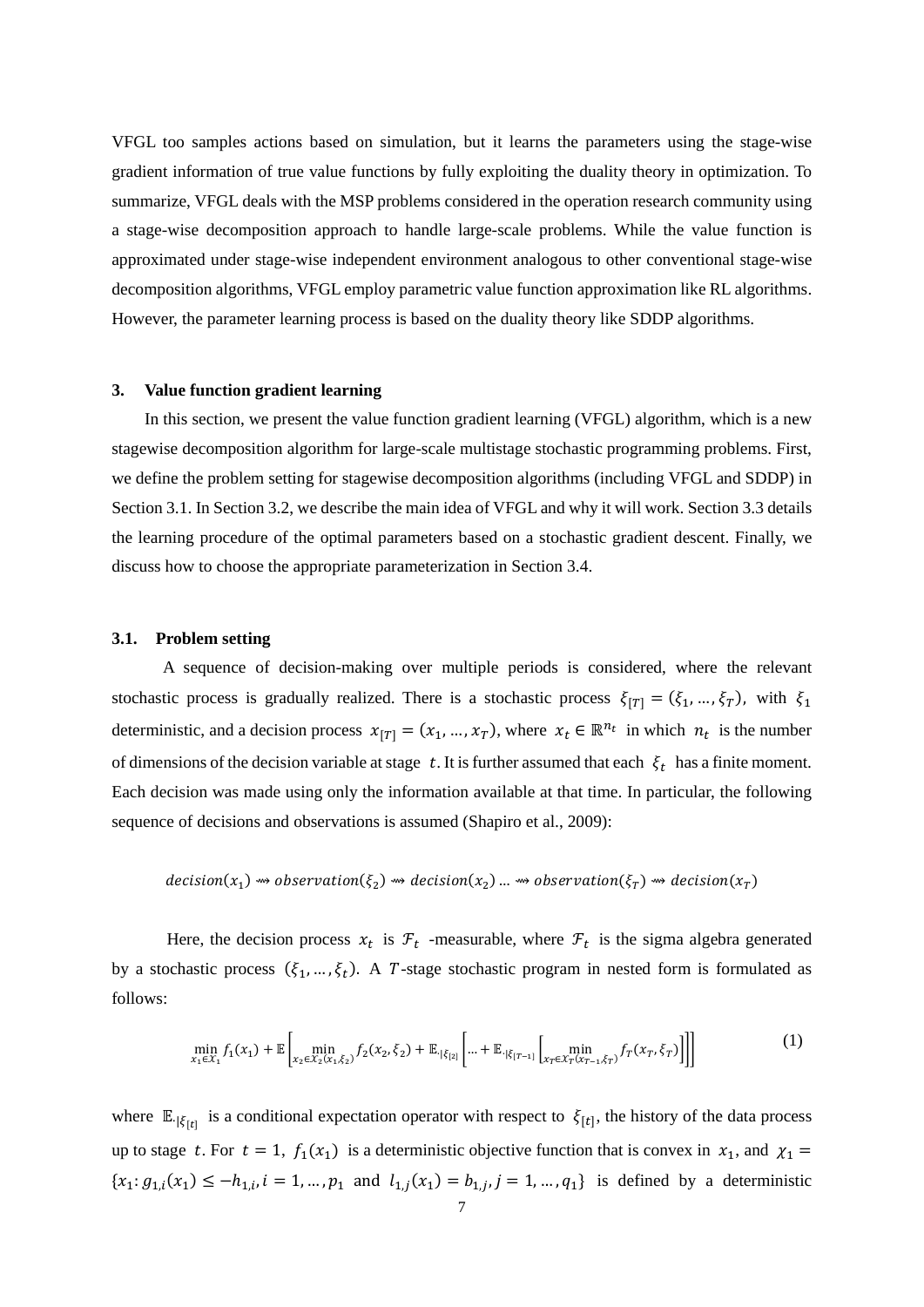convex feasible region for  $x_1$ , where  $g_{1,i}$  is a twice-differentiable convex function in  $x_1$ ,  $l_{1,i}$  is a linear function in  $x_1$ , and  $h_{1,i}$  and  $b_{1,j}$  are deterministic coefficients. For  $t = 2, ..., T$ ,  $f_t(x_t, \xi_t)$  is an objective function that is convex in  $x_t$  and dependent on  $\xi_t$ , and  $\chi_t(x_{t-1}, \xi_t)$  is a convex feasible region for  $x_t$  given  $x_{t-1}$  and  $\xi_t$ . In particular,  $\chi_t(x_{t-1}, \xi_t) := \{x_t : g_{t,i}(x_t, \xi_t) \leq$  $-h_{t,i}(x_{t-1}, \xi_t), i = 1, ..., p_t$  and  $l_{t,i}(x_t, \xi_t) = b_{t,i}(x_{t-1}, \xi_t), j = 1, ..., q_t$ , where  $g_{t,i}$  is a twicedifferentiable convex function in  $x_t$ ,  $l_{t,j}$  is a linear function in  $x_t$ ,  $h_{t,i}$  is a twice-differentiable convex function in  $x_{t-1}$ , and  $b_{t,j}$  is a linear function in  $x_{t-1}$ .

The usual MSP approach solves Eq. (1) in two steps: 1) approximating the distribution of the stochastic process  $\xi_{[T]}$  by a scenario tree with a finite number of realizations, and 2) solving a large deterministic equivalent convex optimization problem under the approximated scenario tree. However, the deterministic equivalent problem often becomes intractable; hence, the problem is decomposed into subproblems in a stagewise manner.

In this study, the following assumptions are made, which are common in stagewise decomposition approaches, such as SDDP, for sequential decision-making problems.

*(A1) Stagewise independence*: For each stage  $t = 1, ..., T$ ,  $\xi_t$  is independent of  $\xi_{[t-1]}$ .

*(A2) Relatively Complete Recourse*: For each stage  $t = 1, ..., T$ , for any feasible  $x_{t-1}$ , and for any realization  $\xi_t^s$  of  $\xi_t$ ,  $\chi_t(x_{t-1}, \xi_t^s)$  is bounded and nonempty.

Under (A1), the nested structure of Eq. (1) yields the following Bellman equation.

For  $t = T, ..., 2$ 

$$
\mathcal{V}_t(x_{t-1}, \xi_t) = \inf_{x_t \in \mathcal{X}_t(x_{t-1}, \xi_t)} \{f_t(x_t, \xi_t) + V_{t+1}(x_t)\}
$$
\n
$$
V_t(x_{t-1}) = \mathbb{E}[\mathcal{V}_t(x_{t-1}, \xi_t)] \tag{2}
$$

with  $V_{T+1} \equiv 0$ .

Under the Bellman equation Eq. (2), the optimal policy is obtained by solving the following convex problem.

*Problem (1)*

For  $t=1$ ,

$$
x_1^* \in \arg\min_{x_1 \in \mathcal{X}_1} f_1(x_1) + V_2(x_1)
$$

For  $t = 2, ..., T$ .

$$
x_t^* \in \underset{x_t \in \mathcal{X}_t(x_{t-1}, \xi_t)}{\arg \min} f_t(x_t, \xi_t) + V_{t+1}(x_t)
$$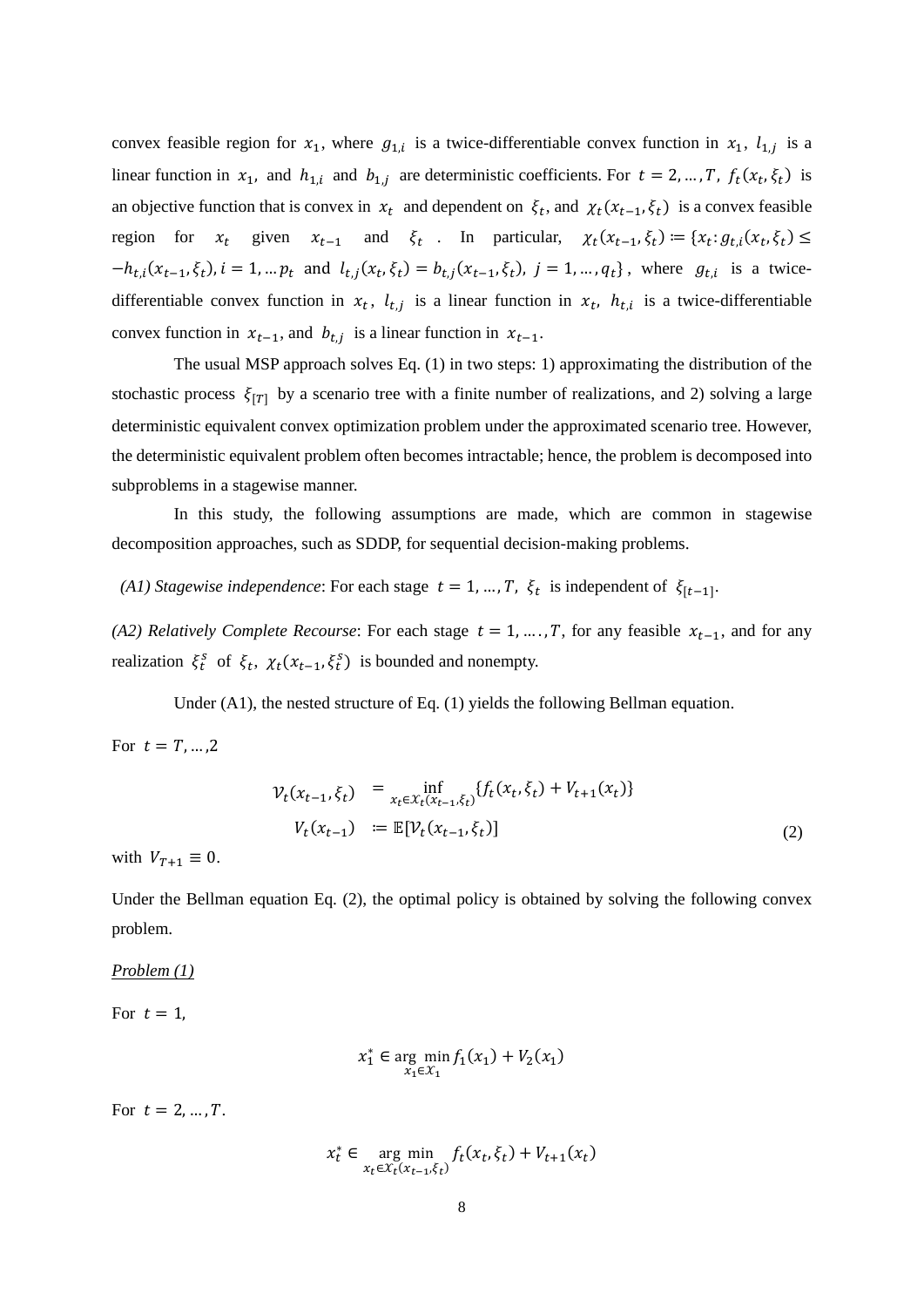with  $x_t^*$  being a function of  $x_{t-1}$  and  $\xi_t$ 

## **3.2. Loss function**

The main idea of VFGL is to approximate the value function  $V_t$  with a fixed convex parametric function  $\hat{V}_t$  with parameter  $\theta_t \in \mathbb{R}^{m_t}$ . Hence, VFGL solves a sequential decision-making problem by learning the parameters  $\theta_t$ ,  $t = 2, ..., T$ . The revised decomposed subproblems can be described as follows.

The current policy is obtained by solving the following convex problem.

*Problem (2)*

For  $t=1$ ,

$$
x_1^* \in \arg\min_{x_1 \in \mathcal{X}_1} f_1(x_1) + \hat{V}_2(x_1; \theta_2)
$$

For  $t = 2, ..., T$ ,

$$
x_t^* \in \underset{x_t \in \mathcal{X}_t(x_{t-1}, \xi_t)}{\arg \min} f_t(x_t, \xi_t) + \hat{V}_{t+1}(x_t; \theta_{t+1})
$$

with  $x_t^*$  being a function of  $x_{t-1}$  and  $\xi_t$ 

The KKT optimality conditions of the stage t subproblem for  $t = 2, ..., T$  of *Problem* (2) are given below.

*Stationarity:*

$$
\nabla_{x_t} f_t(x_t, \xi_t) + \nabla_{x_t} \hat{V}_{t+1}(x_t; \theta_{t+1}) + \sum_{i=1}^{p_t} \mu_{t,i} \nabla_{x_t} \left( g_{t,i}(x_t, \xi_t) + h_{t,i}(x_{t-1}, \xi_t) \right) + \sum_{j=1}^{q_t} \lambda_{t,i} \nabla_{x_t} \left( l_{t,j}(x_t, \xi_t) - b_{t,j}(x_{t-1}, \xi_t) \right) = 0
$$

*Primal Feasibility:*

$$
g_{t,i}(x_t, \xi_t) \le -h_{t,i}(x_{t-1}, \xi_t) \qquad i = 1, ..., p_t
$$
  

$$
l_{t,j}(x_t, \xi_t) = b_{t,j}(x_{t-1}, \xi_t) \qquad j = 1, ..., q_t
$$

*Dual Feasibility:*

$$
\mu_{t,i} \geq 0, \ i = 1, \dots, k
$$

*Complementary Slackness:*

$$
\mu_{t,i}\nabla_{x_t}\left(g_{t,i}(x_t, \xi_t) + h_{t,i}(x_{t-1}, \xi_t)\right) = 0, \ i = 1, \dots, k_t
$$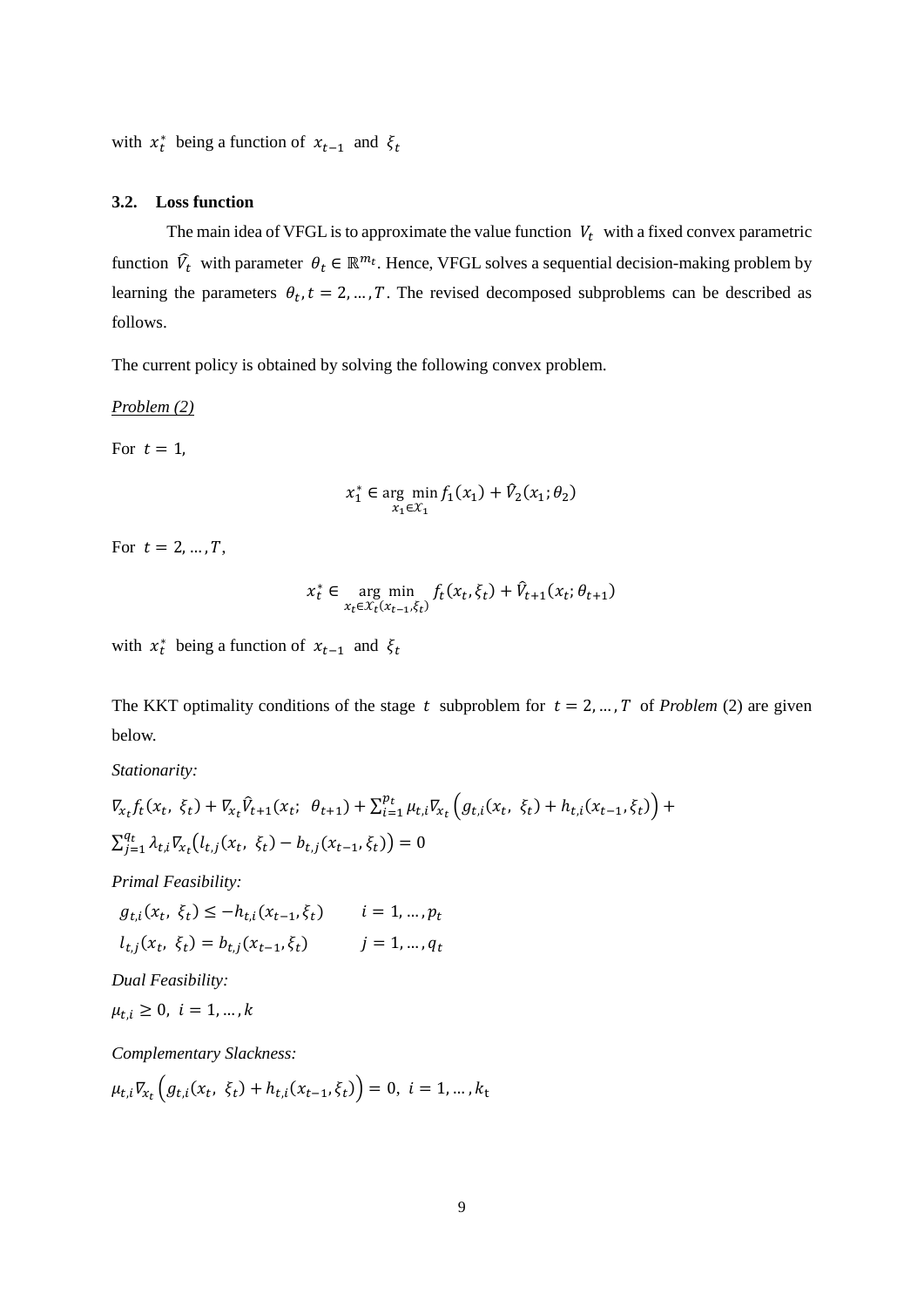Let  $(\hat{x}_t^*, \hat{\mu}_t^*, \hat{\lambda}_t^*)$  be the optimal primal-dual triple that satisfies the above KKT conditions of the stage  $t$  subproblem in *Problem* (2). Then, this optimal triple of the approximated problem satisfies Proposition 1.

#### **Proposition 1** (*perturbed KKT condition for a subproblem with approximated value function*)

Let  $(\hat{x}_t^*, \hat{\mu}_t^*, \hat{\lambda}_t^*)$  be an optimal primal-dual triple that satisfies the KKT condition of the stage t subproblem of *Problem* (2). Then,  $(\hat{x}_t^*, \hat{\mu}_t^*, \hat{\lambda}_t^*)$  satisfies the primal feasibility, dual feasibility, and complementary slackness of the KKT condition of the stage  $t$  subproblem of  $Problem (1)$ , while the stationarity condition is perturbed as follows.

$$
\nabla_{x_t} f_t(\hat{x}_t^*, \xi_t) + \nabla_{x_t} V_{t+1}(\hat{x}_t^*) + \sum_{i=1}^{p_t} \hat{\mu}_{t,i}^* \nabla_{x_t} \left( g_{t,i}(\hat{x}_t^*, \xi_t) + h_{t,i} (x_{t-1}, \xi_t) \right) + \sum_{j=1}^{q_t} \hat{\lambda}_{t,j}^* \nabla_{x_t} \left( l_{t,j}(\hat{x}_t^*, \xi_t) - b_{t,j} (x_{t-1}, \xi_t) \right) = \nabla_{x_t} V_{t+1}(\hat{x}_t^*) - \nabla_{x_t} \hat{V}_{t+1}(\hat{x}_t^*) \quad \theta_{t+1}
$$

**Proof.** See Appendix A.

The KKT perturbation from the value function estimation error described in Proposition 1 is denoted with  $D_t(\theta_{t+1}; x_t)$  as follows.

$$
D_t(\theta_{t+1}; \ x_t) := ||\nabla_{x_t} V_{t+1}(x_t) - \nabla_{x_t} \hat{V}_{t+1}(x_t; \ \theta_{t+1})||
$$

Herein,  $\|\cdot\|$  indicates the Euclidean norm, and *dist*( $\cdot$ , ) refers to the distance measure induced by the Euclidean norm. Let  $(x_t^*, \mu_t^*, \lambda_t^*)$  be the true optimal solution under the KKT optimality conditions of Problem (1). It is assumed that the second-order sufficiency condition (SOSC) is satisfied for  $(x_t^*, \mu_t^*, \lambda_t^*)$ . The SOSC is a regularity condition on the derivative of the KKT stationarity condition the detailed definition of "SOSC" can be found in Appendix B. Then, one has the following proposition (Izmailov and Solodov, 2003; Izmailov et al., 2013).

**Proposition 2** (*upper Lipschitz stability of the solutions of KKT system under canonical perturbations*) It is supposed that the SOSC is satisfied for the optimal solution  $(x_t^*, \mu_t^*, \lambda_t^*)$  of the KKT system of *Problem* (1). Then, there exists a neighborhood  $U$  of  $(x_t^*, \mu_t^*, \lambda_t^*)$  and  $l > 0$ , such that, for any  $\sigma =$  $(\sigma_1, \sigma_2, \sigma_3)$  close enough to (0,0,0), any solution  $(x_t(\sigma), \mu_t(\sigma), \lambda_t(\sigma)) \in \mathcal{U}$  of the perturbed KKT system

$$
\nabla_{x_t} f_t(\hat{x}_t^*, \xi_t) + \nabla_{x_t} V_{t+1}(\hat{x}_t^*) + \sum_{i=1}^{p_t} \hat{\mu}_{t,i}^* \nabla_{x_t} \left( g_{t,i}(\hat{x}_t^*, \xi_t) + h_{t,i}(x_{t-1}, \xi_t) \right) \n+ \sum_{j=1}^{q_t} \hat{\lambda}_{t,j}^* \nabla_{x_t} \left( l_{t,j}(\hat{x}_t^*, \xi_t) - b_{t,j}(x_{t-1}, \xi_t) \right) = \sigma_1,
$$
\n
$$
g_t(x_t, \xi_t) + h_t(x_{t-1}, \xi_t) = \sigma_2
$$
\n
$$
l_t(x_t, \xi_t) - b_t(x_{t-1}, \xi_t) = \sigma_3
$$
\n10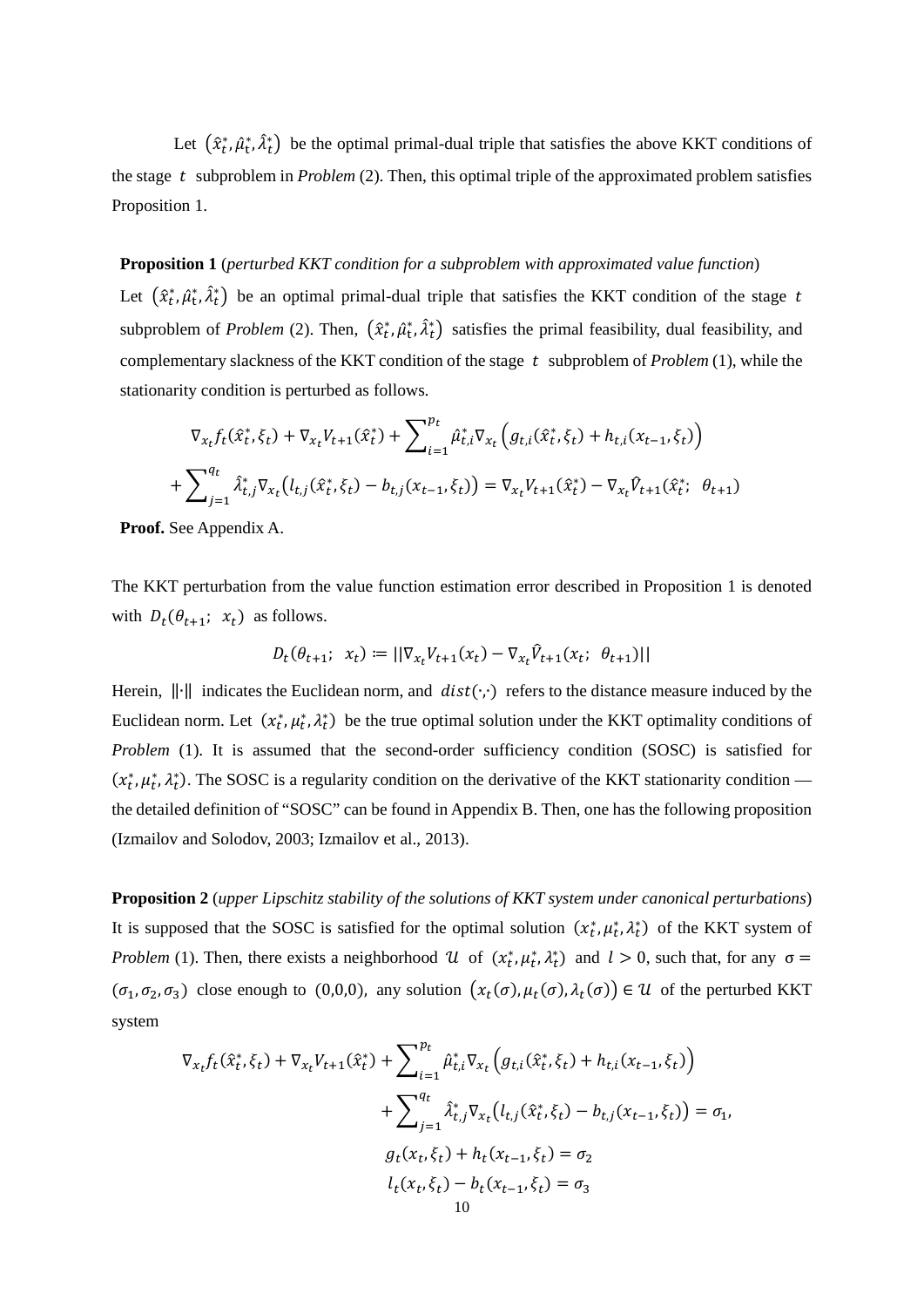satisfies the estimate

$$
||x_t(\sigma) - x_t^*|| + dist((\mu_t(\sigma), \lambda_t(\sigma)), (\lambda_t^*, \mu_t^*)) \leq l||\sigma||
$$

**Proof.** See Property 1 of Izmailov et al. (2013).

Proposition 2 leads to the following theorem.

#### **Theorem 1** (*optimal convergence of solutions from the approximated value function*)

It is supposed that the SOSC is satisfied for the true optimal solution  $(x_t^*, \mu_t^*, \lambda_t^*)$  of the KKT system. Let  $\epsilon > 0$  be close enough to  $0 \in R^{n_t}$  and with an associated  $\mathcal{U}, l > 0$  from Proposition 2. Then, for sufficiently small  $\epsilon_1 > 0$  and a solution  $(\hat{x}_t^*, \hat{\mu}_t^*, \hat{\lambda}_t^*) \in \mathcal{U}$  from the approximated value function,  $\exists \epsilon_2 > 0$  such that

$$
D_t(\theta_{t+1}; \ x_t) < \epsilon_2 \ \Rightarrow \ \ \|\hat{x}_t^* - x_t^*\| + \text{dist}\left((\hat{\mu}_t^*, \hat{\lambda}_t^*), (\mu_t^*, \lambda_t^*)\right) < \epsilon_1
$$

**Proof.** See Appendix C.

Under the specified regularity condition in Theorem 1, the approximated solution  $\hat{x}_t^*$  is guaranteed to converge to the true optimal solution  $x_t^*$  as the stagewise KKT perturbation  $D_t(\theta_{t+1}; x_t)$  approaches zero. Hence, VFGL should satisfy an additional condition (SOSC) for its theoretical convergence to the optimal solution, compared to those of well-known decomposition algorithms such as progressive hedging and SDDP. Because the MSLP has piecewise linear value functions that are not differentiable, they do not satisfy the SOSC. However, in Section 3, we show that the VFGL algorithm demonstrates a remarkable performance on MSLP problems even without the theoretical guarantee of convergence to the optimal solution.

Minimizing  $D_t(\theta_{t+1}; x_t)$  is equivalent to minimizing its squared term  $\{D_t(\theta_{t+1}; x_t)\}^2$ . For computational reasons, the loss function  $J_{t+1}(\theta_{t+1}; x_t)$  to minimize the estimation error  $D_t(\theta_{t+1}; x_t)$  is defined as

$$
J_{t+1}(\theta_{t+1}; x_t) = ||\nabla V_{t+1}(x_t) - \nabla \hat{V}_{t+1}(x_t; \theta_{t+1})||^2
$$
  
\n
$$
= \sum_{n=1}^{n_t} \left( \frac{\partial}{\partial x_{t,n}} V_{t+1}(x_t) - \frac{\partial}{\partial x_{t,n}} \hat{V}_{t+1}(x_t; \theta_{t+1}) \right)^2
$$
  
\n
$$
= \sum_{n=1}^{n_t} \left( \frac{\partial}{\partial x_{t,n}} \mathbb{E}_{\xi_{t+1}} [\mathcal{V}_{t+1}(x_t, \xi_{t+1})] - \frac{\partial}{\partial x_{t,n}} \hat{V}_{t+1}(x_t; \theta_{t+1}) \right)^2
$$

The notation  $\mathbb{E}_{\xi_{t+1}}[\cdot]$  is used to emphasize that the expectation operator is taken with respect to  $\xi_{t+1}$ . The Leibnitz integral rule is applied to change the order of the partial derivative and expectation as follows.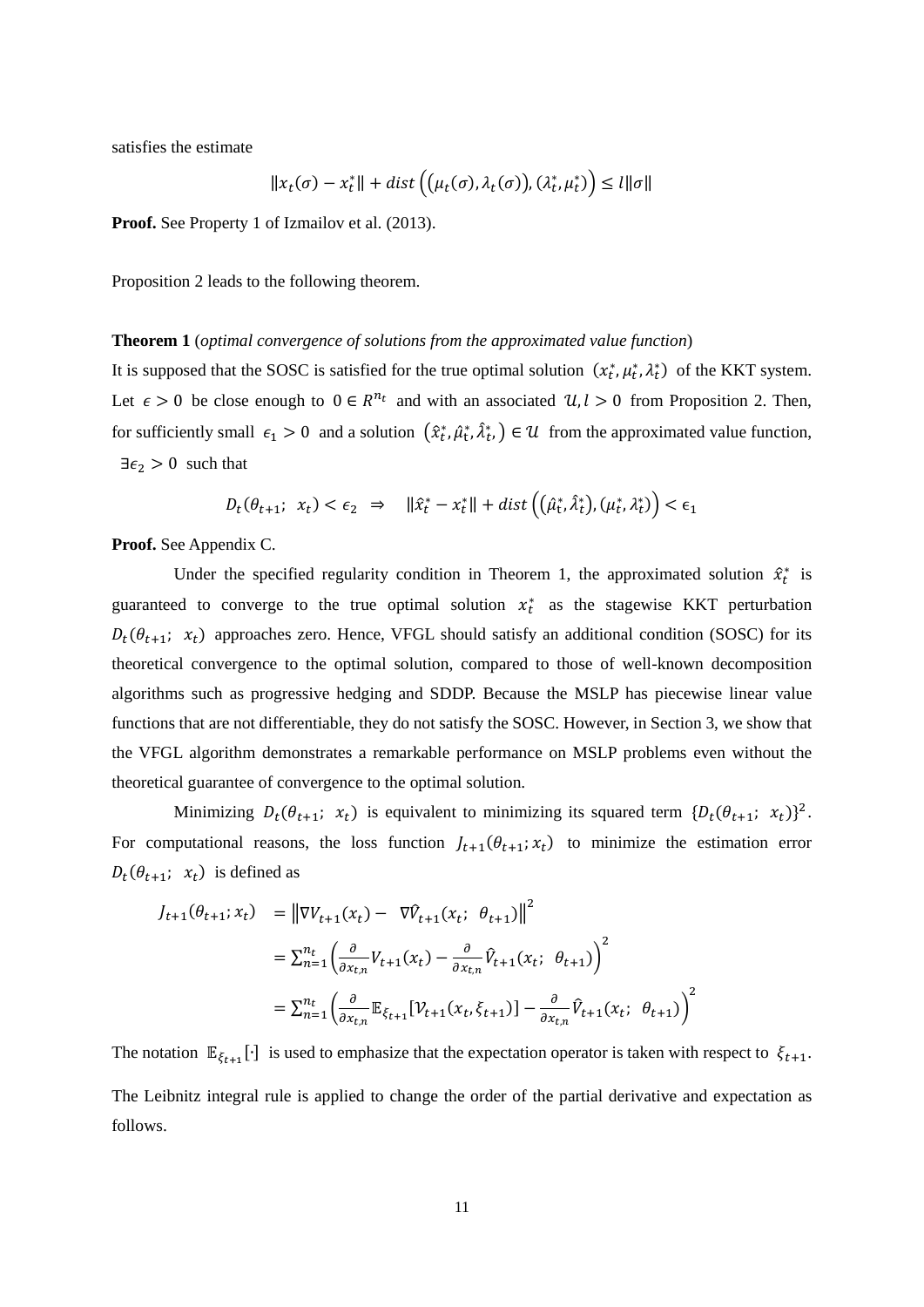$$
J_{t+1}(\theta_{t+1}; x_t) = \sum_{n=1}^{n_t} \left( \mathbb{E}_{\xi_{t+1}} \left[ \frac{\partial}{\partial x_{t,n}} \mathcal{V}_{t+1}(x_t, \xi_{t+1}) \right] - \frac{\partial}{\partial x_{t,n}} \hat{V}_{t+1}(x_t; \theta_{t+1}) \right)^2
$$

which is equivalent to

$$
\sum_{n=1}^{n_t} \mathbb{E}_{\xi_{t+1}} \left[ \left( r_{t+1,n}(\theta_{t+1}; x_t, \xi_{t+1}) \right)^2 \right] - Var_{\xi_{t+1}}(r_{t+1,n}(\theta_{t+1}; x_t, \xi_{t+1})) \tag{4}
$$

where  $r_{t+1,n}(\theta_{t+1}; x_t, \xi_{t+1}) = \frac{\partial}{\partial x_{t,n}} \mathcal{V}_{t+1}(x_t, \xi_{t+1}) - \frac{\partial}{\partial x_{t,n}} \mathcal{V}_{t+1}(x_t; \theta_{t+1})$  is the residual between the true and estimated gradients, and  $Var$  is the variance operator.

With elementary statistics, one can estimate Eq. (4) with S samples  $\xi_t^s$ ,  $s = 1, ..., S$ .

$$
\sum_{n=1}^{n_t} \left( \frac{1}{S} \sum_{s=1}^S \left( r_{t+1,n}(\theta_{t+1}; x_t, \xi_{t+1}^s) \right)^2 - \frac{1}{S-1} \sum_{s=1}^S \left( r_{t+1,n}(\theta_{t+1}; x_t, \xi_{t+1}^s) - \bar{r}_{t+1,n}(\theta_{t+1}; x_t)^2 \right) \right)
$$
  

$$
\approx \frac{1}{S} \sum_{s=1}^S \left( \sum_{n=1}^{n_t} r_{t+1,n}(\theta_{t+1}; x_t, \xi_{t+1}^s) - \left( r_{t+1,n}(\theta_{t+1}; x_t, \xi_{t+1}^s) - \bar{r}_{t+1,n}(\theta_{t+1}; x_t)^2 \right) \right)
$$
(5)

where  $\frac{1}{S-1} \approx \frac{1}{S}$  is used for sufficiently large *S*, and

̅  $\bar{f}_{t+1,n}(\theta_{t+1}; x_t) = \frac{1}{S} \sum_{s=1}^{S} r_{t+1,n}(\theta_{t+1}; x_t, \xi_{t+1}^s)$  is denoted as the sample mean of  $r_{t+1,n}(\theta_{t+1}; x_t, \xi_{t+1}).$ 

The last term in Eq. (5) is defined as the approximated loss function  $J_{t+1}(\theta_{t+1}; x_t)$  at  $x_t$ . Then,

$$
\mathcal{J}_{t+1}(\theta_{t+1}; x_t) = \frac{1}{s} \sum_{s=1}^s \left( \sum_{n=1}^{n_t} 2\bar{r}_{t+1,n}(\theta_{t+1}; x_t) r_{t+1,n}(\theta_{t+1}; x_t, \xi_{t+1}^s) - \bar{r}_{t+1,n}(\theta_{t+1}; x_t)^2 \right)
$$
  
= 
$$
\frac{1}{s} \sum_{s=1}^s \dot{y}_{t+1}(\theta_{t+1}; x_t, \xi_t^s)
$$

where  $j_{t+1}(\theta_{t+1}; x_t, \xi_t^s) = \sum_{n=1}^{n_t} 2\bar{r}_{t+1,n}(\theta_{t+1}; x_t) r_{t+1,n}(\theta_{t+1}; x_t, \xi_{t+1}^s) - \bar{r}_{t+1,n}(\theta_{t+1}; x_t)^2$ 

Note that

$$
\begin{split} \nabla_{\theta_{t+1}} \bar{r}_{t+1,n}(\theta_{t+1}; x_t) &= \frac{1}{S} \sum_{s=1}^{S} \nabla_{\theta_{t+1}} r_{t+1,n}(\theta_{t+1}; x_t, \xi_{t+1}^s) \\ \n&= \frac{1}{S} \sum_{s=1}^{S} \nabla_{\theta_{t+1}} (\frac{\partial}{\partial x_{t,n}} \mathcal{V}_{t+1}(x_t, \xi_{t+1}^s) - \frac{\partial}{\partial x_{t,n}} \hat{V}_{t+1}(x_t; \ \theta_{t+1})) \\ \n&= -\frac{1}{S} \sum_{s=1}^{S} \nabla_{\theta_{t+1}} \frac{\partial}{\partial x_{t,n}} \hat{V}_{t+1}(x_t; \ \theta_{t+1}) \\ \n&= -\nabla_{\theta_{t+1}} \frac{\partial}{\partial x_{t,n}} \hat{V}_{t+1}(x_t; \ \theta_{t+1}) \n\end{split}
$$

which is identical to the theta gradient on  $r_{t+1,n}$  as follows.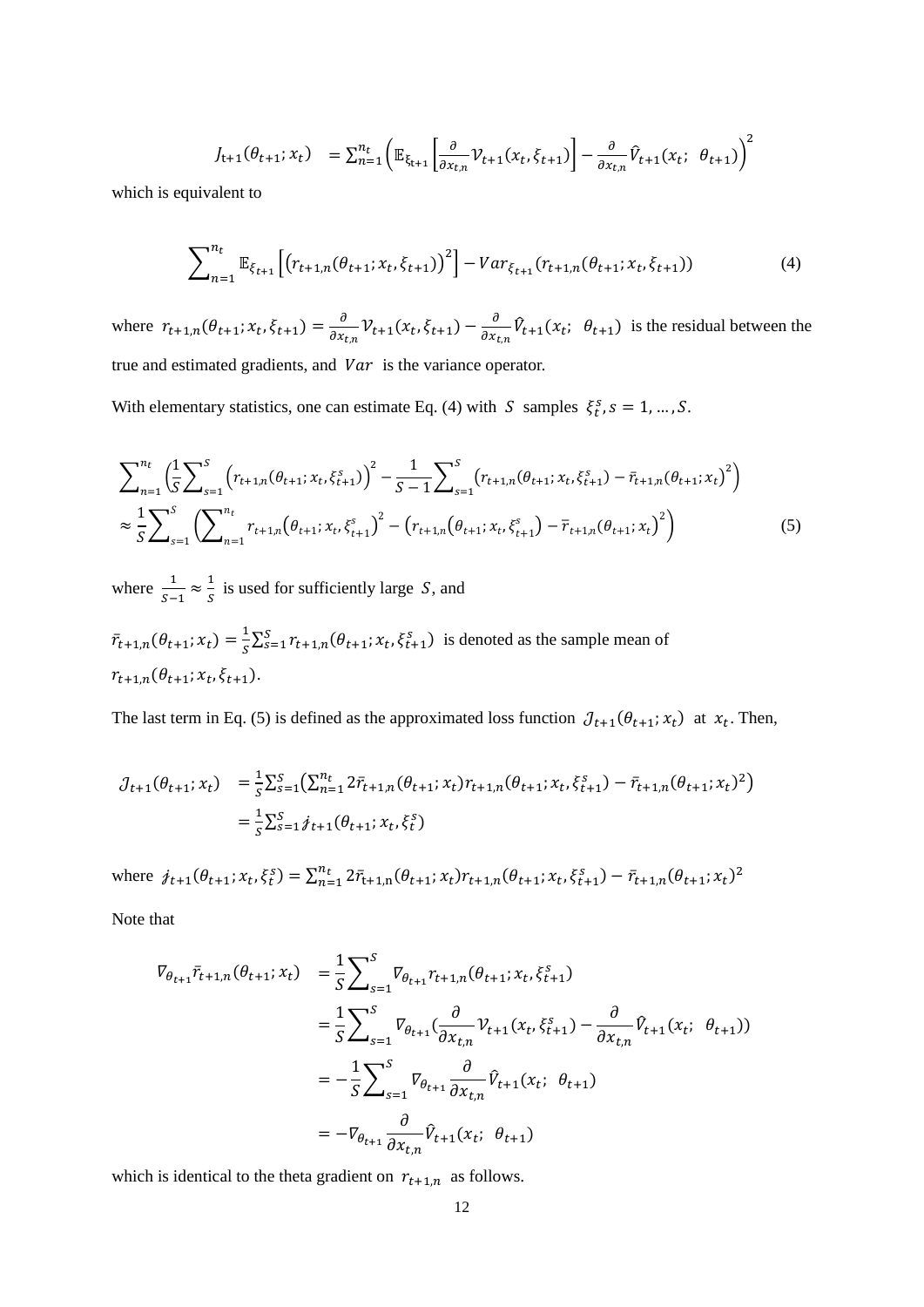$$
\nabla_{\theta_{t+1}} r_{t+1,n}(\theta_{t+1}; x_t, \xi_{t+1}^s) = -\nabla_{\theta_{t+1}} \frac{\partial}{\partial x_{t,n}} \hat{V}_{t+1}(x_t; \ \theta_{t+1})
$$

Therefore, the gradient of  $j_{t+1}(\theta_{t+1}; x_t, \xi_{t+1}^s)$  with respect to  $\theta_{t+1}$  is given by

$$
\nabla_{\theta_{t+1}} \, j_{t+1}(\theta_{t+1}; x_t, \xi_{t+1}^s) = -2 \sum_{n=1}^{n_t} r_{t+1,n}(\theta_{t+1}; x_t, \xi_{t+1}^s) \nabla_{\theta_{t+1}} \frac{\partial}{\partial x_{t,n}} \hat{V}_{t+1}(x_t; \theta_{t+1})
$$

Because  $x_t$  is adapted to history  $\xi_{[t]}$ , the stage  $t + 1$  loss function is defined by the expectation of  $J_{t+1}(\theta_{t+1}; x_t)$  with respect to  $x_t$  as follows.

$$
J_{t+1}(\theta_{t+1}) = \mathbb{E}_{x_t} [J_{t+1}(\theta_{t+1}; x_t)]
$$
  

$$
\approx \frac{1}{N} \sum_{i=1}^N J_{t+1}(\theta_{t+1}; x_t^i)
$$
 (6)

where *N* is the number of samples of  $x_t$ , and  $x_t^i$  is the *i*th sample of  $x_t$ .

The loss function in the form of Eq. (6) makes it possible to find a theta that minimizes the loss online based on the stochastic gradient descent (SGD). The application of the SGD is discussed in Section 3.3.

#### **3.2.1. Sampling gradient of loss function**

In this section, the process of sampling  $J_{t+1}(\theta_{t+1}; x_t^1)$  is described. Because  $\overline{a}$  $\frac{\partial}{\partial x_{t,n}} \hat{V}_{t+1}(x_t; \theta_{t+1})$  and  $\overline{V}_{\theta_{t+1}} \frac{\partial}{\partial x_t}$  $\frac{\partial}{\partial x_{t,n}} \hat{V}_{t+1}(x_t; \theta_{t+1})$  can be easily computed, it remains to sample the target gradient  $\nabla_{x_t} \mathcal{V}_{t+1}(x_t, \xi_{t+1}^s)$ . For a given pair of  $(x_t, \xi_{t+1}^s)$ ,  $\nabla_{x_t} \mathcal{V}_{t+1}(x_t, \xi_{t+1}^s)$  can be found by differentiating the KKT optimality conditions of simulated subproblems (Kuhn & Tucker, 1950; Barratt, 2018). It is supposed that there is a primal dual optimal solution  $(x_{t+1}^*, \lambda_{t+1}^*, \mu_{t+1}^*)$  for the stage  $t+1$ subproblem defined in *Problem* (1) at the prior stage decision variable  $x_t$  and realization  $\xi_{t+1}^s$ . Then, one can readily check from the Lagrangian

$$
L(x_{t+1}^*, \lambda_{t+1}^*, \mu_{t+1}^* | x_t, \xi_{t+1}^s) = f_t(x_{t+1}^*, \xi_{t+1}^s) + V_{t+2}(x_{t+1}^*)
$$
  
+ 
$$
\sum_{i=1}^{p_{t+1}} \mu_{t+1,i}^* (g_{t+1,i}(x_{t+1}^*, \xi_{t+1}^s) + h_{t+1,i}(x_t, \xi_{t+1}^s))
$$
  
+ 
$$
\sum_{j=1}^{q_{t+1}} \lambda_{t+1,j}^* (l_{t+1,j}(x_{t+1}^*, \xi_{t+1}^s) + b_{t+1,j}(x_t, \xi_{t+1}^s))
$$
(7)

that the local sensitivity of the subproblem objective with respect to  $x_t$ , at  $\xi_{t+1}^s$  is the following:

$$
\nabla_{x_t} \mathcal{V}_{t+1}(x_t, \xi_{t+1}^s) = \sum_{i=1}^{p_{t+1}} \mu_{t+1,i}^* \nabla_{x_t} h_{t,i}(x_t, \xi_{t+1}^s) + \sum_{j=1}^{q_{t+1}} \lambda_{t+1,j}^* \nabla_{x_t} h_{t,j}(x_t, \xi_{t+1}^s)
$$
(8)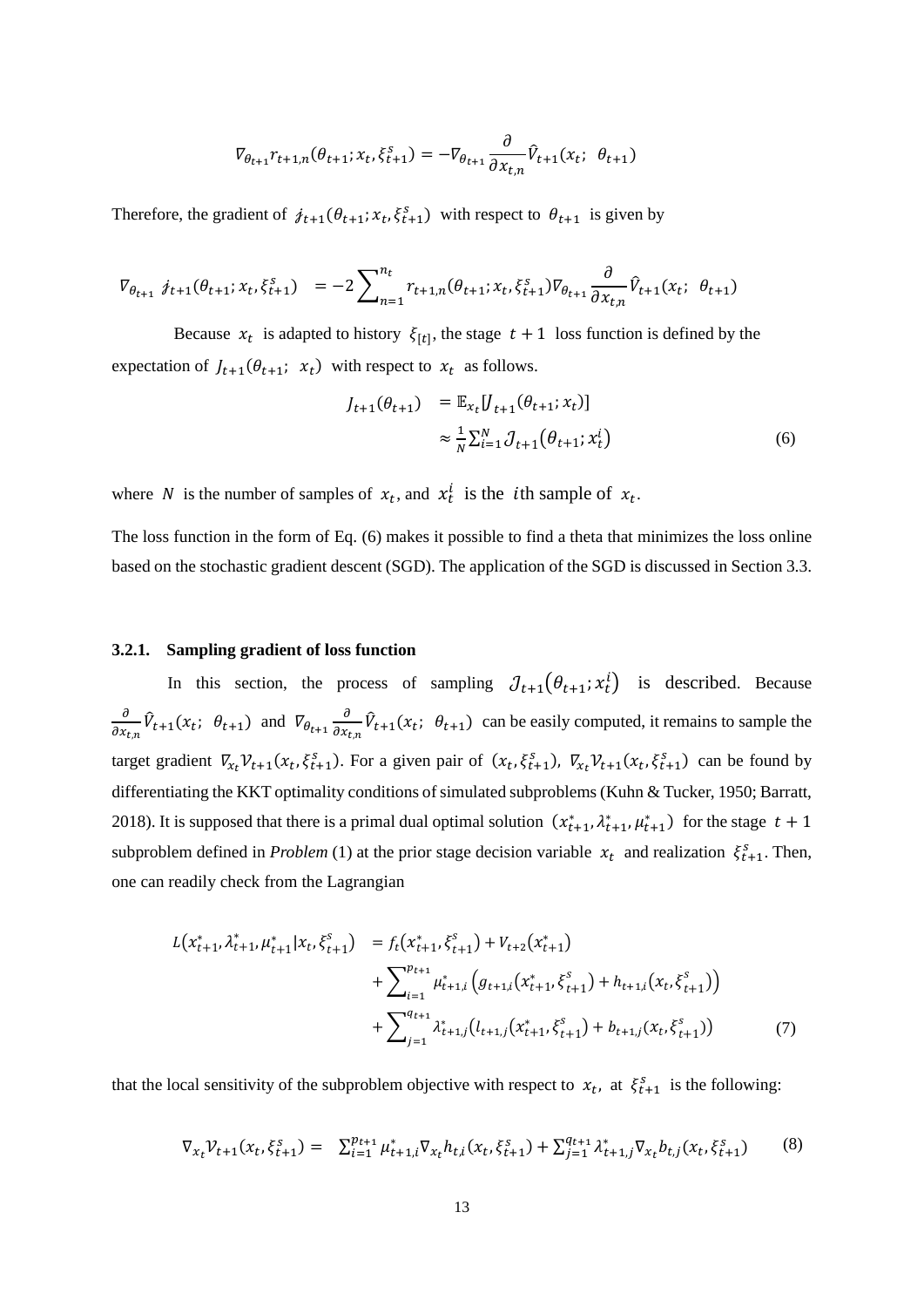Unfortunately, Eq. (8) is not available because finding the optimal solution of Eq. (7) requires the next stage value function  $V_{t+2}$ . Therefore, Eq. (8) is approximated with bootstrapping by replacing  $V_{t+2}(x_{t+1})$  with the current best approximation of it,  $\hat{V}_{t+2}(x_{t+1}; \theta_{t+1})$ , which is analogous to the Benders cut approximation of SDDP.

### **3.2.2. Objective weighting**

The loss function of VFGL is defined as a norm of multidimensional errors, which implies that the error from each dimension is treated equally in magnitude. However, each decision variable might have a different scale of sensitivity to the value function. For example, one can consider the asset liability management of public pension plans, minimizing the contribution rate while maximizing the wealth of the terminal stage. Typically, pension plan problems include decision variables of the contribution rate and allocation of wealth in various asset classes. A marginal increment in the contribution rate leads to an additional employee's total wage, whereas a similar nominal increment of allocation on Treasury securities affects the growth of wealth based on the risk-free rate. Apparently, the sensitivity of the value function with respect to Treasury securities allocation would be much lower than that of the contribution rate. A loss function without consideration of a decision variable sensitivity scale might lead to poor performance because decision variables with low sensitivity can be easily neglected in learning. In this regard, a weighted loss function is defined as

$$
\mathcal{J}_{t+1}^w(\theta_{t+1}; x_t) = \sum_{n=1}^{n_t} \left( \frac{\frac{\partial}{\partial x_{t,n}} v_{t+1}(x_t) - \frac{\partial}{\partial x_{t,n}} \hat{v}_{t+1}(x_t; \theta_{t+1})}{w_{t+1,n}} \right)^2,
$$

where  $w_{t+1,n} = \mathbb{E}_{x_t} \left[ \frac{\partial}{\partial x_{t,n}} V_{t+1}(x_t) \right], n = 1, ..., n_t.$ 

Subsequently, one obtains a scaled loss gradient as follows.

$$
\nabla_{\theta_{t+1}} \dot{\mathcal{J}}_{t+1}^w(\theta_{t+1}; x_t, \xi_{t+1}^s) = -2 \sum_{n=1}^{n_t} \frac{1}{w_{t+1,n}^2} \left( \frac{\partial}{\partial x_{t,n}} \mathcal{V}_{t+1}(x_t, \xi_{t+1}^s) - \frac{\partial}{\partial x_{t,n}} \hat{V}_{t+1}(x_t; \theta_{t+1}) \right) \nabla_{\theta} \frac{\partial}{\partial x_{t,n}} \hat{V}_{t+1}(x_t; \theta_{t+1})
$$

However, the value of  $w_{t+1,n}$  cannot be computed directly. Therefore, the value  $w_{t+1,n}$  is replaced with its sample mean  $\bar{w}_{t+1,n}$ , and this approximation is improved as the iteration continues — that is, whenever  $\frac{\partial}{\partial x_{t,n}} \hat{V}_{t+1}(x_t; \theta_{t+1})$  is sampled at iteration *i*, the following is updated:

$$
\overline{w}_{t+1,n} \leftarrow \frac{i}{i+1} \overline{w}_{t+1,n} + \frac{1}{i+1} \left( \frac{\partial}{\partial x_{t,n}} \hat{V}_{t+1}(x_t; \theta_{t+1}) \right)
$$

Because the major purpose of  $\overline{w}_{t+1,n}$  is scaling, an inaccurate approximation of  $w_{t+1,n}$  is not a serious concern as long as it reflects the average scale.

### **3.3. Parameter optimization**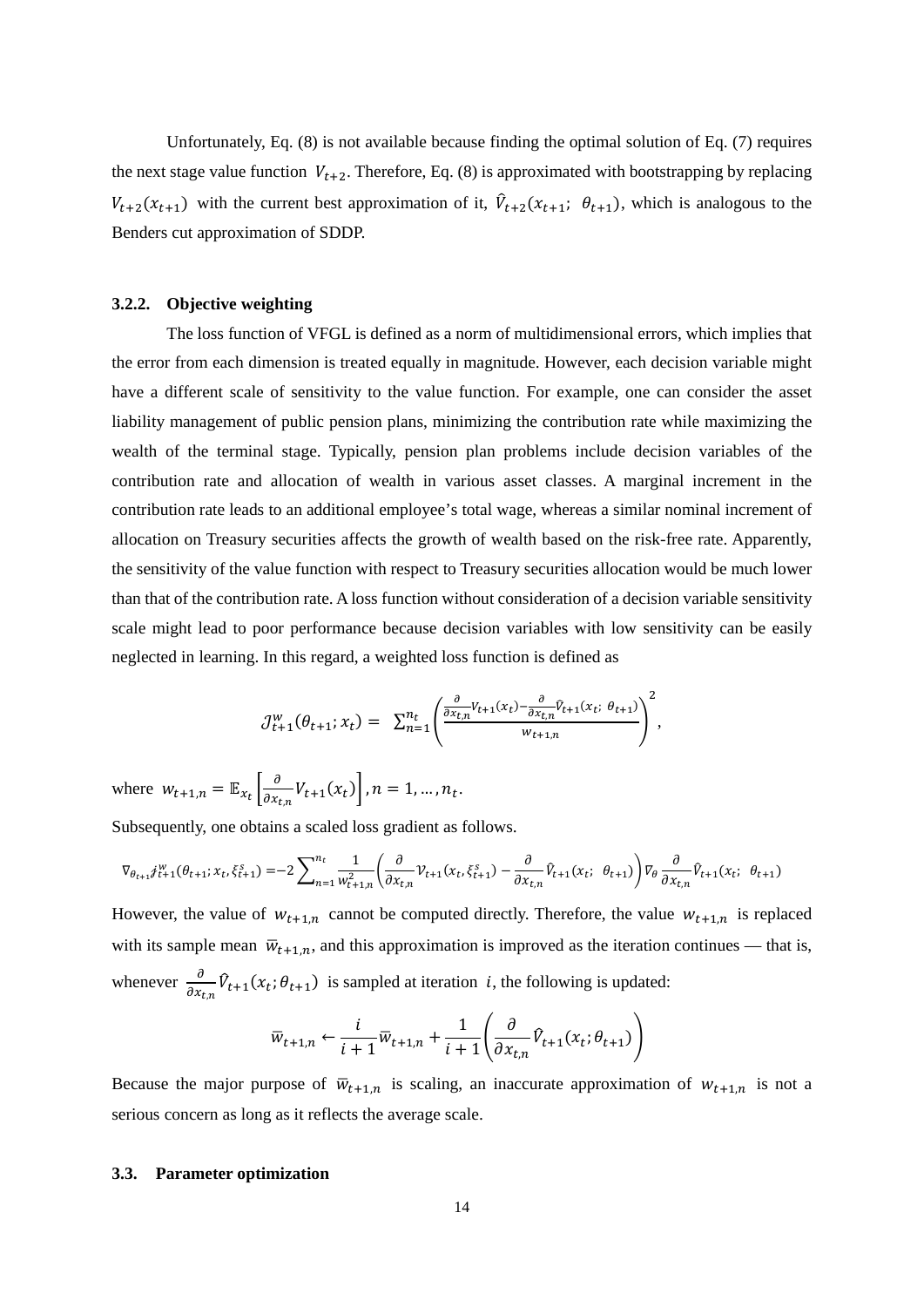Parameters  $\theta_{t+1}$  that minimize the weighted loss functions  $J_{t+1}^w(\theta_{t+1})$  for  $t = 1, ... T - 1$ are optimized with the SGD algorithm. The SGD algorithm for VFGL is described in Algorithm 1.

| <b>Algorithm 1:</b> Stochastic Gradient Descent for VFGL                                                                                                |
|---------------------------------------------------------------------------------------------------------------------------------------------------------|
| <b>Require:</b> N (maximum iteration), $\alpha_i$ for $i = 1, , N$ (step size), S (sample size)                                                         |
| <b>Initialize:</b> $i \leftarrow 1$ (iteration count), $\theta_t$ for $t = 1, , T$ (parameter values)                                                   |
| while $i \leq N$ do<br>-1                                                                                                                               |
| 2<br>for $t = 1, , T$ do                                                                                                                                |
| if $t = 1$ do<br>3                                                                                                                                      |
| $\overline{4}$<br>Solve the first stage subproblem of <i>Problem</i> (2). Save optimal solution $x_1^i$ .                                               |
| 5<br>else if $t > 1$ do                                                                                                                                 |
| for $s = 1, \ldots S$ do<br>6                                                                                                                           |
| Sample $\xi_t^s$<br>7                                                                                                                                   |
| 8<br>Solve the stage t subproblem of <i>Problem</i> (2). Save optimal solution $(x_i^s, \lambda_i^s, \mu_i^s)$ .                                        |
| 9<br>Compute $\nabla_{\theta_t} j_t^w(\theta_t; x_{t-1}^l, \xi_t^s)$                                                                                    |
| end for<br>10                                                                                                                                           |
| 11<br>Compute $\nabla_{\theta_t} \mathcal{J}_t^w(\theta_t; x_{t-1}^i) = \frac{1}{s} \sum_{s=1}^s \nabla_{\theta_t} j_t^w(\theta_t; x_{t-1}^i, \xi_t^s)$ |
| Update $\theta_t \leftarrow \theta_t - \alpha_i \nabla_{\theta_t} \mathcal{J}^w_t(\theta_t; x_{t-1}^i)$<br>12                                           |
| $x_t^i$ $\leftarrow$ randomly chosen from $\{x_t^1, \ldots, x_t^k\}$<br>13                                                                              |
| 14<br>end if                                                                                                                                            |
| 15<br>end for                                                                                                                                           |
| 16<br>$i \leftarrow i + 1$                                                                                                                              |
| end while<br>17                                                                                                                                         |

Here, the step size (or learning rate)  $\alpha_i$  satisfies

$$
\sum_{i=1}^{\infty} \alpha_i = \infty, \sum_{i=1}^{\infty} \alpha_i^2 < \infty
$$

for the convergence (Robbins & Monro, 1951).

SGD is widely used in the parameter optimization of artificial intelligence algorithms, and there are a number of variants of SGD to address problem-specific issues. One variant of SGD that can be particularly useful for this problem is implicit stochastic gradient descent (ISGD). ISGD involves the extra step of calculating the updated parameter implicitly defined by the following equation.

$$
\theta_t^{new} = \theta_t^{old} - \alpha_i \nabla_{\theta_t} \mathcal{J}_t^w(\theta_t^{new}; x_{t-1})
$$

Despite the additional computational burden, the ISGD is known to have a stable convergence regardless of the choice of learning rate  $\alpha_i$ . The ISGD is suitable for VFGL because the unstable scale of gradients of VFGL tends to require a careful selection of the learning rate for convergence, which is cumbersome.

In Algorithm 1,  $\nabla_{\theta_t} \mathcal{J}_t^w(\theta_t; x_{t-1}^t)$  is approximated with S samples. One can employ some variance reduction techniques (Hammersley & Morton, 1956; Siegmund, 1976; Rubinstein & Marcus, 1985; Haghighat & Wagner, 2003) to enhance the sample approximation. In particular, moment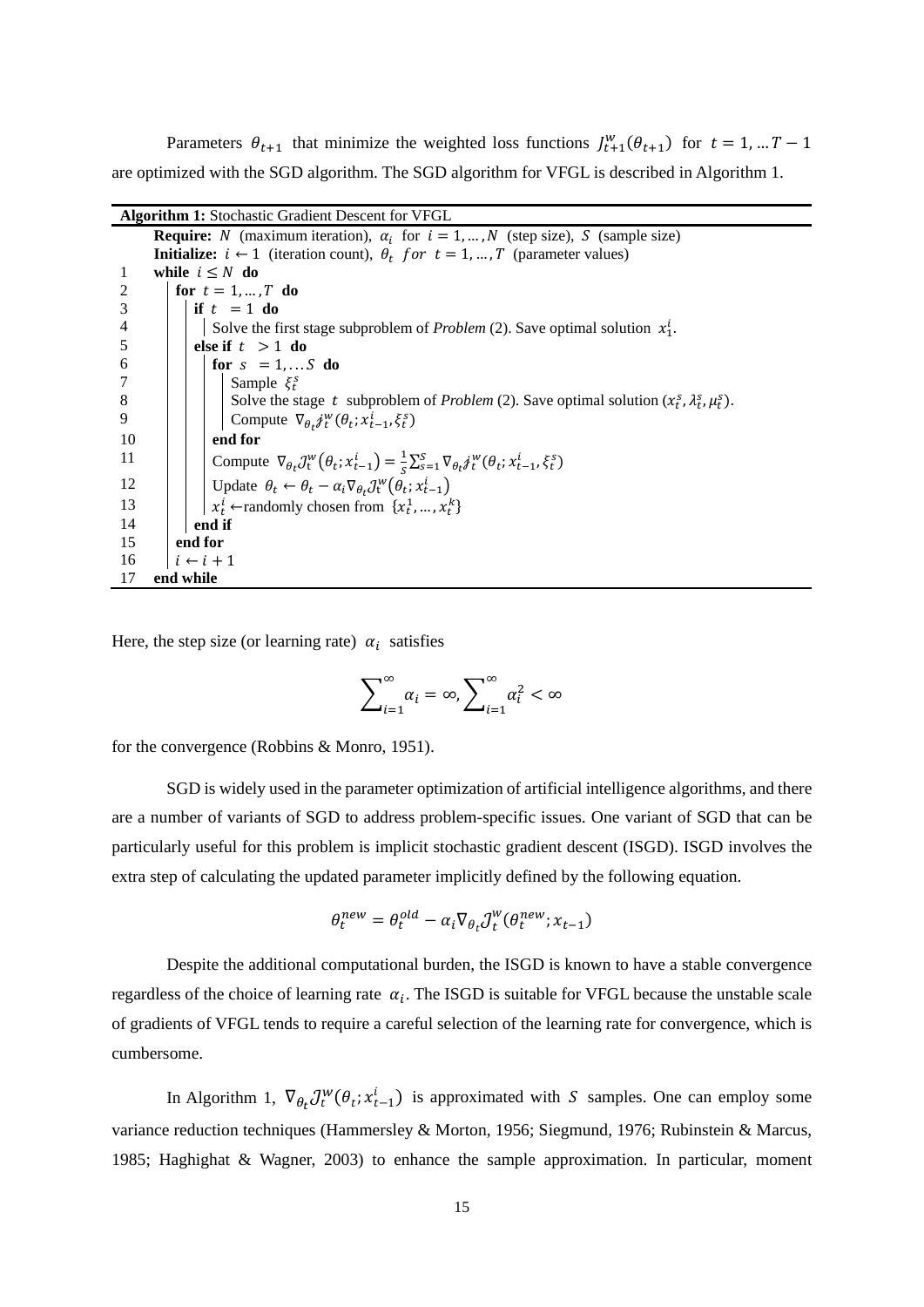matching is used. The moment matching algorithms vary the values of finite samples and/or probability assigned to them so that the moments of the samples are matched to that of their original distribution.

The following procedure can be considered one of the most naïve forms of the moment matching algorithm. For S samples  $y_1, ..., y_s$  drawn from their true distribution Y with mean  $\mu$  and covariance  $\Sigma$ , each  $y_s$  is transformed as follows.

$$
z_{s} = \mu + \Sigma^{\frac{1}{2}} C^{-\frac{1}{2}} (y_{s} - \bar{y}),
$$

where  $\bar{y}$  is the sample mean, and C is the sample covariance matrix. One can easily check that the mean and variance of  $z_s$  exactly match those of Y. However, matching up to the second moment might not be sufficient, depending on the underlying distribution and structure of the problems. For more details of moment matching algorithms, see Høyland et al. (2003), Ji et al. (2005), Ponomareva et al. (2015), Staino & Russo (2015), and Radhakrishnan et al. (2018).

#### **3.3.1. Stopping criterion**

The convergence of parameter values can be used as the stopping criterion of VFGL. One cannot employ the expected optimality gap for the stopping criterion as in SDDP because a first stage problem in VFGL no longer provides a lower bound of the problem. However, one can observe the change in parameters of the value function. In particular, a total parameter change for the  $i$ -th iteration is defined as follows.

$$
\Delta\theta^i = \sum_{t=2}^T \Delta\theta_t^i,
$$

where  $\Delta \theta_t^i = ||\theta_t^i - \theta_t^{i-1}||_2$  is the parameter change for the stage t value function  $V_t$  in the *i*-th iteration. When  $\Delta\theta^i$  is sufficiently small, one can conclude that the value function converges. The entire procedure of VFGL is presented in Algorithm 2.

| <b>Algorithm 2: VFGL</b>                                                                                                                                                                                                                                                                                                                                                                                                                                                                                                                               |
|--------------------------------------------------------------------------------------------------------------------------------------------------------------------------------------------------------------------------------------------------------------------------------------------------------------------------------------------------------------------------------------------------------------------------------------------------------------------------------------------------------------------------------------------------------|
| <b>Require:</b> N (maximum iteration), $\alpha_i$ for $i = 1, , N$ (step size),                                                                                                                                                                                                                                                                                                                                                                                                                                                                        |
| S (sample size), $\epsilon$ (minimum theta update threshold),                                                                                                                                                                                                                                                                                                                                                                                                                                                                                          |
| $\hat{V}_{t+1}$ for $t = 1, , T-1$ (parametric value function),                                                                                                                                                                                                                                                                                                                                                                                                                                                                                        |
| <b>Initialize:</b> $i \leftarrow 1$ (iteration counter)                                                                                                                                                                                                                                                                                                                                                                                                                                                                                                |
| $\Delta\theta \leftarrow \infty$ (total theta update level)                                                                                                                                                                                                                                                                                                                                                                                                                                                                                            |
| $p_t^s \leftarrow \frac{1}{c}$                                                                                                                                                                                                                                                                                                                                                                                                                                                                                                                         |
| $\theta_t^1$ for $t = 2, , T - 1$ (parameter values)                                                                                                                                                                                                                                                                                                                                                                                                                                                                                                   |
| while $\Delta\theta^i > \epsilon$ and $i < N$ do<br>-1                                                                                                                                                                                                                                                                                                                                                                                                                                                                                                 |
|                                                                                                                                                                                                                                                                                                                                                                                                                                                                                                                                                        |
|                                                                                                                                                                                                                                                                                                                                                                                                                                                                                                                                                        |
|                                                                                                                                                                                                                                                                                                                                                                                                                                                                                                                                                        |
| 2<br>$\left\{\n\begin{array}{ll}\n\Delta \theta^i \leftarrow 0 \\ \text{for } t = 1, , T \text{ do} \\ \text{if } t = 1 \text{do} \\ \text{Solve the first stage subproblem of Problem (2).}\n\end{array}\n\right.\n\left\{\n\begin{array}{ll}\n\Delta \theta^i \leftarrow 0 \\ \text{if } t = 1 \text{ do}\n\end{array}\n\right.\n\left\{\n\begin{array}{ll}\n\Delta \theta^i \leftarrow 0 \\ \text{Solve the first stage subproblem of Problem (2).}\n\end{array}\n\right.\n\left\{\n\begin{array}{ll}\n\Delta \theta^i \leftarrow 0 \\ \text{Solve$ |
| 16                                                                                                                                                                                                                                                                                                                                                                                                                                                                                                                                                     |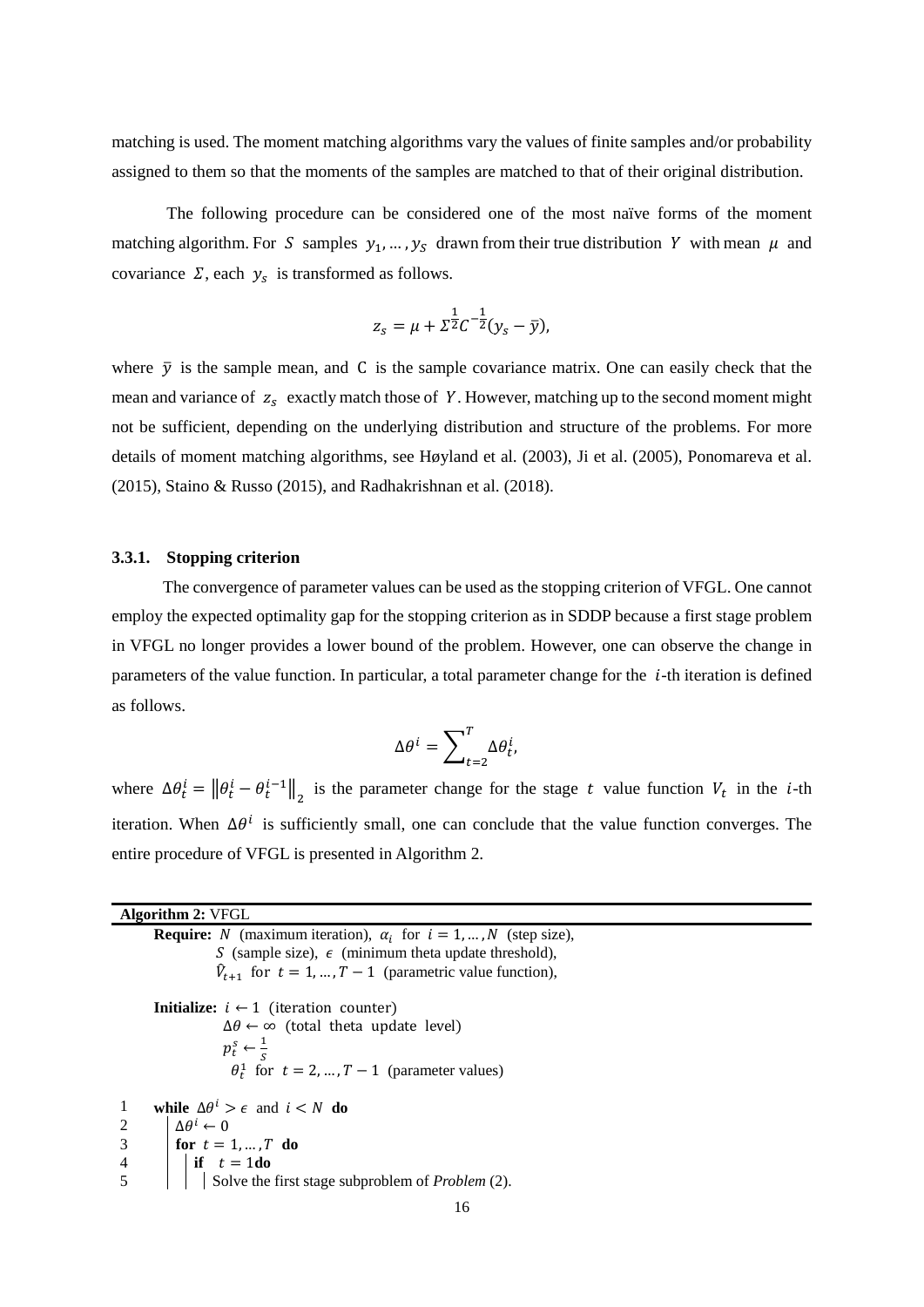| 6   |         | Save optimal solution $x_1^i$ .                                                                                                                                             |  |  |  |  |  |  |
|-----|---------|-----------------------------------------------------------------------------------------------------------------------------------------------------------------------------|--|--|--|--|--|--|
|     |         | else if $t > 1$ do                                                                                                                                                          |  |  |  |  |  |  |
| 8   |         | Sample random variables $\xi_i^s$ for $s = 1, , S$                                                                                                                          |  |  |  |  |  |  |
| 9   |         | ( <i>optional</i> ) Match moments of sampled $\xi_i^s$ with the corresponding probability $p_i^s$                                                                           |  |  |  |  |  |  |
| -10 |         | for $s=1,\ldots,S$ do                                                                                                                                                       |  |  |  |  |  |  |
| -11 |         | Solve the corresponding subproblem of <i>Problem</i> (2)                                                                                                                    |  |  |  |  |  |  |
| 12  |         | Compute the loss gradient $\nabla_{\theta_t} j_t^w(\theta_t^i; x_{t-1}^i, \xi_t^s)$                                                                                         |  |  |  |  |  |  |
| 13  |         | Compute the minibatch loss gradient $\nabla_{\theta_t} \mathcal{J}^w_t(\theta_t^i; x_{t-1}^i) = \sum_{s=1}^S p_t^s \nabla_{\theta_t} j_t^w(\theta_t^i; x_{t-1}^i, \xi_t^s)$ |  |  |  |  |  |  |
| 14  |         | Update $\theta_{t+1}$ by ISGD on $\theta_{t+1}^{i+1} = \theta_{t+1}^i - \alpha_i \nabla_{\theta_t} \mathcal{J}_{t}^w(\theta_t^i; x_{t-1}^i)$                                |  |  |  |  |  |  |
|     |         | Sample $\xi_t^i$ solve the stage t subproblem of <i>Problem</i> (2) and save $x_t^i$                                                                                        |  |  |  |  |  |  |
| 15  |         | $\Delta\theta^i \leftarrow \Delta\theta^i + \left\ \theta_t^{i+1} - \theta_t^i\right\ _{\infty}$                                                                            |  |  |  |  |  |  |
| 16  |         | end if                                                                                                                                                                      |  |  |  |  |  |  |
| 17  |         | end for                                                                                                                                                                     |  |  |  |  |  |  |
| -18 |         | $i \leftarrow i + 1$                                                                                                                                                        |  |  |  |  |  |  |
| 19  | end for |                                                                                                                                                                             |  |  |  |  |  |  |

## **3.4. Quality measure of parametric form: KKT deviation**

The biggest hurdle of the proposed algorithm is finding an appropriate parametric form of the value function. As pointed out by Agrawal et al. (2020), the tractable form of the true value function can be found only in a few cases. Fortunately, the choice of the parametric approximation of the value function  $\hat{V}_t$  need not be exact. If the modeling capacity of  $\hat{V}_t$  is strong enough that its gradients can be sufficiently close to the gradients of the true value, VFGL can find a solution that is sufficiently close to the true optimal solution. There may be multiple parametric forms of the value function that can well approximate the true value function, and they must be compared.

In this regard, a measure is proposed to evaluate the performance of various parametric approximations to choose the best one among them. The solution of VFGL converges to the true solution as  $D_t$  goes to 0 by Theorem 1. Let D be the expected value of the sum of  $D_t$  over stages as follows.

$$
D(\theta_2, ..., \theta_T) = \mathbb{E}\left[\sum_{t=1}^{T-1} D_t(\theta_{t+1}; x_t)\right]
$$

One forward simulates solution  $x_t^i$ ,  $t = 1, ..., T$   $i = 1, ..., N$  based on the current approximation  $\hat{V}_{t+1}$ ,  $t = 1, ... T - 1$  to obtain the estimator of D as follows.

$$
\widehat{D}(\theta_2, ..., \theta_T) = \frac{1}{N} \sum_{i=1}^{N} \sum_{t=1}^{T-1} \left\| \frac{1}{S} \sum_{s=1}^{S} \nabla_{x_t} \mathcal{V}_{t+1}(x_t^i, \xi_{t+1}^s) - \nabla_{x_t} \widehat{V}_{t+1}(x_t^i; \theta_{t+1}) \right\|_2
$$

where each  $\nabla_{x_t} V_{t+1}(x_t^t, \xi_{t+1}^s)$  is sampled from the bootstrapping described in Section 2.2.1.

Here,  $\hat{D}$  is referred to as KKT deviation, and it indicates the performance of the value function gradient approximation based on the current parametric form. A better quality of the solution would be expected for a low KKT deviation, but a high KKT deviation does not necessarily lead to an erroneous solution. Instead, the KKT deviation can be regarded as a confidence level of the solution. Illustrative examples of the relationship between the KKT deviations and solution qualities are presented in Section 4.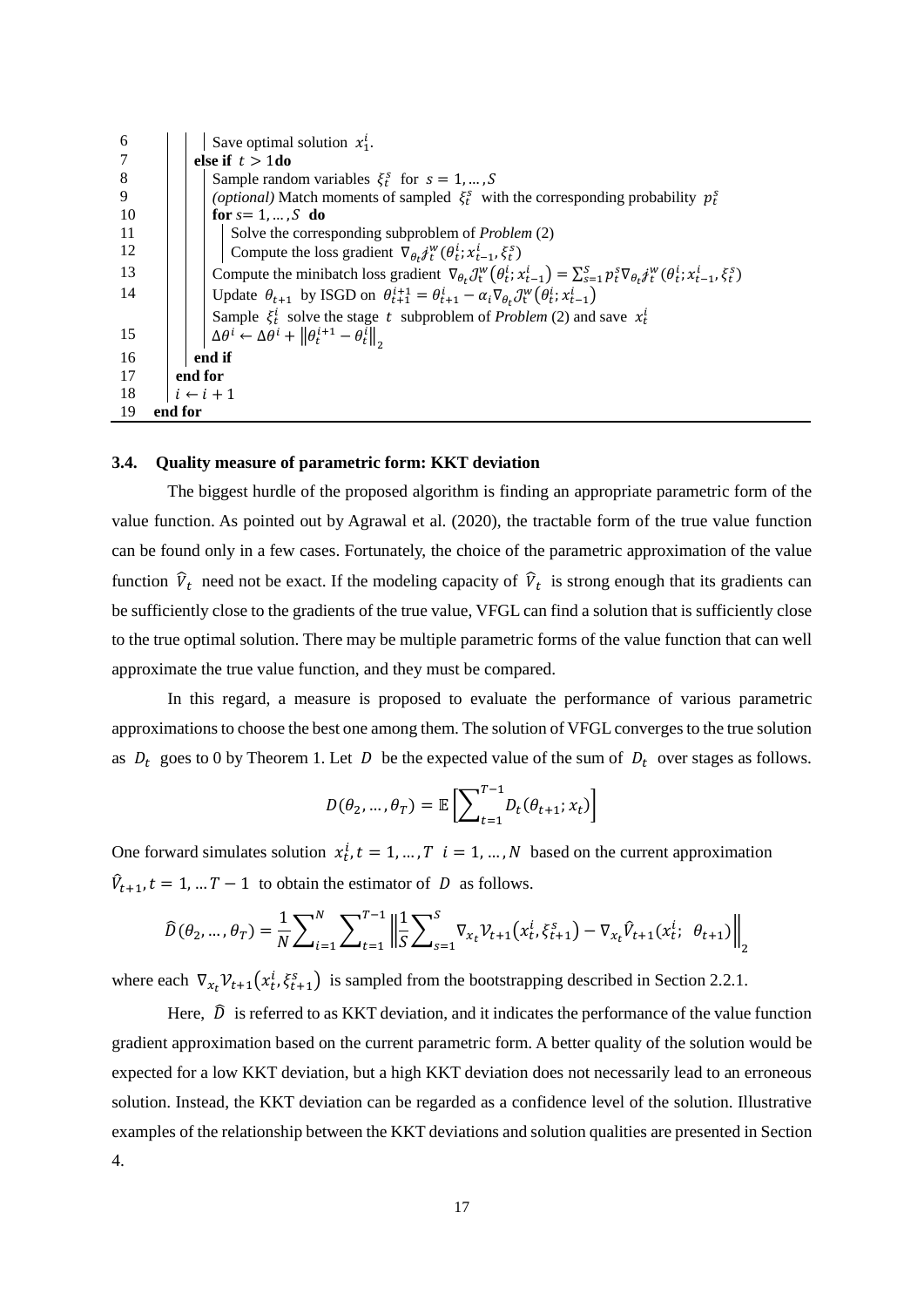**Remark 1.** A good candidate for the initial choice of the parametric form of the value function is the functional form of the stagewise objective function or the indefinite integral form of the stagewise objective function. Such a claim is based on the observation that the past stage decision variables of the decomposed multistage stochastic programming problems are frequently used as a resource constraint. Furthermore, the stagewise objective function is frequently a function of such available resources. However, sometimes the analytical form of the indefinite integral of the objective function might not be available. In such a case, one can approximate the indefinite integral form with sampling. More detailed illustrations and discussions can be found in Section 4.

## **4. Illustrative examples**

In this section, three illustrative examples with different application domains are presented to demonstrate the empirical performance of VFGL. The three examples are financial planning, production planning, and hydrothermal energy planning, where they have different types of decision variables, objectives, and constraints. These problems have been extensively studied within the optimization community.

In the numerical experiments, seven to eleven stage multistage stochastic convex problems are considered to compare the results from MSP, SDDP, and VFGL. Here, MSP is a deterministic equivalent of the multistage stochastic convex problems. MSP was used as a benchmark to assess the solution quality of SDDP and VFGL because MSP finds a global optimum given a finite scenario tree. The stopping criteria for SDDP and VFGL are different. Therefore, the two algorithms were run until solution convergence, and their first stage solution, elapsed time, and degree of convergence at each iteration were compared. For SDDP, 20 scenarios for upper bound calculation in the forward pass were sampled, but the backward pass was performed on only one sampled path. All the experiments were performed using an Intel i5-7500 processor with 32 GB of RAM. For each stagewise subproblem,  $MOSEK<sup>1</sup>$  $MOSEK<sup>1</sup>$  $MOSEK<sup>1</sup>$  solver 12.9.0 was used to solve the linear and convex problems by means of CVXPY 1.0.28, a Python-based modeling framework (Diamond & Boyd, 2016).

## **4.1 Lifetime financial planning**

Merton (1969) solved a continuous-time portfolio optimization problem, where the objective is to maximize the total utility of consumption and terminal wealth by appropriately deciding the level of consumption and the allocation of wealth in stocks and bonds. See Appendix E for the full problem definition and its analytical solution. For the numerical experiment, the time period is discretized into

-

<span id="page-17-0"></span><sup>1</sup> See http://www.mosek.com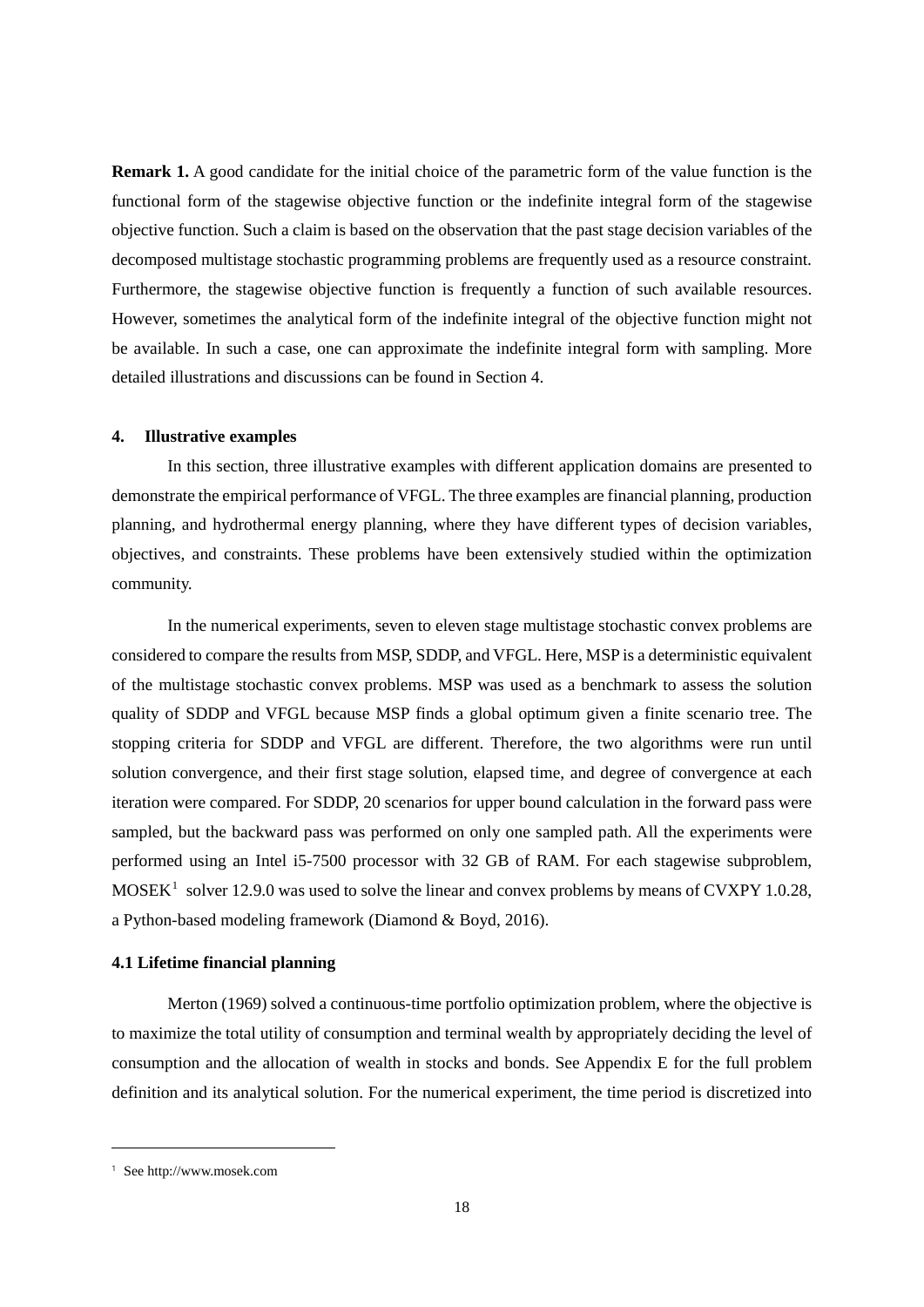T stages, and the problem is approximated using an MSP formulation. The approximated problem is solved with MSP, SDDP, and VFGL. The variables, parameters, and parameter value for the discretized lifetime financial planning problem case study are described in Table 1.

*Table 1. Decision variables and parameters for discretized lifetime financial planning*

| <b>Decision variables</b> | <b>Description</b>                                                |            |
|---------------------------|-------------------------------------------------------------------|------------|
| $c_t$                     | Consumption at stage $t$                                          |            |
| $W_t$                     | Wealth in the beginning of stage $t$                              |            |
| $S_t$                     | Amount invested into stock at stage t                             |            |
| $B_t$                     | Amount invested into bond at stage t                              |            |
|                           |                                                                   |            |
| <b>Parameters</b>         | <b>Description</b>                                                | Value      |
| ρ                         | Discount rate.                                                    | 0          |
| γ                         | Utility risk aversion coefficient                                 |            |
| $\mu$ , $\sigma$          | Mean return, volatility respectively, of stock                    | 1.06, 0.20 |
|                           | Risk-free rate of bond                                            | 1.03       |
| $\epsilon$                | Scaling coefficient of bequest utility                            |            |
| $\xi_t$                   | Random variable following a<br>standard<br>normal<br>distribution |            |

The total cost is as follows.

$$
-\mathbb{E}\left[\sum_{t=1}^T e^{-\rho t}U(C_t) + \epsilon^{\gamma}e^{-\rho T}U(W_T)\right]
$$

Stagewise subproblems are defined as follows.

#### *Stage 1 subproblem*

| minimize $-U(C_1) + V_2(S_1, B_1)$     |                                       |                |
|----------------------------------------|---------------------------------------|----------------|
| subject to $S_1 + B_1 + C_1 = 1$       |                                       | Initial wealth |
| $S_1, B_1, C_1 \geq 0$                 |                                       | Non-negativity |
|                                        | Stage t subproblem $(t = 2, , T - 1)$ |                |
| minimize $-U(C_t) + V_{t+1}(S_t, B_t)$ |                                       |                |

subject to  $S_t + B_t + C_t = r\Delta t B_{t-1} + e^{\left(\mu - \frac{\sigma^2}{2}\right) \Delta t + \sigma \sqrt{\Delta t} * \xi_t} S_{t-1}$ Inventory balance  $S_t$ ,  $B_t$ ,  $C_t \ge 0$  Non-negativity

*Stage T subproblem*

 $minimize$   $-U(W_T)$ subject to  $W_T = r \Delta t B_{T-1} + e^{\left(\mu - \frac{\sigma^2}{2}\right) \Delta t + \sigma \sqrt{\Delta t} * \xi_T} S_{T-1}$ Inventory balance

From the special structure of the terminal stage problem,  $V_T(S_{T-1}, B_{T-1})$  can be calculated as follows.

$$
V_T(S_{T-1}, B_{T-1}) = \int\limits_{\xi_T} -\ln\left(r\Delta t B_{T-1} + e^{\left(\mu - \frac{\sigma^2}{2}\right)dt + \sigma\sqrt{\Delta t}*\xi_T}S_{T-1}\right)\varphi(\xi_T)d\xi_T
$$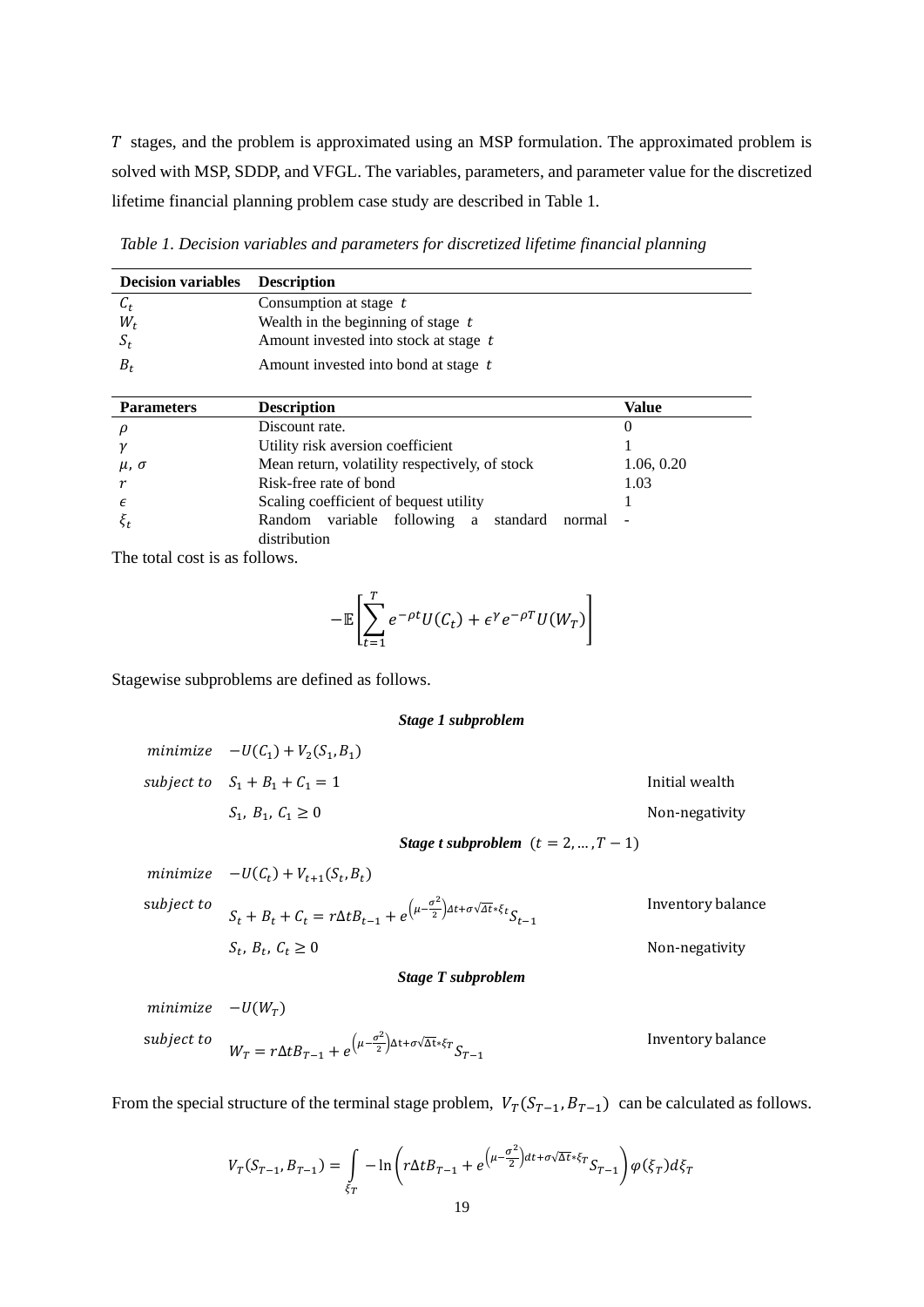where  $\varphi(\xi_T)$  is a probability density function of  $\xi_T$ . Finding an exact parametric form of  $V_T(S_{T-1}, B_{T-1})$  above is extremely difficult. Instead, the parametric form of  $V_T(S_{T-1}, B_{T-1})$  is approximated with finite sampling as follows.

$$
\int_{\xi_T} -\ln\left( r dt B_{T-1} + e^{\left(\mu - \frac{\sigma^2}{2}\right)dt + \sigma\sqrt{dt}*\xi_T} S_{T-1} \right) \varphi(\xi_T) d\xi_T \approx \frac{1}{b_T} \sum_{i=1}^{b_T} -\ln\left(r B_{T-1} + \beta_{i,T} S_{T-1}\right)
$$

where  $\beta_{i,T}$  is a sampled value of  $e^{(\mu - \frac{\sigma^2}{2})\Delta t + \sigma \sqrt{\Delta t} * \xi_T}$ , and  $b_T$  is the sampling number. Therefore, the parametric value function is set to include the parametric term as follows.

$$
\theta_t^1 \sum_{i=1}^{b_T} -\ln(r_{B_{T-1}} + \beta_{i,T} S_{T-1})
$$

A negative utility term is added for flexibility by  $-\theta_t^2 ln(\theta_t^3 B_t + \theta_t^4 S_t)$  to increase the model capacity. Therefore, the parametric value function for stage  $t = 2, ..., T$  is defined as follows.

$$
\hat{V}_t(S_{t-1}, B_{t-1}; \ \theta_t = (\theta_t^1, \theta_t^2, \theta_t^3, \theta_t^4)) = -\theta_t^1 \sum_{i=1}^{b_t} \ln(r_{t-1} + \beta_{i, t} S_{t-1}) - \theta_t^2 \ln(\theta_t^3 B_{t-1} + \theta_t^4 S_{t-1})
$$

where  $b_t$  is the sampling number. Moreover,  $b_t = 30$  is set for all t, and the parameters are initialized as follows.

$$
\theta_t^1, \theta_t^2, \theta_t^3, \theta_t^4 = \left(\frac{1}{b_t}, \frac{1}{b_t}, 1, 1\right)
$$

An 11-stage scenario tree is constructed using three samples per stage, where the samples are normalized to match the first and second moments of the true distribution perfectly. The constructed scenario tree is shared between MSP and SDDP. The experimental results for MSP, SDDP, and VFGL are summarized in Table 2. It presents the averaged first stage solutions over 20 independently generated instances of MSP, SDDP, and VFGL. The results from Table 2 verifies that the MSP solution matches well with the analytical solution, and VFGL provides more accurate solutions than SDDP.

**Algorithm Objective value Risky asset portion Risk-free asset Risky asset Consumption Average computation time (s) Analytical** - 0.7500 0.2292 0.6875 0.0833 - **MSP** 29.5508 0.7510 0.2282 0.6885 0.0833 - $(0.0000)$   $(0.000)$   $(0.000)$   $(0.000)$   $(0.000)$ **SDDP** 29.4377 0.7694 0.2114 0.7053 0.0833 4552<br>
(0.012) (0.012) (0.012) (0.000) (1.5)  $(0.0577)$   $(0.012)$   $(0.012)$   $(0.012)$   $(0.000)$   $(15)$ **VFGL** 29.5112 0.7508 0.2284 0.6883 0.0833 354  $(0.0305)$   $(0.000)$   $(0.000)$   $(0.000)$   $(0.000)$   $(1)$ 

*Table 2. Comparison of objective value, first stage solution, and computation time between algorithms for lifetime financial planning problem*

The evolution of the first stage solutions of (a) SDDP and (b) VFGL for a randomly generated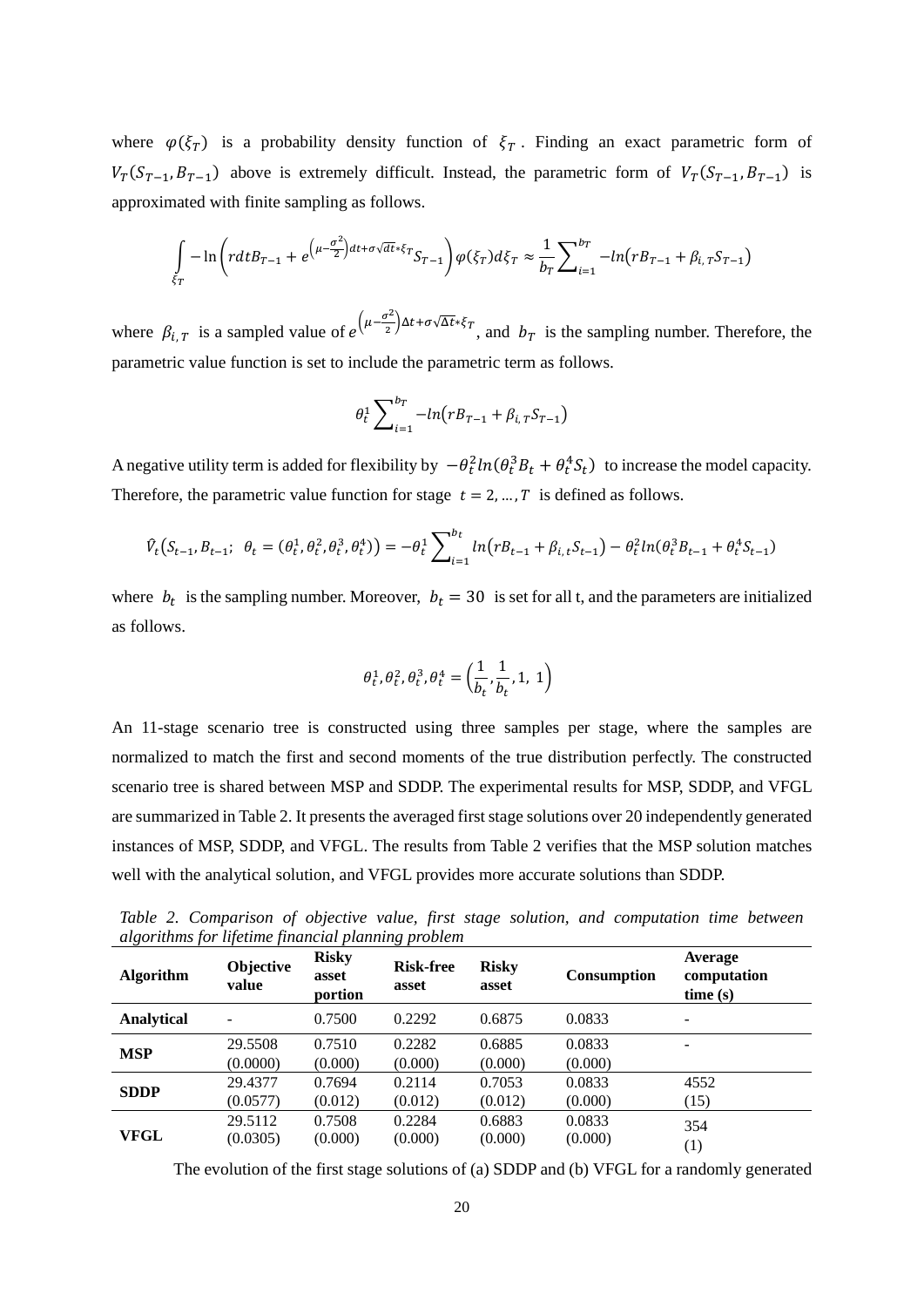instance is depicted in Figure 1. While the first stage solution of VFGL quickly converges, almost within 20 iterations, the solution of SDDP is not stabilized within 200 iterations. SDDP was further run for 1000 iterations, which took approximately 28,000 s, but the first stage solution was still not fully stabilized. The SDDP algorithm shows a particularly slow convergence of this example.



**Figure 1**. Comparison of evolution of the first stage solution between SDDP and VFGL for discretized lifetime financial planning problem

The computation time per iteration is illustrated in Figure 2. Figures 1 and 2 clearly show that VFGL is not only faster in convergence but also faster in each iteration than SDDP. Furthermore, SDDP shows increasing computation time with iteration. Because SDDP requires a high number of iterations for convergence, the computational advantage of VFGL over SDDP is significant in this sample.



**Figure 2.** Comparison of computation time per iteration between SDDP and VFGL for discretized financial planning problem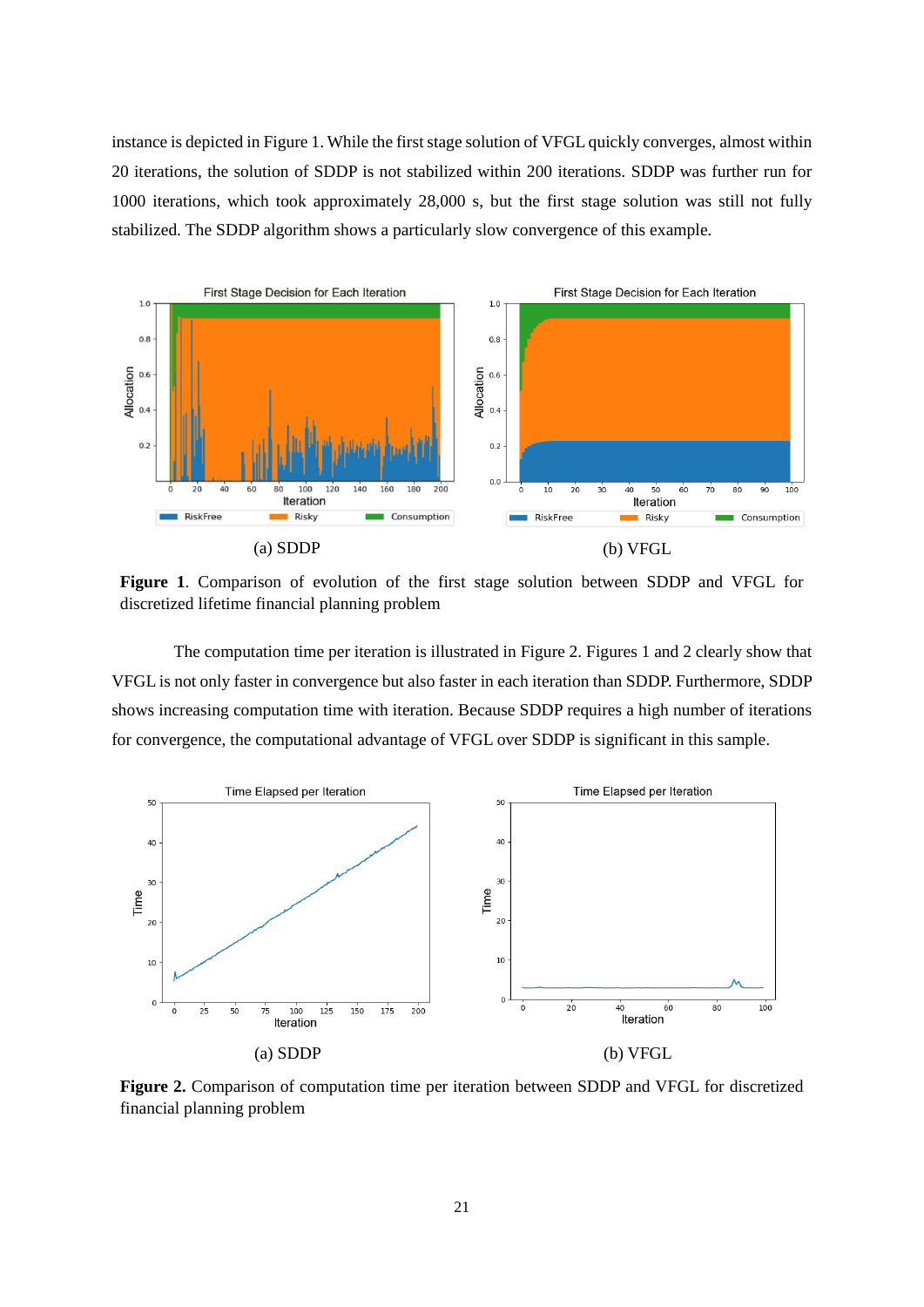The stopping criteria of SDDP and VFGL are displayed in Figure 3. The dashed upper bound of Figure 3(a) refers to the conservative upper bound estimation with 95% confidence (Shapiro, 2011). Figure 3(b) describes the total  $\theta$  change in VFGL at each iteration. The convergence of the parameter for VFGL is apparent in Figure 3(b) after approximately 10 iterations, which coincides with the solution convergence shown in Figure 1. However, the approximated SDDP bound of Figure 3(a) provides little information about the solution convergence.



(a) SDDP bounds (b) VFGL parameter update history

**Figure 3**. Comparison of stopping criteria between SDDP and VFGL for discretized lifetime financial planning problem

Different parametric forms of the value function are applied to this example, and the result changes are analyzed. By constructing the parametric form of the value function for this example, one can easily change the parametric family by changing the sampling number  $b_t$ . The KKT deviation, solution error, and objective value for different  $b_t$  values are described in Table 3. The KKT deviation tends to decrease as  $b_t$  increases. While a negative correlation between the KKT deviation and the first stage solution error is evident, a negative correlation between the KKT deviation and the objective value is not very clear in Table 3. An extremely flat objective function and objective approximation error may be the causes. Therefore, one can argue that the KKT deviation is a valid metric that indicates the possible appropriateness of the parametric form of the value function.

*Table 3. Comparison of KKT deviation, first stage solution error, and objective value between various sampling numbers for discretized financial planning problem (\* indicates the baseline case for the comparison)*

| Sampling number $b_t$ | <b>KKT</b><br>deviation | <b>First stage solution</b><br>error | Objective value |
|-----------------------|-------------------------|--------------------------------------|-----------------|
| 2                     | 6.7044                  | 0.3258                               | 29.6344         |
| 3                     | 3.0451                  | 0.3217                               | 29.5369         |
| 4                     | 1.0743                  | 0.3155                               | 29.5102         |
|                       | 0.2846                  | 0.2990                               | 29.4814         |
| 10                    | 0.0128                  | 0.0399                               | 29.5106         |
| 15                    | 0.0103                  | 0.0062                               | 29.5396         |
| 20                    | 0.0157                  | 0.0013                               | 29.4975         |
| 25                    | 0.0159                  | 0.0008                               | 29.4246         |
| $*30$                 | 0.0075                  | 0.0001                               | 29.5112         |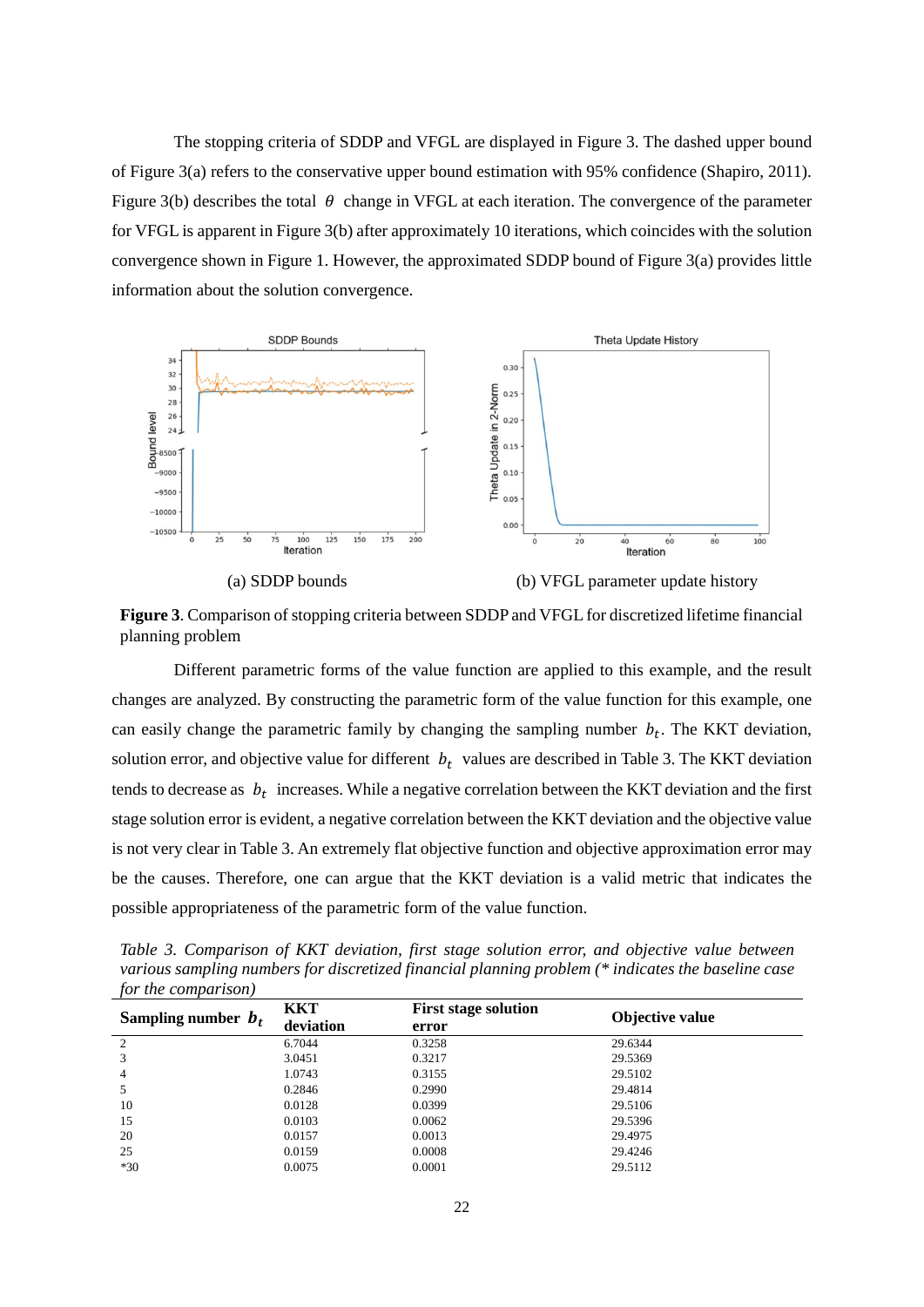Finally, the risk-free return and standard deviation of the risky asset of the original problem are perturbed, and whether the given parametric form of the value function can be robustly recycled with respect to the perturbation is determined. The results of the perturbed problem are reported in Table 4. The table shows that both the solution and the objective from VFGL and MSP for any perturbation coincide within an approximation error. It can be concluded that the given parametric family of the value function can be recycled for a small perturbation of the asset distribution for this example.

*Table 4. Comparison of perturbed problems with a fixed parametric value function form for discretized lifetime financial planning problem (\* indicates the baseline case for the comparison)*

| <b>Parameter</b>    |                 |                     | VFGL             |           |              |        |             | <b>MSP</b> |              |        |             |
|---------------------|-----------------|---------------------|------------------|-----------|--------------|--------|-------------|------------|--------------|--------|-------------|
| Risk-free<br>return | Risky<br>return | Risky<br>volatility | KKT<br>deviation | Objective | Risk<br>free | Risky  | Consumption | Objective  | Risk<br>free | Risky  | Consumption |
| 0.04                | 0.060           | 0.20                | 0.0114           | 29.5281   | 0.4567       | 0.4600 | 0.0833      | 29.5266    | 0.4564       | 0.4603 | 0.0833      |
| 0.034               | 0.060           | 0.26                | 0.0105           | 29.5245   | 0.5122       | 0.4045 | 0.0833      | 29.5458    | 0.5120       | 0.4046 | 0.0833      |
| 0.031               | 0.060           | 0.29                | 0.0107           | 29.5399   | 0.5367       | 0.3799 | 0.0833      | 29.5565    | 0.5372       | 0.3795 | 0.0833      |
| $*0.030$            | $*0.060$        | $*0.20$             | 0.0075           | 29.5112   | 0.2284       | 0.6883 | 0.0833      | 29.5508    | 0.6885       | 0.2282 | 0.0833      |
| 0.028               | 0.060           | 0.32                | 0.0106           | 29.5429   | 0.5571       | 0.3596 | 0.0833      | 29.5667    | 0.5580       | 0.3587 | 0.0833      |
| 0.025               | 0.060           | 0.35                | 0.0108           | 29.5567   | 0.5746       | 0.3421 | 0.0833      | 29.5768    | 0.5755       | 0.3412 | 0.0833      |
| 0.022               | 0.060           | 0.38                | 0.0109           | 29.5703   | 0.5900       | 0.3267 | 0.0833      | 29.5867    | 0.5910       | 0.3257 | 0.0833      |
| 0.019               | 0.060           | 0.41                | 0.0110           | 29.5791   | 0.6036       | 0.3130 | 0.0833      | 29.5966    | 0.6047       | 0.3119 | 0.0833      |
| 0.016               | 0.060           | 0.44                | 0.0110           | 29.5905   | 0.6159       | 0.3008 | 0.0833      | 29.6065    | 0.6171       | 0.2996 | 0.0833      |
| 0.013               | 0.060           | 0.47                | 0.0111           | 29.5993   | 0.6270       | 0.2897 | 0.0833      | 29.6163    | 0.6282       | 0.2884 | 0.0833      |
| 0.01                | 0.060           | 0.5                 | 0.0112           | 29.6081   | 0.6371       | 0.2795 | 0.0833      | 29.6261    | 0.6384       | 0.2783 | 0.0833      |

## **4.2 Production planning**

A simple  $T$ -stage factory production/storage planning problem was considered. Specifically, a dynamic lot size problem was solved to find an optimal way of satisfying stochastic demand while minimizing the cost incurred by manufacturing, ordering, or carrying inventory. The problem is regarded as a standard production planning problem and has been widely studied (e.g., Wagner & Whitin, 1958; Shapiro, 1993; Karimi et al., 2003).

In the example, the factory can produce and store each product  $i \in I$  while facing uncertain demand. In the first stage, there is no demand, and the factory manager must only decide how much to produce and store. It is assumed that the available resource for the production is fixed and cannot be transferred to the next stage. In addition, there is no ordering cost for production. In the second stage and forward, the manager observes realized demand and adjusts the production level to meet the demand. Any products left after demand are stored in the next stage with storage cost. When the demand exceeds the sum of supply and initial storage, the shortage is outsourced at a relatively high cost. An optimal production policy is sought that minimizes the sum of the expected storage and outsourcing costs. The example involves three products for seven stages. The demand is independent and identically distributed over stages with three possible values with equal probability. The decision variables and parameters, and values for parameters are listed in Table 5*.*

*Table 5. Decision variables and parameters for production planning problem* **Decision Description**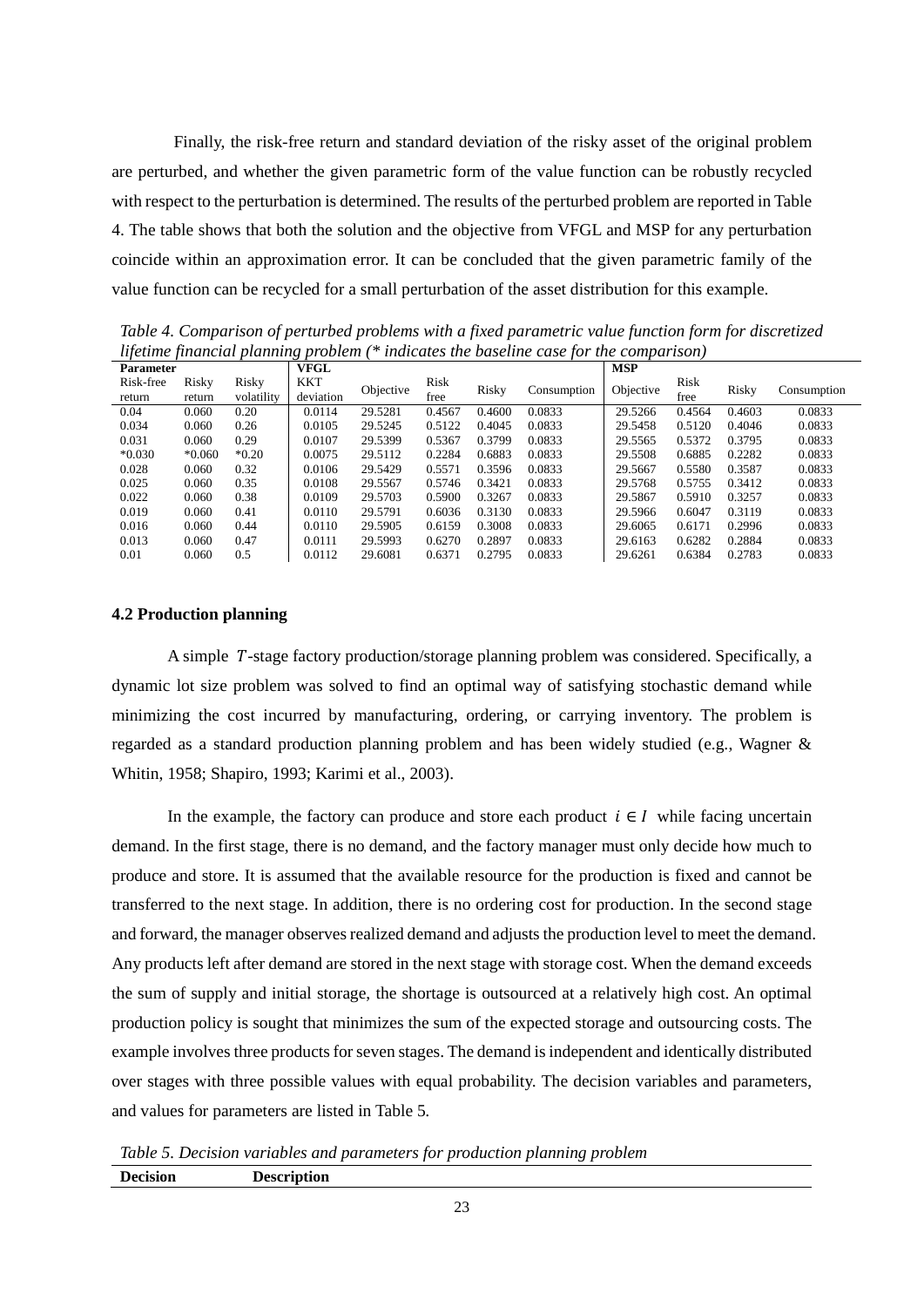| variables         |                                                                                        |                                  |
|-------------------|----------------------------------------------------------------------------------------|----------------------------------|
| $x_{t,i}$         | Quantity of product $i$ produced at stage $t$                                          |                                  |
| $y_{t,i}$         | Quantity of product $i$ outsourced at stage $t$                                        |                                  |
| $s_{t,i}$         | Quantity of product i stored at the end of stage $t$                                   |                                  |
| <b>Parameters</b> | <b>Description</b>                                                                     | <b>Value</b>                     |
| $a_{t,i}$         | Production cost of product $i$ at stage $t$                                            | (1, 2, 5)                        |
| $b_{t,i}$         | Outsourcing cost of product $i$ at stage $t$                                           | (6, 12, 20)                      |
| $c_{t,i}$         | Storage cost of product $i$ from the end of stage $t$ to<br>beginning of stage $t + 1$ | (3, 7, 10)                       |
| $r_{t}$           | Maximum production resource available at stage t                                       | 10                               |
| $d_{t,i}$         | Random demand of product $i$ at stage $t$                                              | $\{(5,3,1), (6,2,1), (1,2,2)\}\$ |

The total cost is as follows.

$$
\mathbb{E}\left[\sum_{t=1}^{T-1}\sum_{i\in I}(y_{t,i}b_{t,i}+s_{t,i}c_{t,i})+y_{T,i}b_{T,i}\right]
$$

The stagewise subproblems at the first stage, middle stages, and final stage are defined as follows.

## *Stage 1 subproblem*

|          | minimize $\sum_{i \in I} y_{1,i} b_{1,i} + \sum_{i \in I} s_{1,i} c_{1,i} + v_2(s_1)$ |               |                 |
|----------|---------------------------------------------------------------------------------------|---------------|-----------------|
|          | subject to $\sum_{i\in I} x_{1,i} a_{1,i} \leq r_1$                                   | For $i \in I$ | Resource limit  |
|          | $S_{1,i} = x_{1,i} + y_{1,i}$                                                         | For $i \in I$ | Storage balance |
|          | $x_{1,i}, y_{1,i}, s_{1,i} \geq 0$                                                    | For $i \in I$ | Non-negativity  |
|          | Stage t subproblem $(t = 2, , T - 1)$                                                 |               |                 |
| minimize | $\sum_{i\in I} y_{t,i} b_{t,i} + \sum_{i\in I} s_{t,i} c_{t,i} + v_{t+1}(s_t)$        |               |                 |
|          | subject to $\sum_{i \in I} x_{t,i} a_{t,i} \leq r_t$                                  | For $i \in I$ | Resource limit  |
|          | $s_{t,i} = s_{t-1,i} + x_{t,i} + y_{t,i} - d_{t,i}$                                   | For $i \in I$ | Storage balance |
|          | $x_{t,i}, y_{t,i}, s_{t,i} \geq 0$                                                    | For $i \in I$ | Non-negativity  |
|          | Stage T subproblem                                                                    |               |                 |
| minimize | $\sum_{i\in I} y_{T,i} b_{T,i}$                                                       |               |                 |
|          | subject to $\sum_{i\in I} x_{T,i} a_{T,i} \leq r_t$                                   | For $i \in I$ | Resource limit  |
|          | $s_{T,i} = s_{T-1,i} + x_{T,i} + y_{T,i} - d_{T,i}$                                   | For $i \in I$ | Storage balance |

$$
x_{T,i}, y_{T,i}, s_{T,i} \ge 0
$$
 For  $i \in I$  Non-negativity

Note that the stagewise value functions of this problem are convex piecewise linear because each stagewise subproblem is linear programming. Since a piecewise linear function is not differentiable, the convergence of VFGL to the optimal is not guaranteed by the Theorem 1. Through this example, we limitedly check the viability of VFGL to multistage stochastic convex programming without the SOSC condition.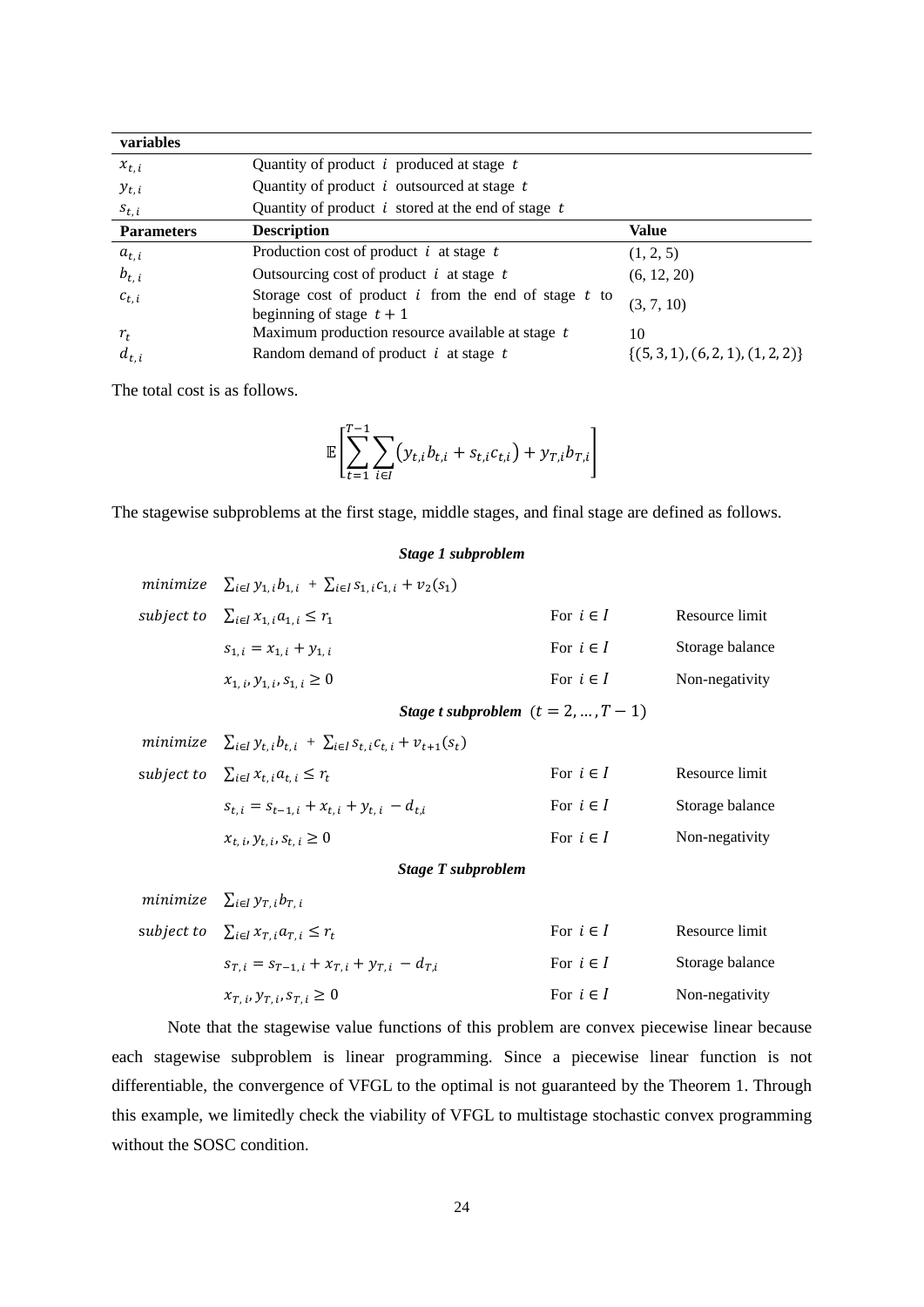For all products, the outsourcing cost is significantly higher than the production resource cost and storage cost. Therefore, one obtains a crude insight that the optimal solution would avoid outsourcing products, which is likely to be achieved by creating nonempty storage. Furthermore, the storage cost is paid in advance. Therefore, one can expect that the value function would decrease with storage to some extent. However, the disutility of storage increases after a certain point because there exists a certain level of storage sufficient for providing a buffer for uncertain demands. From these points of view, one can use the following form of the parametric value function:

$$
\hat{V}_t(s_{t-1}; \ \theta_t = (\theta_t^1, \theta_t^2)) = s_{t-1} \cdot \theta_t^1 + \sum_{i=1}^3 e^{-\theta_{t,i}^2 s_{t-1,i}} \quad \text{for} \quad t = 2, ..., T
$$

Here,  $\theta_t^1$ ,  $\theta_t^2 \in \mathbb{R}^3$ . The first linear term represents the overall decreasing disutility of storage, while the exponential term is added to reflect the increasing disutility of storage after a certain point. The parameters are initialized first using the following values.

$$
\theta_t^1 = (-1, -1, -1), \theta_t^2 = (0, 0, 0) \text{ for } t = 2, ..., T
$$

*Table 6. Comparison of objective value, first stage solution, and computation time between algorithms for production planning problem*

| <b>Algorithm</b> | <b>Objective</b> | <b>Production</b> |           |           | Outsource |           |           | <b>Computation</b>       |  |
|------------------|------------------|-------------------|-----------|-----------|-----------|-----------|-----------|--------------------------|--|
|                  | value            | Product 1         | Product 2 | Product 3 | Product 1 | Product 2 | Product 3 | time(s)                  |  |
| Optimal          | 178              | 1.00              | 0.00      | 1.00      | 0.00      | 0.00      | 0.00      | $\overline{\phantom{0}}$ |  |
| (MSP)            | (0.0)            | (0.00)            | (0.00)    | (0.00)    | (0.00)    | (0.00)    | (0.00)    |                          |  |
|                  | 179              | 1.00              | 0.00      | 1.02      | 0.00      | 0.00      | 0.00      | 1016                     |  |
| <b>SDDP</b>      | (0.4)            | (0.00)            | (0.00)    | (0.06)    | (0.00)    | (0.00)    | (0.00)    | (5)                      |  |
|                  | 178              | 0.99              | 0.00      | 1.01      | 0.00      | 0.00      | 0.00      | 157                      |  |
| <b>VFGL</b>      | (0.2)            | (0.00)            | (0.00)    | (0.00)    | (0.00)    | (0.00)    | (0.00)    | $\left(1\right)$         |  |

Table 6 presents the first stage solution of the MSP model and the averaged first stage solutions over 20 generated instances of SDDP and VFGL. SDDP took approximately 100 iterations for the first stage solution convergence, while VFGL took around 200 iterations. Parentheses in Table 6 indicate the standard deviation of each solution. Both SDDP and VFGL show accurate solutions and objective values within an acceptable standard deviation. However, there is a striking difference in the computation time between the two. The computation time for SDDP is seven times longer than that of VFGL, even with 100 fewer iterations. Figure 4 shows the first stage solution of (a) SDDP and (b) VFGL. Only production decision variables are shown because the first stage outsourcing decision variable always turned out to be 0, making the storage decision identical to the production decision. One can see that the first stage solution has been stabilized for both algorithms. Regarding the computation time and stopping criterion, similar findings to Section 3.1 can be seen in Appendix F.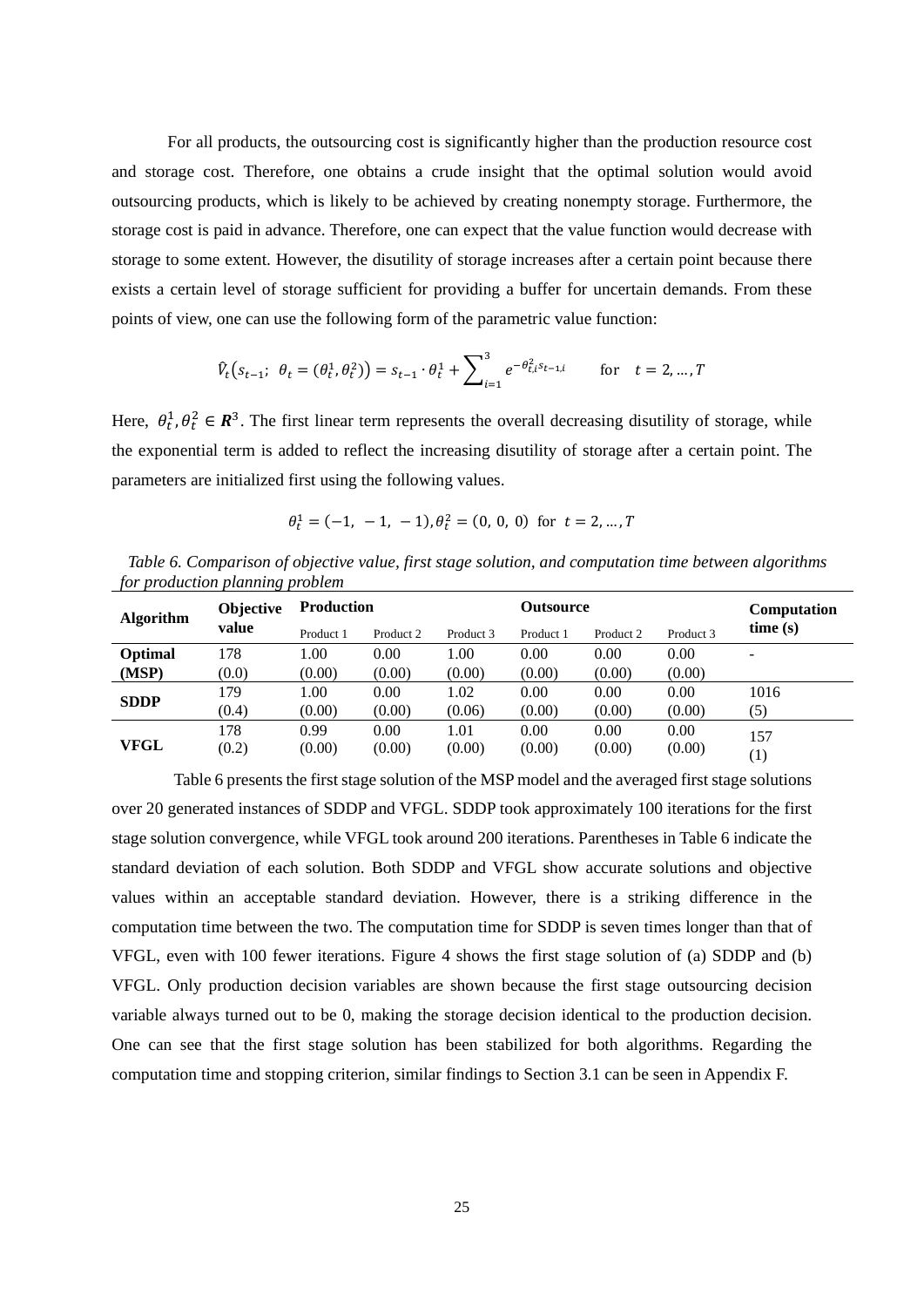

**Figure 4**. Comparison of evolution of the first stage solution between SDDP and VFGL for production planning problem

To see the effect of the choice of parametric form in VFGL, a few more parametric forms were tested. The KKT deviation and first stage solution error for each parametric form of the value function are described in Table 7. The KKT deviations are calculated using 50 forward simulated solutions, and the number of iterations of VFGL is set to 200. The initial choice of parametric form has the best KKT deviation and solution error values. Table 7 shows that both the first stage solution error and objective value are inversely related to KKT deviation in the proposed parametric forms, which verifies the use of KKT deviation for the performance measure of parametric family choice.

| <b>Parametric form</b>                                                      | .<br><b>KKT</b> deviation | <b>First stage</b><br>solution error | Objective value |
|-----------------------------------------------------------------------------|---------------------------|--------------------------------------|-----------------|
|                                                                             | 2.53                      | 0.01                                 | 178.40          |
| $*_{S_{t-1}} \cdot \theta_t^1 + \sum_{i=1}^3 e^{-\theta_{t,i}^2 s_{t-1,i}}$ | (0.32)                    | (0.01)                               | (0.06)          |
| $S_{t-1} \cdot \theta_t^1 + S_{t-1}^2 \cdot \theta_t^2$                     | 49.14                     | 0.52                                 | 180.19          |
|                                                                             | (0.32)                    | (0.00)                               | (0.06)          |
| $s_{t-1} \cdot \theta_t^1 + e^{s_{t-1} \cdot \theta_t^2}$                   | 98.33                     | 1.36                                 | 188.74          |
|                                                                             | (0.32)                    | (0.07)                               | (0.06)          |
|                                                                             | 110.30                    | 1.41                                 | 188.74          |
| $s_{t-1} \cdot \theta_t^1$                                                  | (0.32)                    | (0.000)                              | (0.06)          |
| $\theta$                                                                    | 137.6                     | 1.41                                 | 188.40          |
|                                                                             | (0.32)                    | (0.000)                              | (0.06)          |

*Table 7. Comparison of KKT deviation, first stage solution error, and objective value between various parametric forms for production planning problem (\* indicates the baseline case for the comparison)*

The value of the parameter is slightly perturbed to check whether the same parametric form of the value function is still reusable. In particular, the maximum amount of resources  $r_t$  is perturbed using the initial parametric form, and the result is summarized in Table 8. The result corresponding to the original experimental value ( $r_t = 10$ ) is marked in the table. The parametric form of the experiment is applicable to the perturbation of the original problem. The parametric form of the experiment gives an accurate first stage solution and objective values for the upward perturbation of the maximum resource. However, downward perturbation of the maximum resource with a magnitude greater than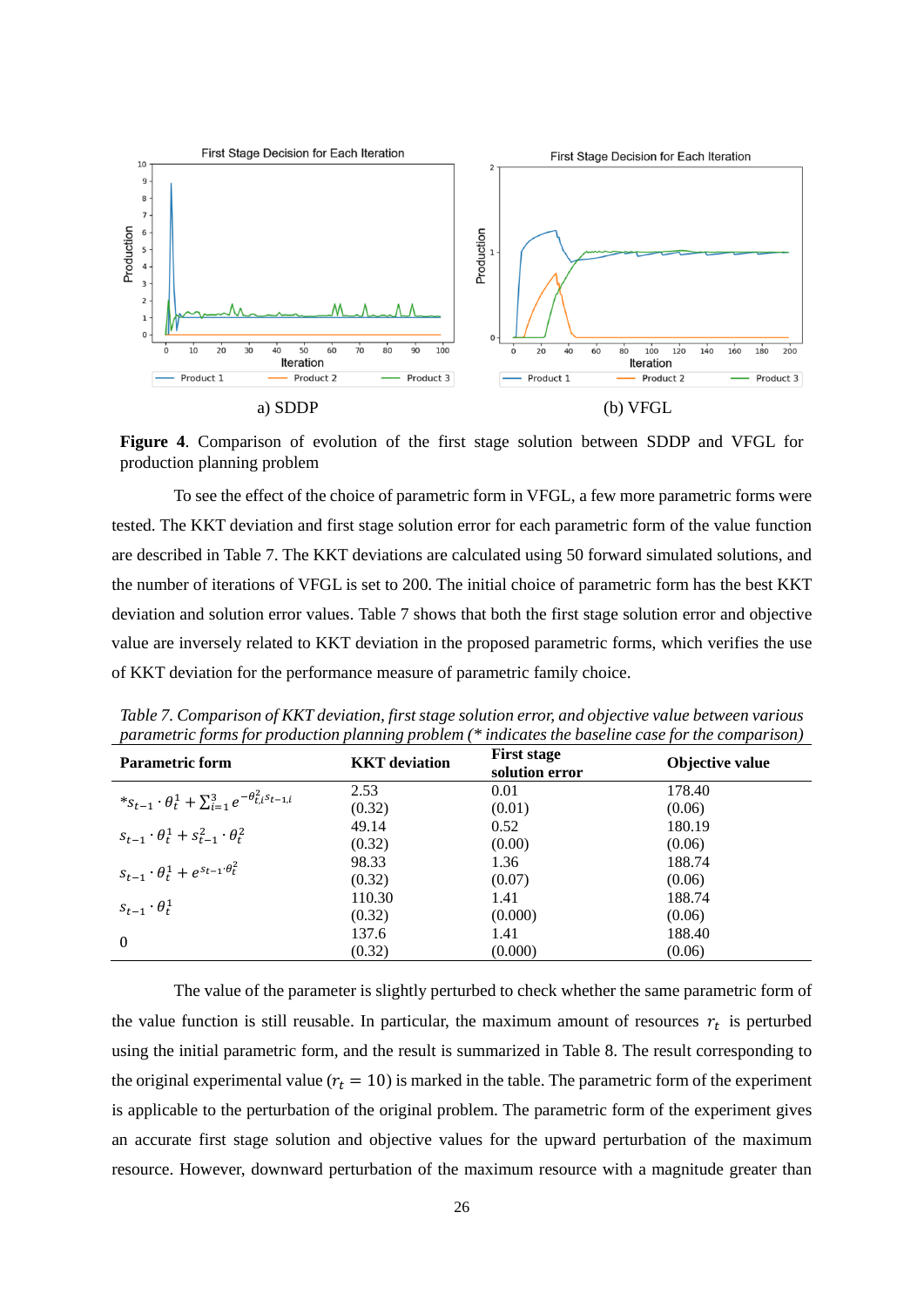0.5 results in an erroneous first stage solution. Despite the error in the first stage solution, the objective value for the VFGL solution seems to remain accurate, which implies that either the solution from VFGL is optimal or the suboptimality of the VFGL solution is not substantial.

| <b>Maximum</b> | <b>VFGL</b>             |           |           |           |           | <b>MSP</b> |           |           |           |
|----------------|-------------------------|-----------|-----------|-----------|-----------|------------|-----------|-----------|-----------|
| resource       | <b>KKT</b><br>deviation | Objective | Product 1 | Product 2 | Product 3 | Objective  | Product 1 | Product 2 | Product 3 |
| 8              | 1.22                    | 227.63    | 1.63      | 0.33      | 1.07      | 227.22     | 2.00      | 0.00      | 1.20      |
| 8.5            | 1.85                    | 215.83    | 1.61      | 0.09      | 1.07      | 214.65     | 2.50      | 0.00      | 1.10      |
| 9              | 0.98                    | 202.38    | 1.58      | 0.00      | 1.02      | 202.44     | 2.00      | 0.00      | 1.00      |
| 9.5            | 1.35                    | 190.08    | 1.49      | 0.00      | 1.01      | 190.39     | 1.50      | 0.00      | 1.00      |
| $*10$          | 2.50                    | 177.51    | 0.99      | 0.00      | 1.01      | 178.33     | 1.00      | 0.00      | 1.00      |
| 10.5           | 2.75                    | 167.59    | 0.49      | 0.00      | 1.01      | 167.50     | 0.50      | 0.00      | 1.00      |
| 11             | 2.55                    | 156.63    | 0.00      | 0.00      | 1.00      | 156.67     | 0.00      | 0.00      | 1.00      |
| 11.5           | 2.24                    | 147.74    | 0.00      | 0.00      | 0.90      | 147.67     | 0.00      | 0.00      | 0.90      |
| 12             | 1.78                    | 138.50    | 0.00      | 0.00      | 0.81      | 138.67     | 0.00      | 0.00      | 0.80      |
| 12.5           | 2.00                    | 130.38    | 0.00      | 0.00      | 0.71      | 129.67     | 0.00      | 0.00      | 0.70      |
| 13             | 2.03                    | 121.94    | 0.00      | 0.00      | 0.61      | 120.67     | 0.00      | 0.00      | 0.60      |
| 13.5           | 2.17                    | 111.65    | 0.00      | 0.00      | 0.51      | 111.67     | 0.00      | 0.00      | 0.50      |
| 14             | 4.16                    | 102.90    | 0.00      | 0.00      | 0.40      | 102.67     | 0.00      | 0.00      | 0.40      |
| 14.5           | 2.76                    | 94.51     | 0.00      | 0.00      | 0.20      | 94.00      | 0.00      | 0.00      | 0.20      |
| 15             | 4.70                    | 85.08     | 0.00      | 0.00      | 0.00      | 85.33      | 0.00      | 0.00      | 0.00      |

*Table 8. Comparison of perturbed problems with a fixed parametric value function form for production planning problem (\* indicates the baseline case for the comparison)*

#### **4.3 Hydrothermal generation**

In this example, the aim is to find an optimal electricity generation level for hydro and thermal plants while maintaining a desirable reservoir level. This example is a slightly modified and simplified version of the example given by Guigues  $(2014)$ . For each stage t, the deterministic demand of electricity has to be met. The electricity system contains hydro plants and thermal plants for generation. Hydro plants can produce electricity at a lower price, but the resource is limited by the reservoir level. In a hydro plant, the water inflow to the reservoir is uncertain. It is assumed that thermal plants have unlimited capacity in electricity generation but require a higher generation cost. In addition to the cost of electricity generation, there is a disutility cost with respect to each stage of the final water reservoir level. The disutility reflects the environmental concern while draining the reservoir. The objective is to minimize the sum of the expected generation cost and disutility. For the case study, a model with seven stages is considered. We assume that the water inflow to the reservoir follows independent and identical normal distributions over different stages. The decision variables, parameters with their values for this example are described in the Table 9.

*Table 9. Decision variables and parameters for hydrothermal generation problem*

| <b>Decision variables</b> | <b>Description</b>                                  |
|---------------------------|-----------------------------------------------------|
| $r_t^{init}$              | Water reservoir level in the beginning of stage $t$ |
| $r_t^{final}$             | Water reservoir level in the end of stage t         |
| $W_t$                     | Hydro electricity generation level at stage t       |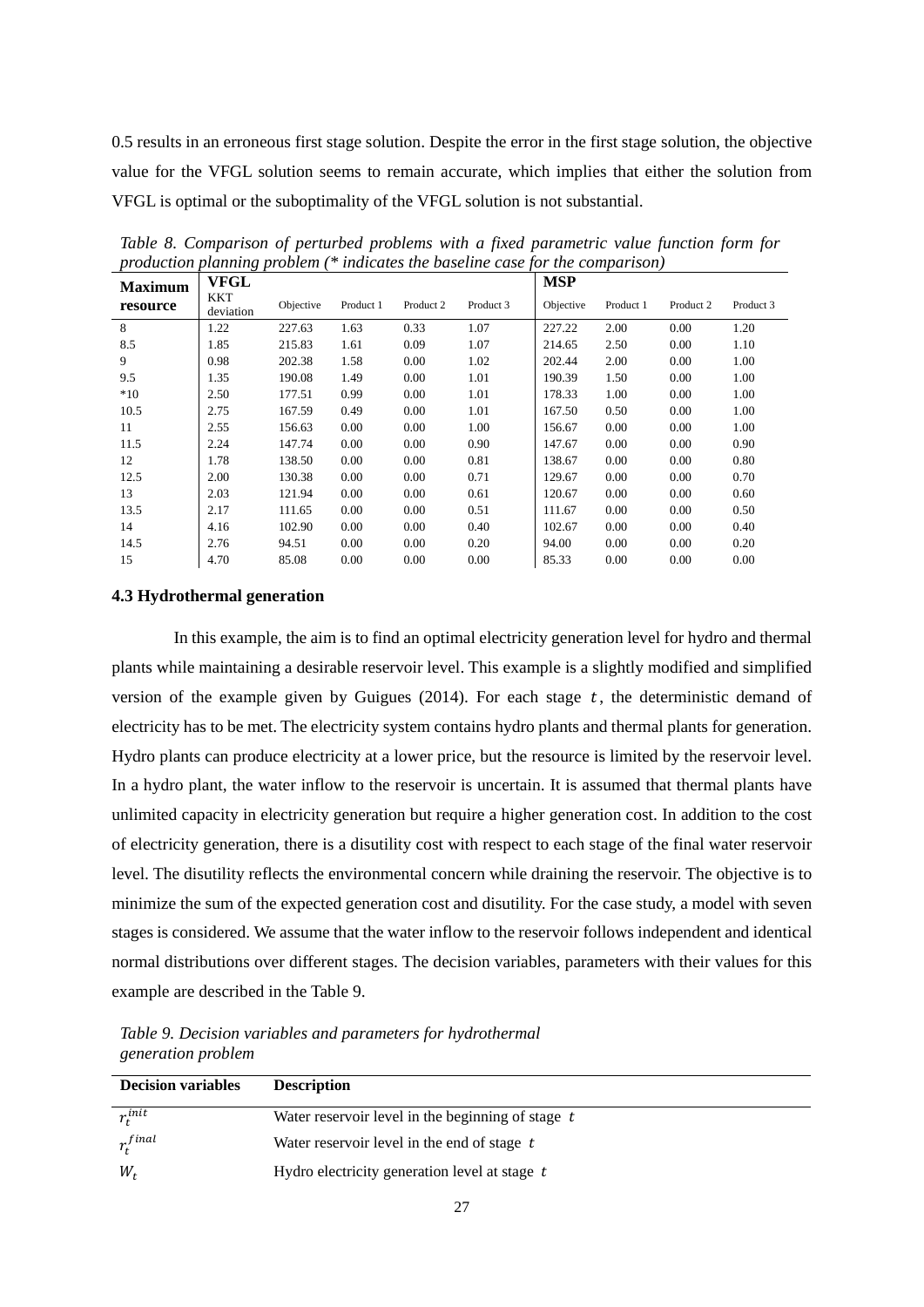| $H_t$             | Thermal electricity generation level at stage t               |                                                            |  |  |  |  |
|-------------------|---------------------------------------------------------------|------------------------------------------------------------|--|--|--|--|
| <b>Parameters</b> | <b>Description</b>                                            | Value                                                      |  |  |  |  |
| $r_0^{init}$      | Initial water reservoir level                                 | 40                                                         |  |  |  |  |
| $c_t^W$           | Cost of hydro electricity production per<br>unit at stage t   | 2                                                          |  |  |  |  |
| $c_t^H$           | Cost of thermal electricity production per<br>unit at stage t | 7                                                          |  |  |  |  |
| $d_t$             | Electricity demand at stage $t$                               | 20                                                         |  |  |  |  |
| $a_t$             | Reservoir level utility coefficient                           | 0.1                                                        |  |  |  |  |
| $b_t$             | Reservoir level utility scaling constant                      | 5                                                          |  |  |  |  |
| $I_t$             | Water inflow to reservoir in the beginning<br>of stage $t$    | Normally distributed with mean 20,<br>standard deviation 5 |  |  |  |  |

The total cost is as follows.

$$
\mathbb{E}\left[\sum_{t=1}^T c_t^W W_t + c_t^H H_t + e^{-a_t r_t^{final}}\right]
$$

The stagewise subproblems are given below. Here, the third term of the objective function is a disutility on the reservoir level, which can be considered a negative of scaled exponential utility.

## *Stage 1 subproblem*

minimize 
$$
c_1^W W_1 + c_1^H H_1 + e^{-a_1 r_1^{final} + b_1} + V_2(r_1^{final})
$$
  
\nsubject to  $r_1^{init} = r_0$  Initial reservoir  
\n $r_1^{final} = r_1^{init} - W_1$  Reservation  
\n $W_1 + H_1 \ge d_1$  Demoned  
\n $r_1^{final}, W_1, H_1 \ge 0$  Non-negativity

*Stage t subproblem*  $(t = 2, ..., T - 1)$ 

minimize 
$$
c_t^W W_t + c_t^H H_t + e^{-a_t r_t^{final} + b_t} + V_{t+1}(r_t^{final})
$$
  
\nsubject to  $r_t^{init} = r_{t-1}^{final} + I_t$  Initial reservoir  
\n $r_t^{final} = r_t^{init} - W_t$  Reservation balance  
\n $W_t + H_t \ge d_t$  Demand  
\n $r_t^{final}, W_t, H_t \ge 0$  Non-negativity

## *Stage T subproblem*

| minimize $c_T^W W_T + c_T^H H_T + e^{-a_T r_T^{final} + b_T}$ |                   |
|---------------------------------------------------------------|-------------------|
| subject to $r_T^{init} = r_{T-1}^{final} + I_t$               | Initial reservoir |
| $r_{\tau}^{final} = r_{\tau}^{init} - W_{\tau}$               | Reservoir balance |
| $W_T + H_T \geq d_T$                                          | Demand            |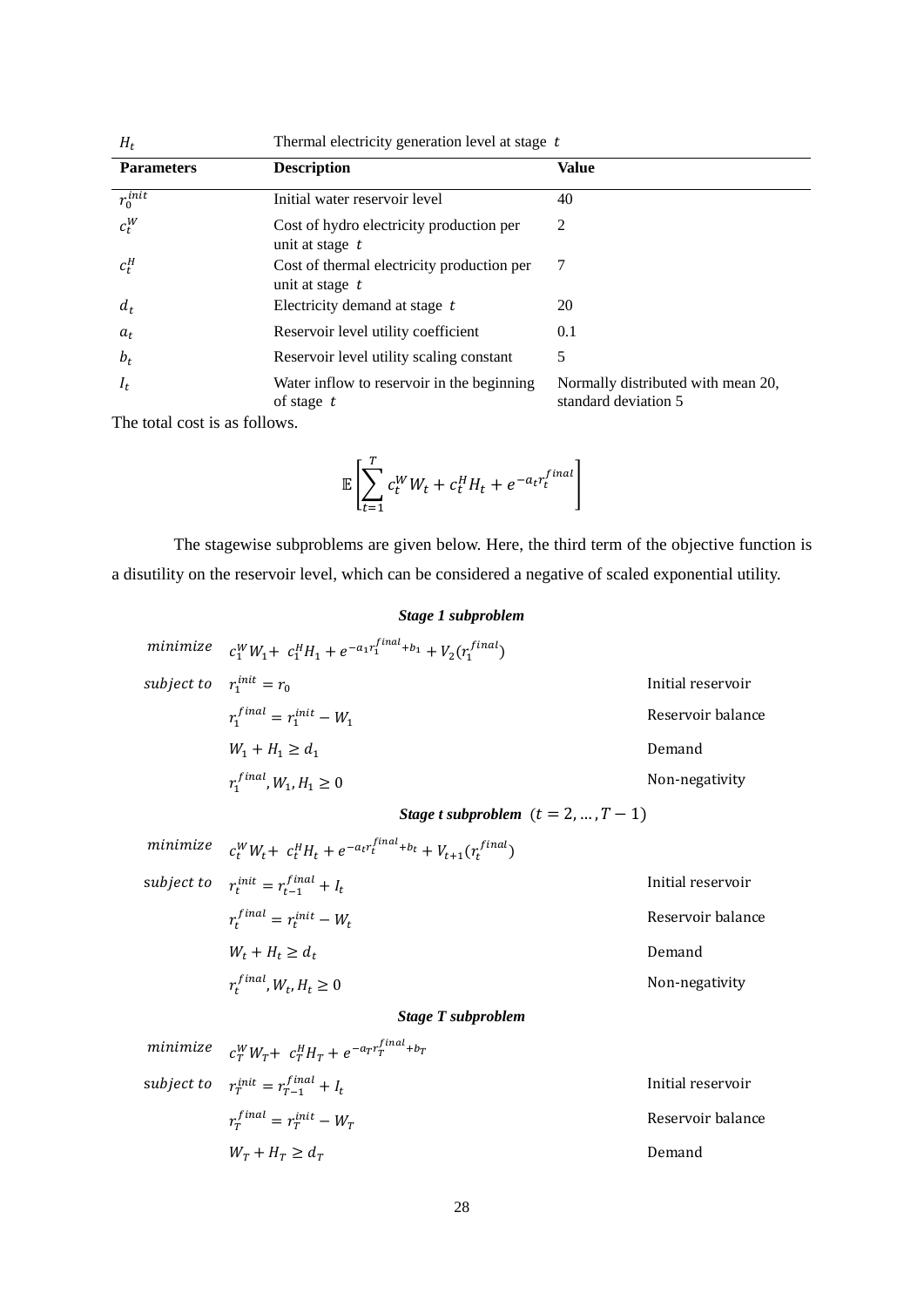$$
r_t^{final}, W_T, H_T \ge 0
$$
 Non-negativity

Next, the parametric value function form  $V_t$  must be determined. The parametric utility function is set as follows.

$$
\hat{V}_t\left(r_{t-1}^{final};\ \theta_t=(\theta_t^1,\theta_t^2)\right)=\theta_t^1 r_{t-1}^{final}+e^{-\theta_t^2 r_{t-1}^{final}+b_t}, t=2,\ldots,T
$$

where the first linear term is added to capture the cost reduction by increasing the portion of hydro plant generation, and the second term is added to capture the decreased disutility from the increased reservoir level. The second term is the indefinite integral form of the stagewise objective function proposed in Remark 1. The initial parameter values are set as follows.

$$
(\theta_t^1, \theta_t^2) = (-1, -1) \ , \quad t = 2, \dots, T
$$

The scaling term of the parametric value function is fixed by  $b_t$ , which is the scaling constant of the utility function from the original problem. Therefore, it is advisable to try first a parametric value function with minimal parameter flexibility and then increase the parameter flexibility if the result is not satisfactory.

| <b>Algorithm</b> | Objective<br>value | <b>Hydro</b> plant<br>generation | <b>Thermal plant</b><br>generation | Computation<br>time(s) |
|------------------|--------------------|----------------------------------|------------------------------------|------------------------|
| Optimal          | 397                | 9.90                             | 10.10                              | -                      |
| (MSP)            | (0.1)              | (0.05)                           | (0.05)                             |                        |
| <b>SDDP</b>      | 397                | 9.78                             | 10.22                              | 978                    |
|                  | (2)                | (0.41)                           | (0.41)                             | (0.20)                 |
| <b>VFGL</b>      | 400                | 10.45                            | 9.55                               | 337                    |
|                  | $\left(1\right)$   | (0.15)                           | (0.15)                             | (3.15)                 |

*Table 10. Comparison of objective value, first stage solution, and computation time between algorithms for hydrothermal generation problem*

The experimental results of MSP, SDDP, and VFGL are summarized in Table 10. It presents the first stage solution of the true MSP model, and the averaged first stage solutions from 20 generated instances of SDDP and VFGL. The table shows that the MSP and SDDP give similar solutions, whereas the result from VFGL is slightly different. A slight suboptimality of VFGL in the objective value compared to those of MSP and SDDP is also observed.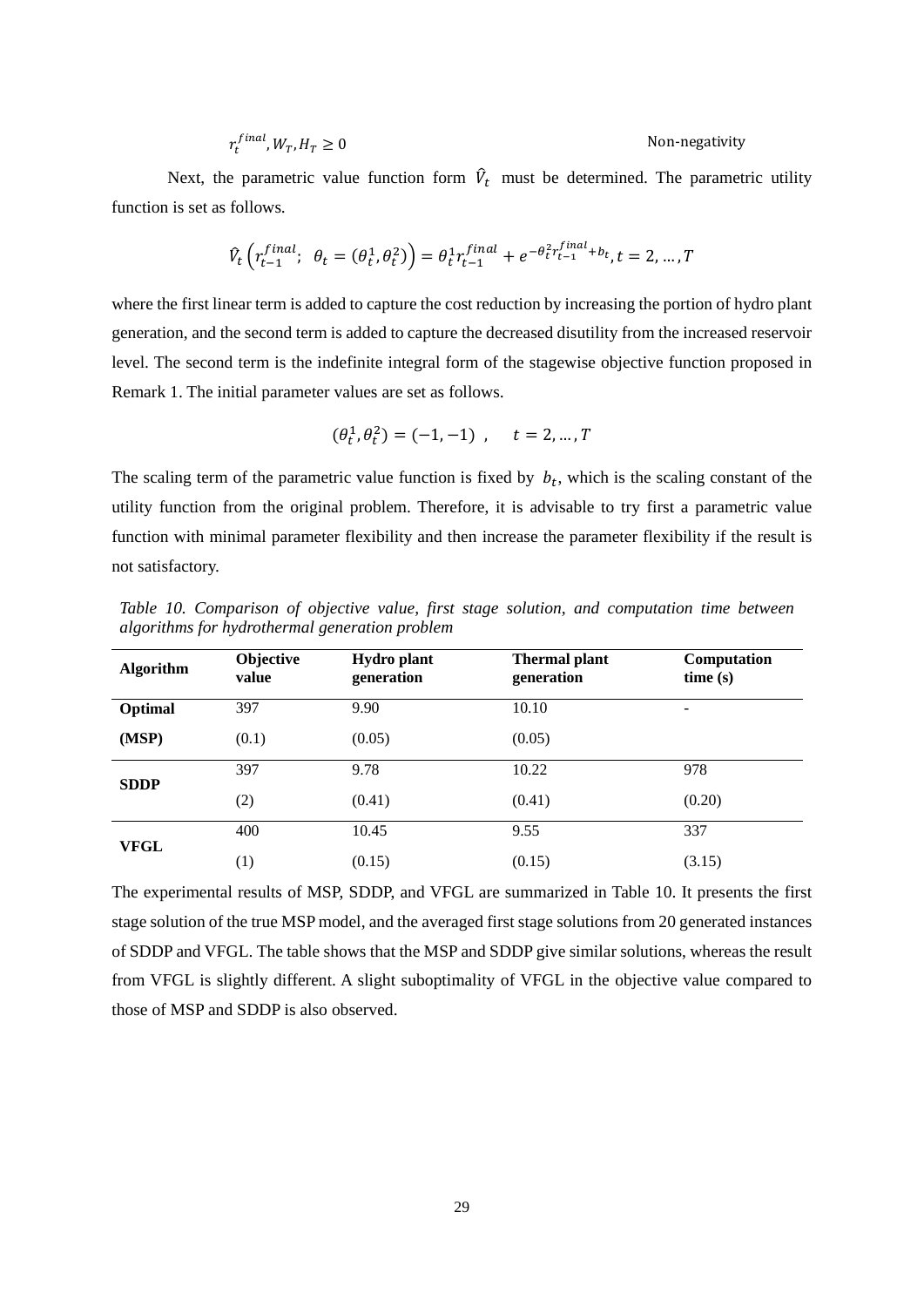

**Figure 5**. Comparison of evolution of the first stage solution between SDDP and VFGL for hydrothermal generation problem

Figure 5 displays a sample of the first-stage solution convergence for SDDP and VFGL among 20 trials. It shows that SDDP and VFGL seem to converge after 100 and 500 iterations, respectively. Table 10 and Figure 5 indicate that the VFGL tends to underappreciate slightly the thermal electric generation compared with SDDP and MSP. The applicability of VFGL may depend on the tolerance level.

However, two interesting properties of VFGL can be found in this experiment. First, the evolution of solutions from VFGL tends to fluctuate less than that of SDDP. It is true that the solutions from the SDDP algorithm quickly converged after approximately 10 iterations. However, during the early learning phase, the solutions fluctuated drastically with every iteration. This implies that it is extremely dangerous to use the result from the SDDP algorithm that has not sufficiently converged because it might yield extremely different results after more iterations. However, the degree of solution fluctuation is much smaller for the VFGL algorithm. There may be a gradual update of the value function for the stability of the solution convergence of VFGL. In other words, a small update of the value function parameters is smoother and less drastic than adding a linear cut to the value function approximation. Second, the computation time for VFGL is approximately one third that of SDDP, even with a five times greater number of iterations. Similar to the first two examples, the computation time of SDDP increases in every iteration, while that of VFGL remains relatively consistent (see Appendix G). Therefore, the VFGL algorithm would be more computationally robust for large-scale problems that require a very large number of iterations.

This example is solved with different parametric forms of the value function, and the results are reported in Table 11. A lower KKT deviation leads to less solution error. However, the first four parametric forms give a comparable objective. Therefore, the suboptimality of solutions from the first four parametric forms is likely to be small. The quadratic parametric function includes a linear term, implying that its model capacity is greater than that of the linear function. However, there are a higher KKT deviation and solution error for the quadratic form compared with the linear one. This implies that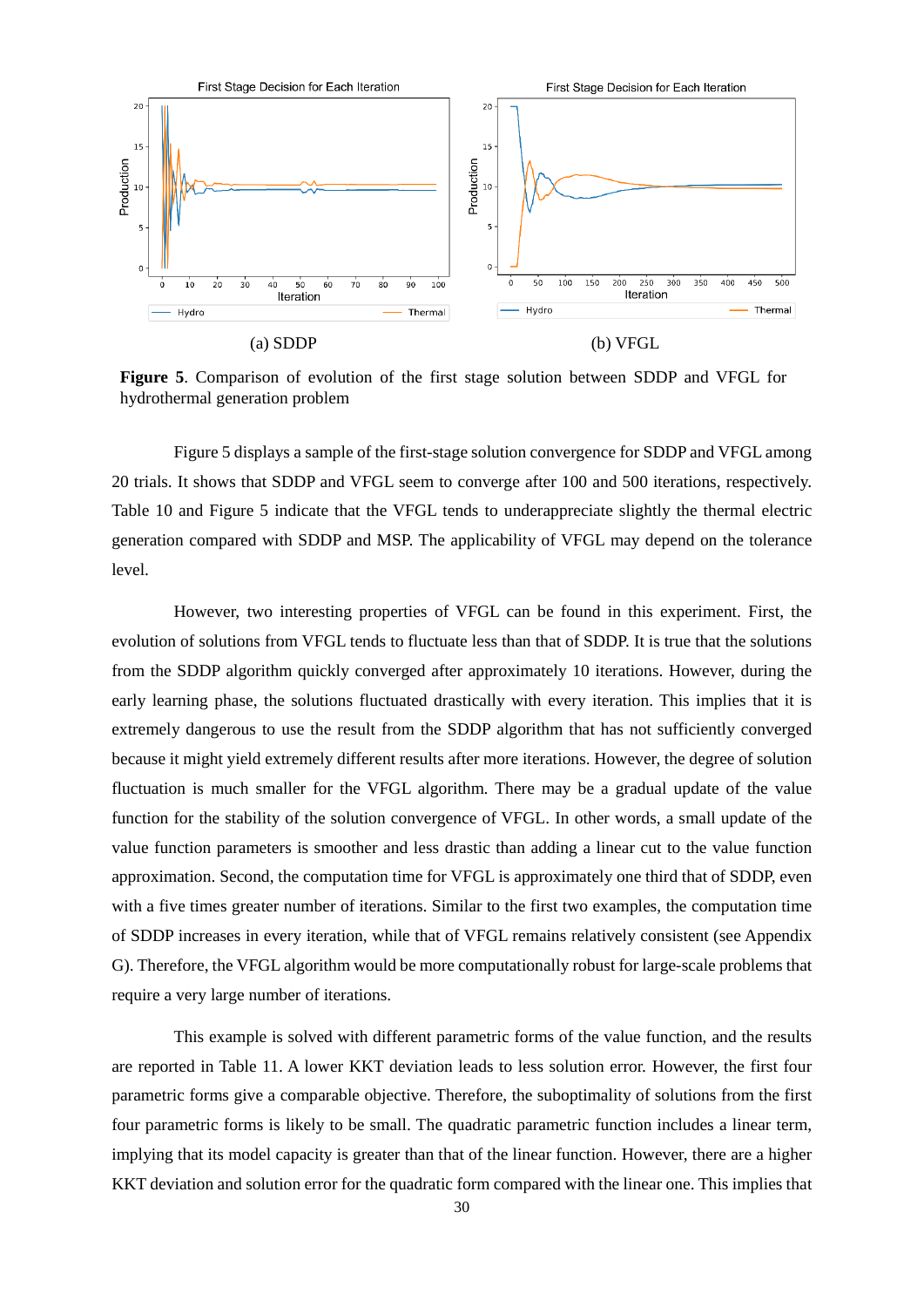the trained parameters for the quadratic function fell into local optimality. The suboptimality of the parameters occurs owing to the nonconvexity of the loss function with respect to the parameters. Nevertheless, the quadratic form gives a better objective value. For this reason, it is suspected that there are a flat objective value and approximation error.

*Table 11. Comparison of KKT deviation, first stage solution error, and objective value between various parametric forms for hydrothermal generation problem (\* indicates the baseline case for the comparison)*

| <b>Parametric form</b>                                                | <b>KKT</b> deviation | <b>First stage</b><br>solution error | <b>Objective value</b> |
|-----------------------------------------------------------------------|----------------------|--------------------------------------|------------------------|
|                                                                       | 3.56                 | 0.8                                  | 400                    |
| $*\theta_t^1 r_{t-1}^{final} + e^{-\theta_t^2 r_{t-1}^{final} + b_t}$ | (1.27)               | (0.8)                                | (0.8)                  |
| $\theta_t^1 r_{t-1}^{final}$                                          | 3.65                 | 1.1                                  | 400.8                  |
|                                                                       | (1.27)               | (0.7)                                | (0.1)                  |
| $\theta_t^1 r_{t-1}^{final} + \theta_t^2 (r_{t-1}^{final})^2$         | 3.50                 | 1.3                                  | 399.0                  |
|                                                                       | (1.68)               | (0.7)                                | (0.1)                  |
| $\theta_t^1 r_{t-1}^{final} - \log(\theta_t^2 r_{t-1}^{final})$       | 5.98                 | 4.2                                  | 400.1                  |
|                                                                       | (1.06)               | (1.7)                                | (0.4)                  |
| $\mathbf{0}$                                                          | 14.02                | 14.2                                 | 451.1                  |
|                                                                       | (2.07)               | (0.0)                                | (0.0)                  |

The original problem parameters are perturbed to determine whether the parametric value function is still applicable. In particular, the costs of hydro and thermal generation vary. For most of the perturbations in Table 12, VFGL gives a slightly suboptimal objective value with a noticeable difference in the first stage solution compared with the results of MSP. The suboptimality of VFGL seems to be greater for the thermal generation cost perturbation than for the hydro generation cost perturbation. Depending on the tolerance level, the suboptimality of VFGL with a given parametric form might be acceptable or unacceptable. To make the VFGL solution more accurate for the perturbed problems, more suitable parametric families of the value function should be explored.

*Table 12. Comparison of perturbed problems with a fixed parametric value function form for hydrothermal generation problem (\* indicates the baseline case for the comparison)*

| <b>Parameter</b>   |                | <b>VFGL</b> |           |                  |                  | <b>MSP</b> |             |                  |
|--------------------|----------------|-------------|-----------|------------------|------------------|------------|-------------|------------------|
| $c_t^W$<br>$c_t^H$ |                | <b>KKT</b>  | Objective | Hydro            | Thermal          | Objective  | Hydro plant | Thermal          |
|                    |                | deviation   | value     | plant generation | plant generation | value      | generation  | plant generation |
| 2                  | 5              | 2.24        | 365.00    | 5.06             | 14.94            | 370.74     | 5.39        | 14.61            |
| $\overline{2}$     | 5.5            | 2.68        | 374.01    | 6.26             | 13.74            | 378.38     | 7.53        | 12.47            |
| 2                  | 6              | 2.45        | 382.01    | 7.68             | 12.32            | 378.99     | 8.36        | 11.64            |
| 2                  | 6.5            | 3.24        | 389.62    | 8.91             | 11.09            | 392.04     | 9.8         | 10.2             |
| $*2$               | $*7$           | 3.66        | 396.64    | 9.90             | 10.10            | 400.39     | 10.45       | 9.55             |
| 2                  | 7.5            | 3.6         | 402.68    | 10.91            | 9.09             | 404.15     | 10.88       | 9.12             |
| 2                  | 8              | 4.52        | 408.99    | 11.61            | 8.39             | 417.47     | 13.18       | 6.82             |
| 3                  | $\overline{7}$ | 2.66        | 521.85    | 7.67             | 12.33            | 523.37     | 8.68        | 11.32            |
| 3.5                | 7              | 2.44        | 583.90    | 6.49             | 13.51            | 585.67     | 6.89        | 13.11            |
| $\overline{4}$     | 7              | 1.87        | 645.08    | 4.88             | 15.12            | 644.56     | 5.11        | 14.89            |
| 4.5                | 7              | 1.89        | 705.74    | 2.78             | 17.22            | 711.22     | 3.91        | 16.09            |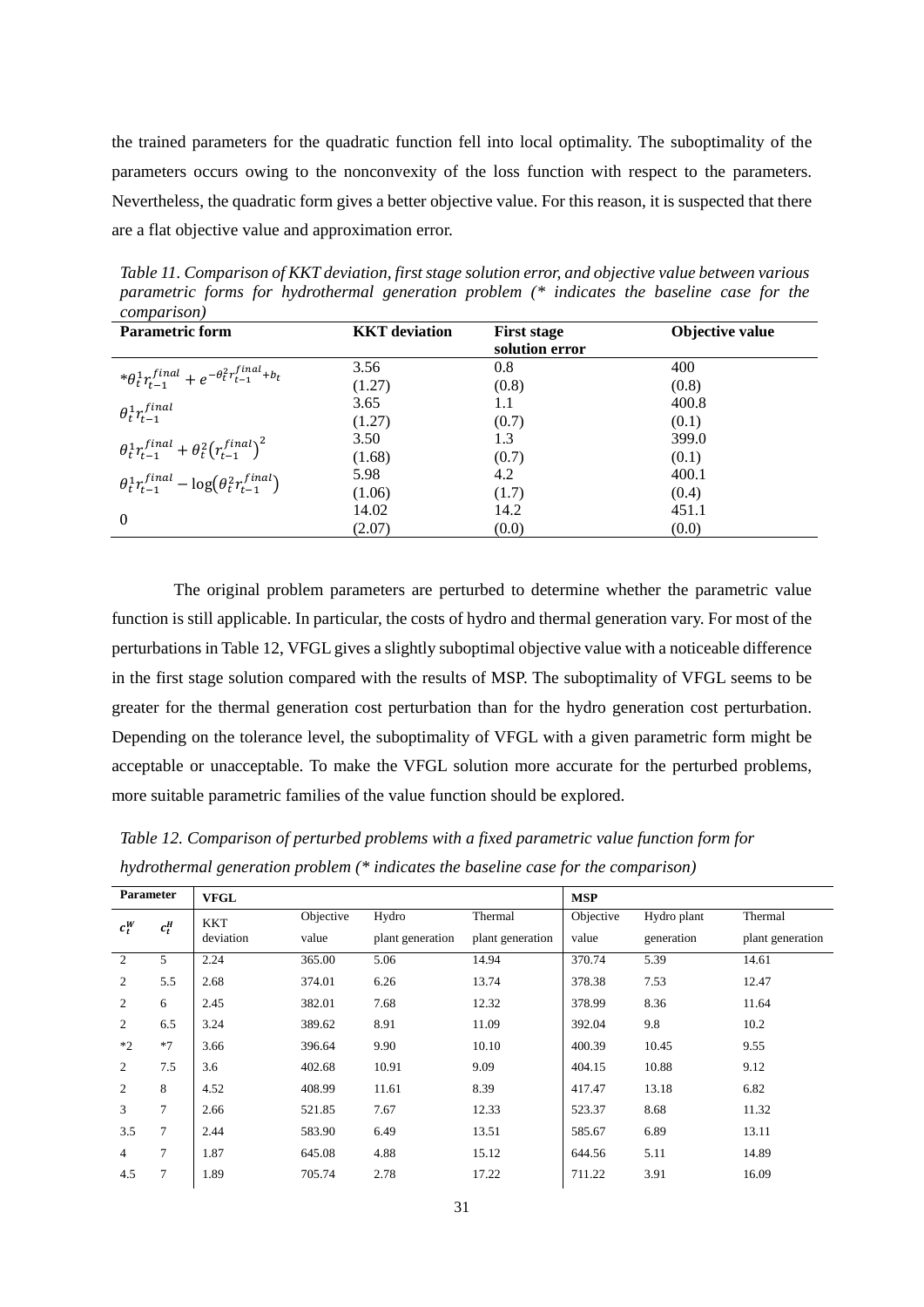| 5 7 1.35 |  | 764.90 | 0.81 | 19.19 | 765.76 | 1.54 | 18.46 |
|----------|--|--------|------|-------|--------|------|-------|
|----------|--|--------|------|-------|--------|------|-------|

## **4.4 Discussion**

Throughout the experiment, the VFGL algorithm successfully solved the problems with an accuracy comparable to that of the SDDP, given the right parametric form for the value function approximation. A key characteristic of the VFGL is an almost constant computation time per iteration, which is shown to be a clear computational advantage compared to SDDP.

As a critical drawback of the algorithm, the parametric form of the value function must be determined prior to the problem solving. However, this is not a specific problem with our algorithm. Ghadimi, Perkins, and Powell (2020) noted that the choice of appropriate parameterization is often considered an art of modeling for engineering problems, particularly within the machine learning domain. Indeed, it was shown to be a vital part of the proposed VFGL algorithm, as such choices had a significant impact on the solution quality. Therefore, we introduced a measure for evaluating the fitness of a given parametric form called the KKT deviation, which was proven to be useful for evaluating different parameterizations. One rule of thumb for the choice of parametric form would be to start from the same functional form of the objective function or the indefinite integral form of the objective function.

#### **5. Conclusion**

A novel learning-based stagewise decomposition algorithm, VFGL, was proposed to solve large-scale multistage stochastic programs approximately. The algorithm approximates the value functions by a convex parametric form of functions, which is distinguished from the Benders decomposition based algorithms that use piecewise linear approximation. Three illustrative examples demonstrated the computational advantages of VFGL compared with the deterministic equivalent formulation approach and widely used stagewise decomposition algorithm called SDDP. The choice of appropriate parametric form would require some effort; thus, the KKT deviation was proposed to measure the suitability of different parametric forms. Finally, numerical experiments indicated that VFGL can recycle the same parametric form for the same optimization problem with slightly different parameters, which can be useful for real-world applications (Bertsimas & Stellato, 2020).

Future studies on VFGL should focus on finding an appropriate parametric form of the value function. One possible approach would be to construct a general parametric function approximation with a large modeling capacity, similar to artificial neural networks. Another possible method is directly parametrizing the gradient of the value function, which may greatly increase the modeling capacity.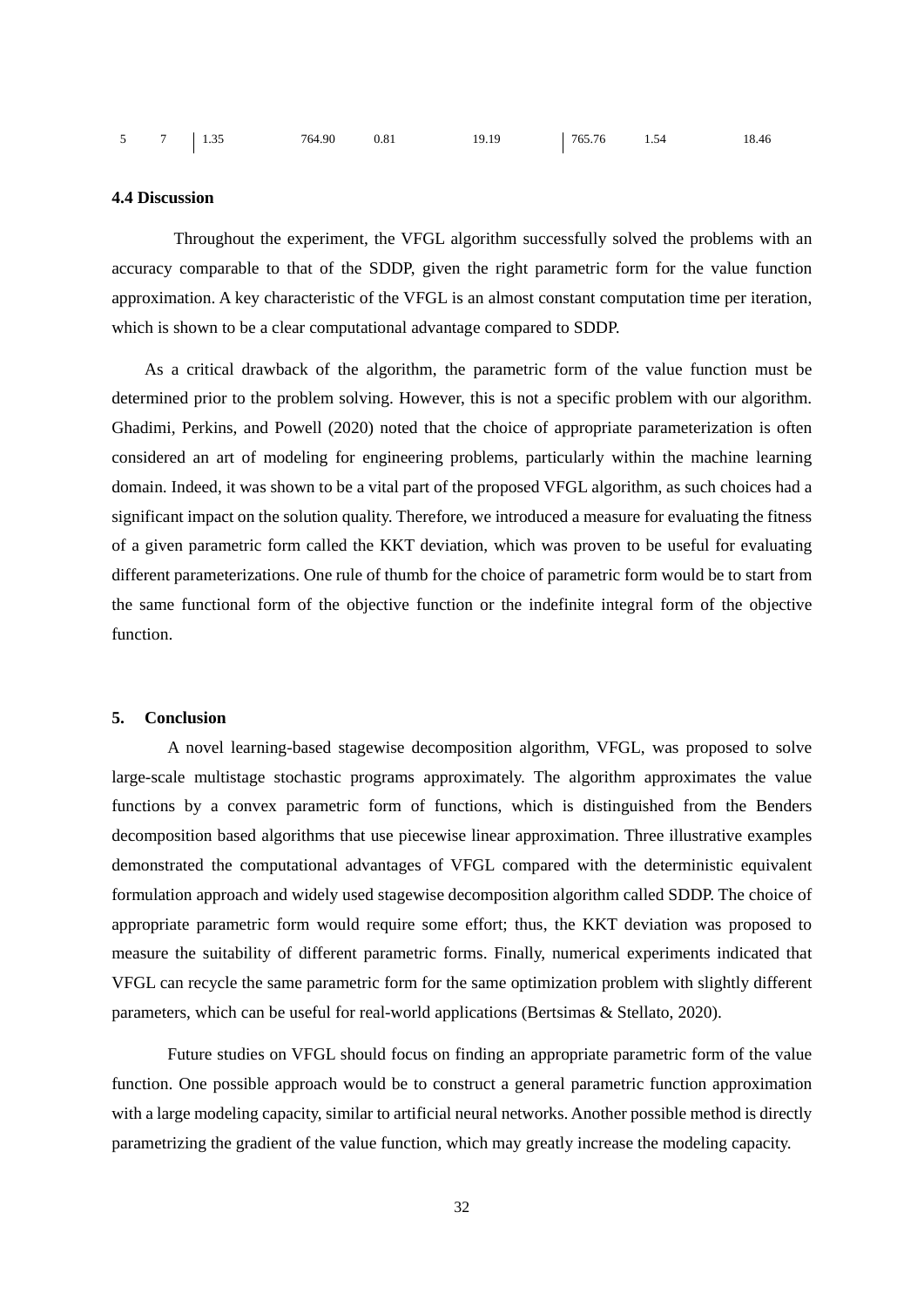## **Acknowledgement**

This research was supported by Basic Science Research Program through the National Research Foundation of Korea (NRF) funded by the Ministry of Science and ICT (NRF-2020R1A2C101067711 and NRF-2019R1C1C1010456).

## **References**

- Agrawal, A., Barratt, S., Boyd, S., & Stellato, B. (2020). *Learning Convex Optimization Control Policies*. Paper presented at the Proceedings of the 2nd Conference on Learning for Dynamics and Control, Proceedings of Machine Learning Research. [http://proceedings.mlr.press](http://proceedings.mlr.press/)
- Barratt, S. (2019). On the Differentiability of the Solution to Convex Optimization Problems. *arXiv*. Retrieved from<https://arxiv.org/abs/1804.05098>
- Berga, B. P., Denton, B. T., Erdoganc, S. A., Rohlederd, T., & Huschkad, T. (2014). Optimal booking and scheduling in outpatient procedure centers. *Computers & Operations Research, 50*, 24-37. doi[:https://doi.org/10.1016/j.cor.2014.04.007](https://doi.org/10.1016/j.cor.2014.04.007)
- Bertsimas, D., & Stellato, B. (2020). The voice of optimization. *Machine Learning, 110*(2), 249-277. doi:10.1007/s10994-020-05893-5
- Cariño, D. R., Kent, T., Myers, D. H., Stacy, C., Sylvanus, M., Turner, A. L., . . . Ziemba, W. T. (1994). The Russell-Yasuda Kasai Model: An Asset/Liability Model for a Japanese Insurance Company Using Multistage Stochastic Programming. *INFORMS Journal on Applied Analytics, 24*(1), 29- 49. doi:10.1287/inte.24.1.29
- Carøe, C. C., & Schultzb, R. (1999). Dual decomposition in stochastic integer programming. *Operations Research Letters, 24*(1-2), 37-45. doi[:https://doi.org/10.1016/S0167-](https://doi.org/10.1016/S0167-6377(98)00050-9) [6377\(98\)00050-9](https://doi.org/10.1016/S0167-6377(98)00050-9)
- Case, K. E., Quigley, J. M., & Shiller, R. J. (2005). Comparing wealth effects: The stock market versus the housing market. *Advances in Macroeconomics*, *5(1)*
- Chen, Z. L., & Powell, W. B. (1999). Convergent Cutting-Plane and Partial-Sampling Algorithm for Multistage Stochastic Linear Programs with Recourse. *Journal of Optimization Theory and Applications, 102*(3), 497-524. doi:10.1023/A:1022641805263
- Diamond, S., & Boyd, S. (2016). CVXPY: A Python-Embedded Modeling Language for Convex Optimization. *Journal of Machine Learning Research, 17*, 1-5. Retrieved from <http://jmlr.org/papers/v17/15-408.html>
- Fadda, E., Perboli, G., & Tadei, R. (2019). A progressive hedging method for the optimization of social engagement and opportunistic IoT problems. *European Journal of Operational Research, 277*(2), 643-652. doi[:https://doi.org/10.1016/j.ejor.2019.02.052](https://doi.org/10.1016/j.ejor.2019.02.052)
- Fleten, S.-E., & Kristoffersen, T. K. (2008). Short-term hydropower production planning by stochastic programming. *Computers & Operations Research, 35*(8), 2656-2671. doi[:https://doi.org/10.1016/j.cor.2006.12.022](https://doi.org/10.1016/j.cor.2006.12.022)
- Geist, M., & Pietquin, O. (2013). Algorithmic Survey of Parametric Value Function Approximation. *IEEE Transactions on Neural Networks and Learning Systems, 24*(6), 845-867. doi:10.1109/TNNLS.2013.2247418
- Girardeau, P., Leclere, V., & Philpott, A. B. (2015). On the convergence of decomposition methods for multistage stochastic convex programs. *Mathematics of Operations Research, 40*(1), 130-145.
- Guan, Z., & Philpott, A. B. (2011). A multistage stochastic programming model for the New Zealand dairy industry. *International Journal of Production Economics*, *134*(2), 289-299
- Gülpınar, N., Rustem, B., & Settergren, R. (2004). Simulation and optimization approaches to scenario tree generation. *Journal of Economic Dynamics and Control, 28*(7), 1291-1315. doi[:https://doi.org/10.1016/S0165-1889\(03\)00113-1](https://doi.org/10.1016/S0165-1889(03)00113-1)
- Guigues, V. (2016). Convergence analysis of sampling-based decomposition methods for risk-averse multistage stochastic convex programs. *SIAM Journal on Optimization, 26*(4), 2468-2494.
- Guigues, V., & Römisch, W. (2012). Sampling-based decomposition methods for multistage stochastic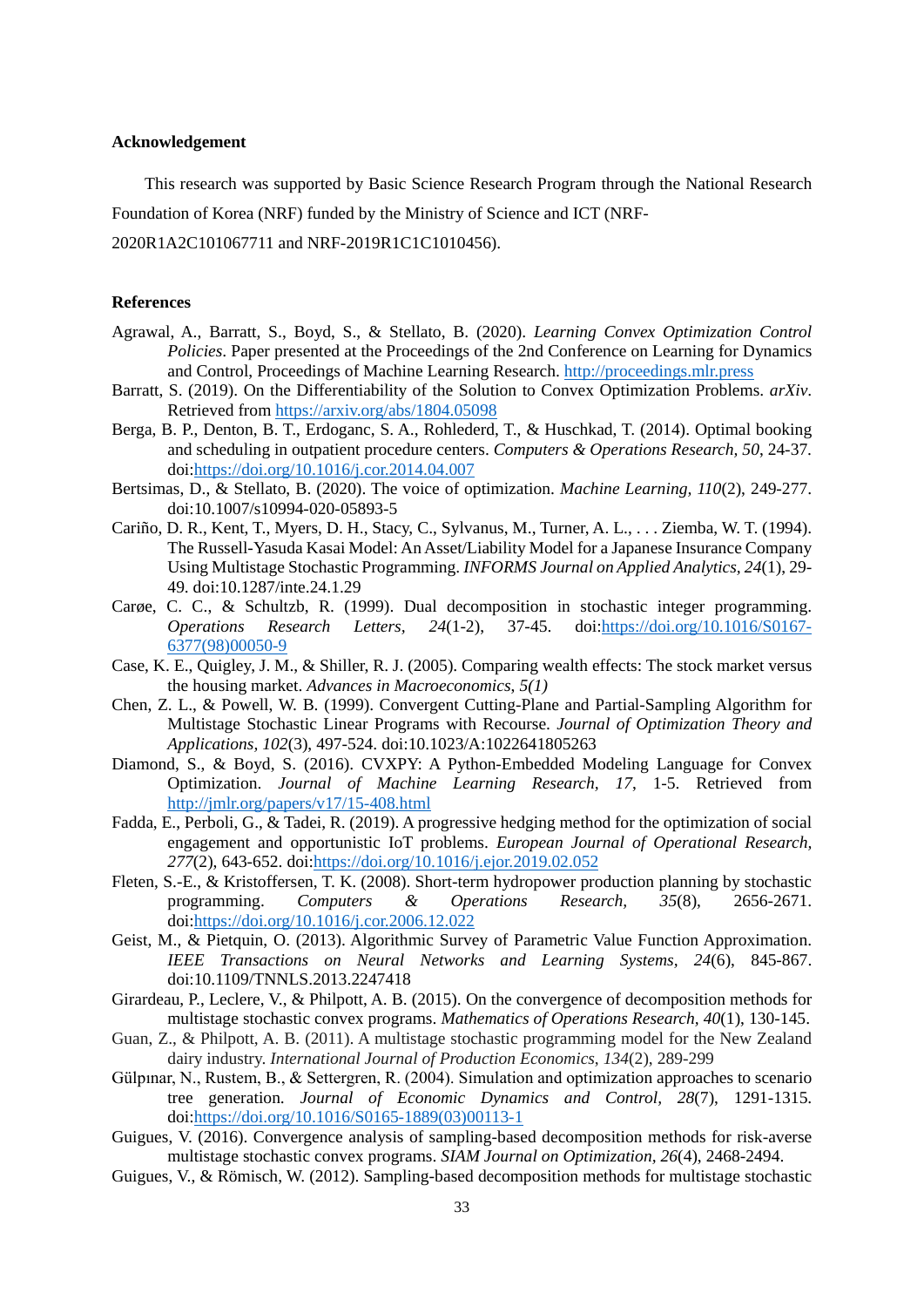programs based on extended polyhedral risk measures. *SIAM Journal on Optimization, 22*(2), 286-312.

- Haghighat, A., & Wagner, J. C. (2003). Monte Carlo variance reduction with deterministic importance functions. *Progress in Nuclear Energy, 42*(1), 25-53. doi[:https://doi.org/10.1016/S0149-](https://doi.org/10.1016/S0149-1970(02)00002-1) [1970\(02\)00002-1](https://doi.org/10.1016/S0149-1970(02)00002-1)
- Hammersley, J. M., & Morton, K. W. (1956). A new Monte Carlo technique: antithetic variates. *Mathematical Proceedings of the Cambridge Philosophical Society, 52*(3), 449-475. doi:10.1017/S0305004100031455
- Heitsch, H., & Römisch, W. (2009). Scenario tree modeling for multistage stochastic programs. *Mathematical Programming, 118*(2), 371-406. doi:10.1007/s10107-007-0197-2
- Høyland, K., Kaut, M., & Wallace, S. W. (2003). A Heuristic for Moment-Matching Scenario Generation. *Computational Optimization and Applications, 24*(2), 169-185. doi:10.1023/A:1021853807313
- Ivanov, D., & Sokolov, B. (2013). Control and system-theoretic identification of the supply chain dynamics domain for planning, analysis and adaptation of performance under uncertainty. *European Journal of Operational Research*, *224*(2), 313-323
- Izmailov, A. F., Kurennoy, A. S., & Solodov, M. V. (2013). A note on upper Lipschitz stability, error bounds, and critical multipliers for Lipschitz-continuous KKT systems. *Mathematical Programming, 142*(1), 591-604. doi:10.1007/s10107-012-0586-z
- Izmailov, A. F., & Solodov, M. V. (2003). Karush-Kuhn-Tucker systems: regularity conditions, error bounds and a class of Newton-type methods. *Mathematical Programming, 95*(3), 631-650. doi:10.1007/s10107-002-0346-6
- Ji, X., Zhu, S., Wang, S., & Zhang, S. (2005). A stochastic linear goal programming approach to multistage portfolio management based on scenario generation via linear programming. *IIE Transactions, 37*(10), 957-969. doi:10.1080/07408170591008082
- Kaelbling, L. P., Littman, M. L., & Moore, A. W. (1996). Reinforcement learning: A survey. *Journal of artificial intelligence research, 4*, 237-285.
- Karimi, B., Fatemi Ghomi, S. M. T., & Wilson, J. M. (2003). The capacitated lot sizing problem: a review of models and algorithms. *Omega, 31*(5), 365-378. doi[:https://doi.org/10.1016/S0305-](https://doi.org/10.1016/S0305-0483(03)00059-8) [0483\(03\)00059-8](https://doi.org/10.1016/S0305-0483(03)00059-8)
- Krueger, D., & Perri, F. (2006). Does income inequality lead to consumption inequality? Evidence and theory. *Review of Economic Studies*, *73*(1), 163–193
- Kuhn, H., & Tucker, A. (1950). *Nonlinear programming*. Berkeley Symposium on Mathematical Statistics and Probability: University of California Press.
- Lillicrap, T. P., Hunt, J. J., Pritzel, A., Heess, N., Erez, T., Tassa, Y., . . . Wierstra, D. (2016). Continuous control with deep reinforcement learning. *International conference on learning representations*. Retrieved from<https://arxiv.org/abs/1509.02971>
- Lucas, D. J. (1994). Asset pricing with undiversifiable income risk and short sales constraints. *Journal of Monetary Economics*, *34*(3), 325–341
- Mankiw, N. G., & Zeldes, S. P. (1991). The consumption of stockholders and nonstockholders. *Journal of Financial Economics*, *29*(1), 97–112
- Merton, R. C. (1969). Lifetime Portfolio Selection under Uncertainty: The Continuous-Time Case. *The Review of Economics and Statistics, 51*(3), 247-257. doi:10.2307/1926560
- Mnih, V., Badia, A. P., Mirza, M., Graves, A., Lillicrap, T., Harley, T., . . . Kavukcuoglu, K. (2016). *Asynchronous methods for deep reinforcement learning.* Paper presented at the International conference on machine learning.
- Mnih, V., Kavukcuoglu, K., Silver, D., Graves, A., Antonoglou, I., Wierstra, D., & Riedmiller, M. (2013). Playing atari with deep reinforcement learning. *arXiv preprint arXiv:1312.5602*. Retrieved from<https://arxiv.org/abs/1312.5602>
- Mulvey, John M., Gordon Gould, and Clive Morgan (2000). "An asset and liability management system for Towers Perrin-Tillinghast." *Interfaces,* 30(1) 96-114
- Pereira, M. V. F., & Pinto, L. M. V. G. (1991). Multi-stage stochastic optimization applied to energy planning. *Mathematical Programming, 52*(1), 359-375. doi:10.1007/BF01582895
- Pflug, G. C. (2001). Scenario tree generation for multiperiod financial optimization by optimal